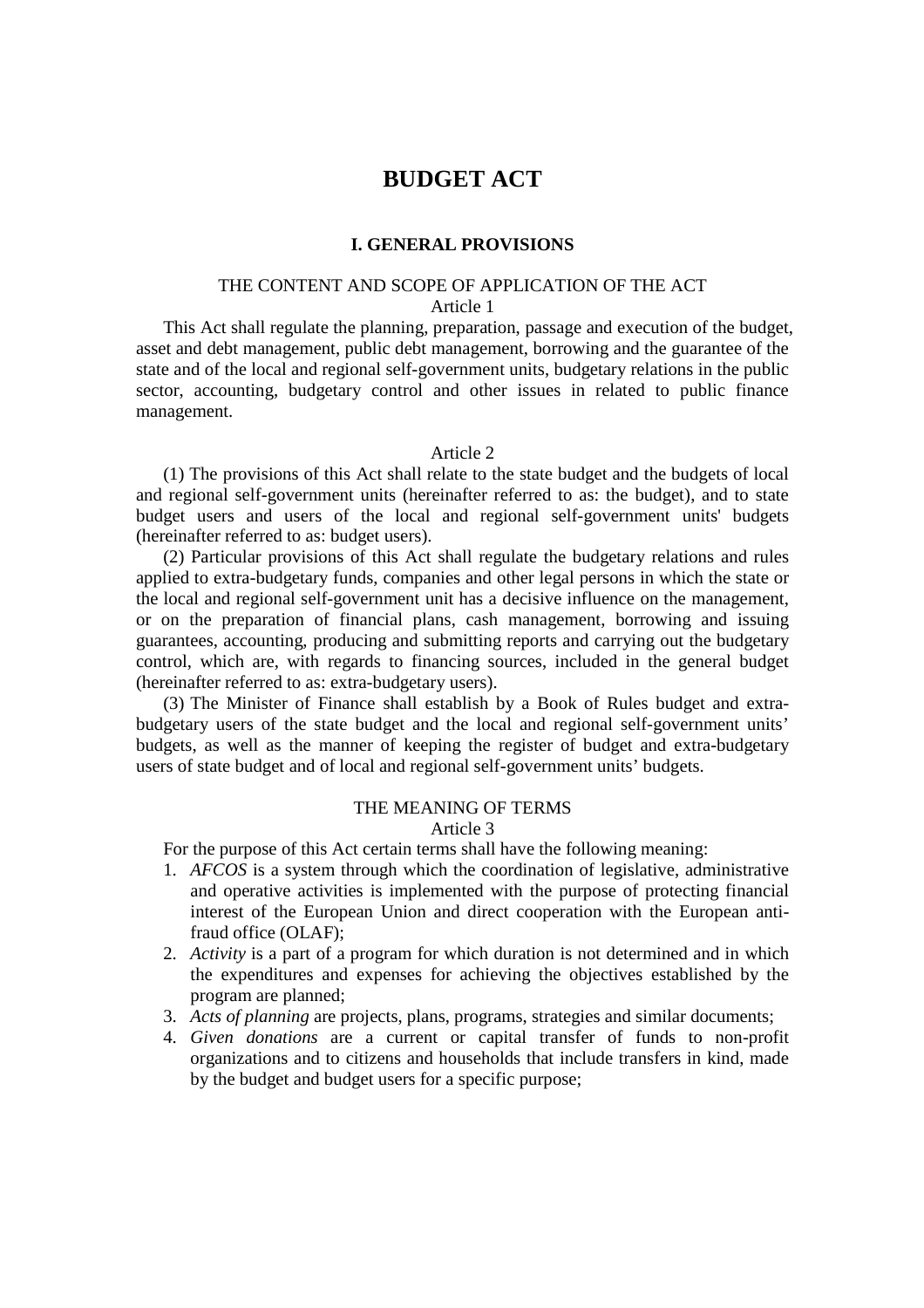- 5. *State Budget* is an act, passed by the Croatian Parliament (hereinafter referred to as: Parliament), by which the revenues and receipts are estimated and state expenditures and expenses for one year established in accordance with law;
- 6. *State Treasury* is a system which provides organizational and informational integration of budgetary processes: budget preparation, state budget execution, state accounting, financial resources management and public debt management;
- 7. *State guarantee* is an instrument of insurance by which the Republic of Croatia guarantees the settlement of liabilities for which the guarantee is given;
- 8. *State debt* is central budget debt;
- 9. *State grants* are actual and potential expenditures or reduced revenues of the state allocated by state grant payers to state grant users that are undermining, or that could undermine market competition by granting a market advantage to a state grant user, regardless of the form of the grant, to the extent in which it can influence the settlement of internationally assumed obligations of the Republic of Croatia;
- 10. *Economic classification* is a presentation of revenues and receipts by natural types and expenditures and expenses according to the economic purpose they serve, and they are classified in classes, groups, subgroups, divisions and basic accounts.
- 11. *Financial assets* are monetary funds, claims, legal persons' stocks and equity shares, securities and other investments in legal persons;
- 12. *Financial plan* is the budget user's and extra-budgetary user's document that establishes their revenues and receipts and expenditures and expenses in accordance with budget classifications;
- 13. *Financial reporting* is a set of information on financial position, business performance and cash flows of the budget, budget users, and extra-budgetary users;
- 14. *Functional classification* is a presentation of budget and extra-budgetary users' activities and projects classified according to the purpose they serve;
- 15. *Capital investments* are investments in the increase and preservation of the value of assets, investments in land, buildings, equipment and other long-term material and nonmaterial assets, including investments in education and training, development of new technologies, improvement in quality of life and other investments that will create gain;
- 16. *Extra-budgetary users* are extra-budgetary funds, companies and other legal persons in which the state or the local and regional self-government unit has a significant influence on the management;
- 17. *Extra-budgetary fund* is an extra-budgetary user, legal person founded on the basis of law, which is financed from the earmarked contributions and other revenues;
- 18. *Sources of financing* are groups of revenue and receipts from which expenditures and expenses of specific type and defined purpose are settled;
- 19. *Executive body* is the Government of the Republic of Croatia (hereinafter referred to as: the Government) and the executive body of the municipality, City of Zagreb, town and county (hereinafter referred to as: local and regional executive body) that submits the budget and annual and semi-annual report on budget execution to its representative body;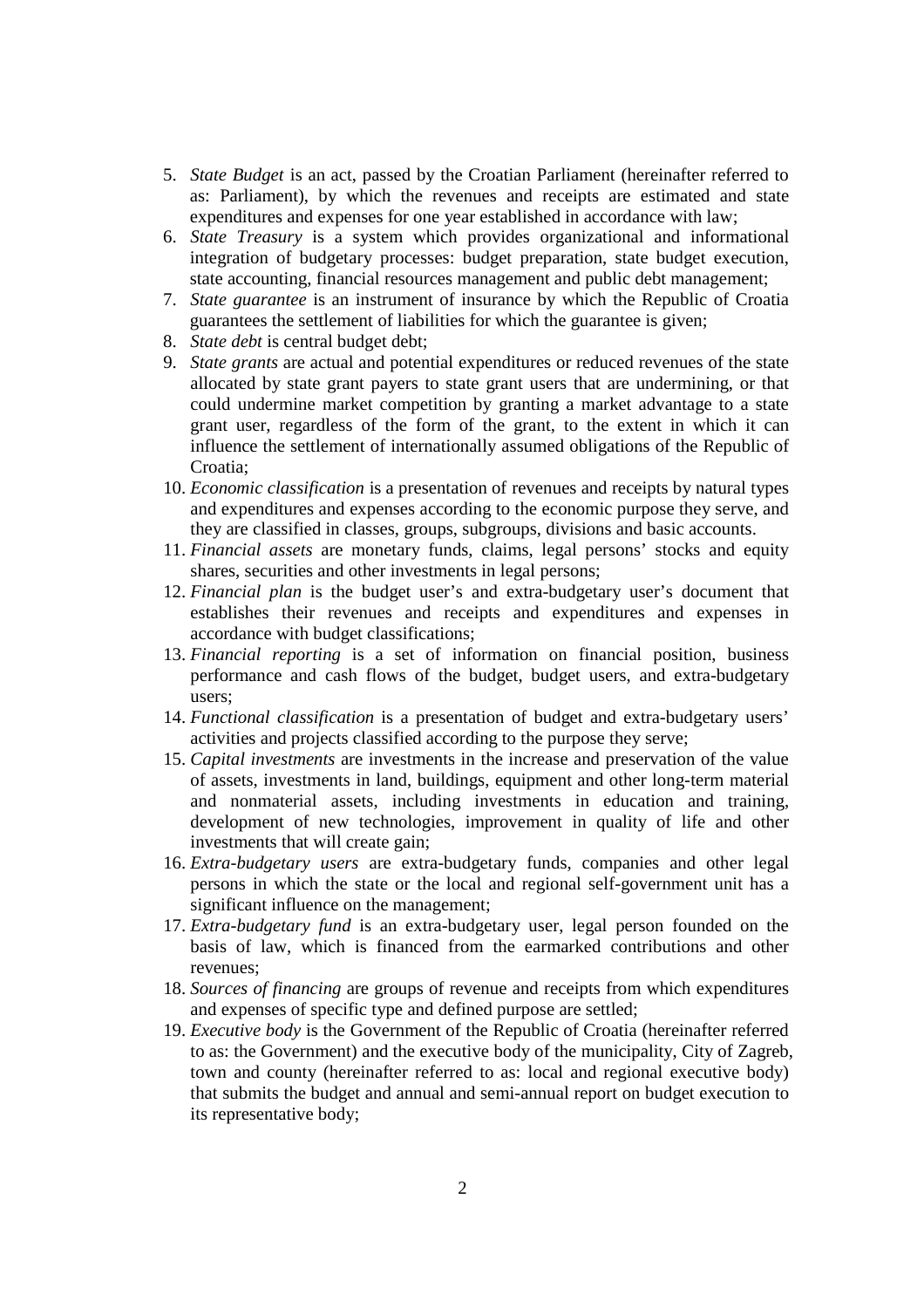- 20. *Public debt* is general budget debt;
- 21. *Public sector* are the state budget, the units of local and regional self-government, budget and extra-budgetary users of the state budget and of the budgets of the local and regional self-government units;
- 22. *Local and regional self-government unit* is the municipality, town and county, whose bodies perform functions, carry out tasks and pass programs prescribed by laws and decisions made on the basis of law, for which the funds are provided in their budget and in the financial plan of the budget user;
- 23. *Consolidation* is a presentation of financial data of several interrelated budgets and/or budget users, and extra-budgetary users as if a single entity were in question;
- 24. *Location classification* is a presentation of expenditures and expenses according to the territorially defined structures in accordance with the constitution of the Republic of Croatia, the European Union countries and other countries;
- 25. *Budget user's monthly financial plan* is a monthly presentation of expenditures and expenses by economic, organizational and program classification with planned values by sources of financing in accordance with the expected maturity;
- 26. *Local self-government* includes local administrative offices, residential quarters and districts established by the statute of the local self-government units;
- 27. *Compensation* includes pensions, and compensations to citizens and households by virtue of special laws;
- 28. *Non-financial fixed assets* are non-produced and produced fixed assets.
- 29. *Responsible person* are the budget and extra-budgetary user's Head, municipal prefect, mayor or county prefect and a person to which such authority is delegated by their decision;
- 30. *General budget* is the central budget and the local and regional self-government units' budgets and extra-budgetary users of local and regional self-government units;
- 31. *Organizational classification* is a presentation of connected and harmonised (hierarchically and according to relation of rights and responsibilities) structures of budget and budget users which by appropriate material resources achieve set goals, and which is established through first level budget users, second level budget users and budget users (third level);
- 32. *Development programs plan* is a presentation of planned expenditures concerning conducting investments and giving capital aids and donations;
- 33. *Aids* are current or capital transfers to international organizations, foreign governments, budgets, extra-budgetary users, banks and other financial institutions and companies;
- 34. *European Union aids* are funds that the Republic of Croatia receives through preaccession programs and funds of the European Union;
- 35. *Legal person with a direct or indirect majority state ownership* is a legal person whose shares or equity share constitute the Republic of Croatia's portfolio, or in relation to which the Republic of Croatia has founding (ownership) rights;
- 36. *Legal person with a direct or indirect majority ownership of the local and regional self-government unit* is a legal person whose shares or equity share belong to the local and regional self-government unit's portfolio, or in relation to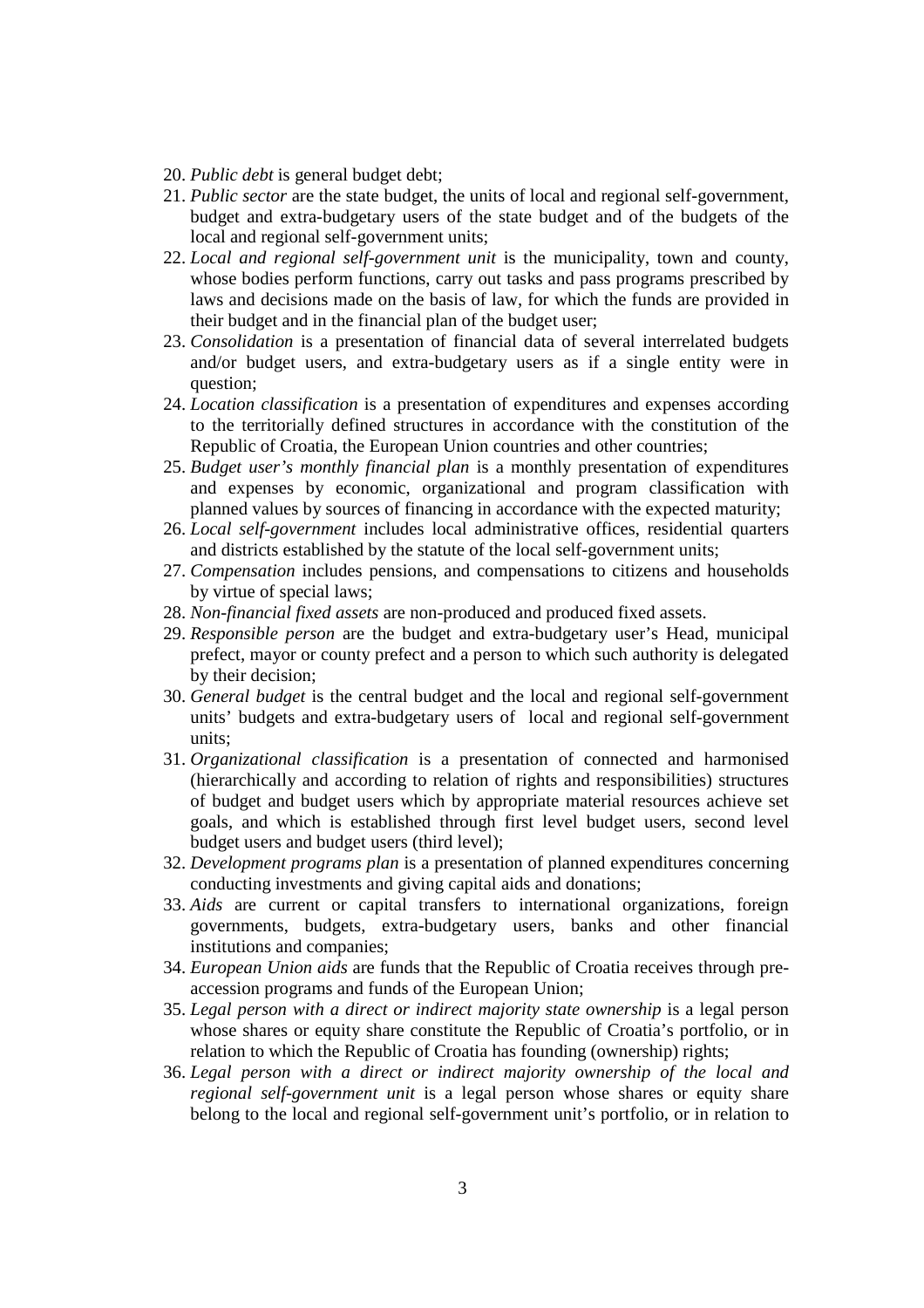which the unit of the local or regional self-government has the founding (ownership) rights;

- 37. *Representative body* is the Croatian Parliament, county assembly and Zagreb City Assembly, as well as the municipal and city council (hereinafter referred to as: Parliament and the representative body) that passes the budget, the state budget execution act and the decision on budget execution, the annual and semi-annual report on budget execution;
- 38. *Revenues for special purposes* are revenues whose use and purpose is determined by special laws;
- 39. *Recipients of funds* are legal and natural persons receiving budget funds on the basis of special regulations, court decisions and agreements;
- 40. *Received donations* are earmarked funds which the budget and budget users realise from natural persons, non-profit organizations, companies and other subjects outside of the general budget;
- 41. *Received aids* are current and/or capital transfers which the budget and budget users receive from foreign governments, international organizations or from other subjects within the general budget;
- 42. *Program* is a set of independent, closely related activities and projects oriented towards the achievement of a common goal;
- 43. *Program classification* is a presentation of programs and their component parts activities and projects, defined in accordance with the acts of planning as well as goals and tasks of the budget and budget and extra-budgetary users of the budget;
- 44. *Budget projection* (hereinafter referred to as: projection) is an estimate of budget revenues and receipts and expenditures and expenses for the period of several years, which is adopted by the Parliament or the representative body;
- 45. *Project* is a component part of a program for which duration is determined in advance and in which the expenditures and expenses for achieving the objectives established by the program are planned;
- 46. *Local and regional self-government unit's budget* is an act, passed by its representative body, by which the revenues and receipts are estimated and expenditures and expenses of the local and regional self-government unit established for one year, in accordance with law and decision made on the basis of law;
- 47. *Budget classifications* are a frame by which revenues and receipts and expenditures and expenses are stated and systematically monitored by the responsible body, goal, purpose, type, location and source of financing;
- 48. *Budgetary fund* is a budget user founded on the basis of law by the date of coming into force of this Act, and is financed from the budget and the earmarked revenues of the fund;
- 49. *Budget users* are state bodies, institutions, boards of minority self-governments, budgetary funds and local self-government, whose staff expenditures and/or material expenditures are provided for in the budget;
- 50. *Budget supervision* is a system of control of material and financial business operation of budget and extra-budgetary users of the state budget, local and regional self-government units and their budget and extra-budgetary users and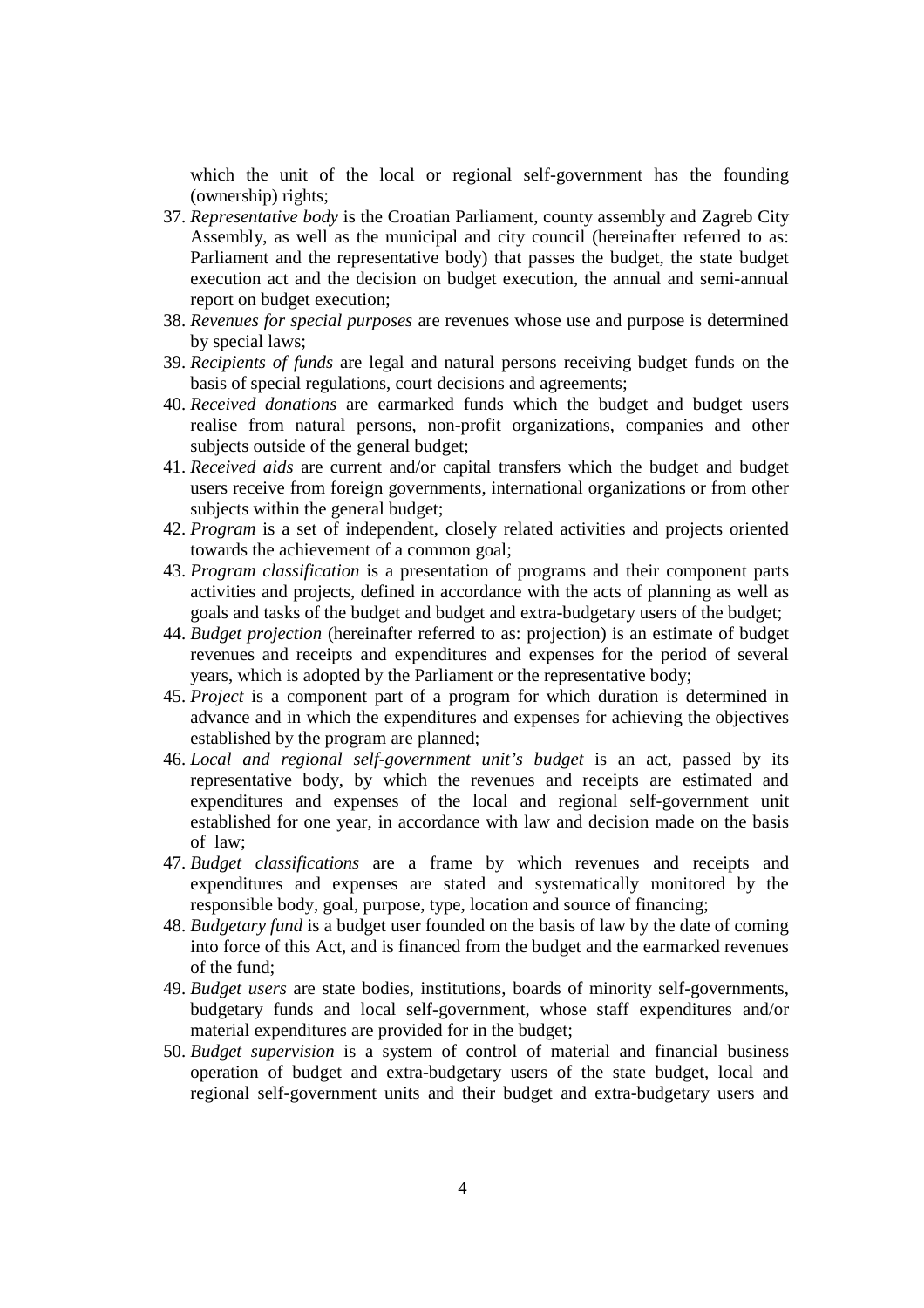legal and natural persons for which the funds are provided in the budget (hereinafter referred to as: subjects of control);

- 51. *Budget accounting* is an accounting system that regulates the bookkeeping, analysis and reporting on business events of the budget and budget and extrabudgetary users;
- 52. *Financing Account* is a part of the budget which shows the manner of financing budget deficit and the use of budget surplus;
- 53. *Register of budget and extra-budgetary users of state budget and of local and regional self-government units' budget* is a list of budget and extra-budgetary users;
- 54. *Central budget* is the state budget and the financial plans of extra-budgetary users;
- 55. *Strategic plan* is a document that contains the vision, strategic goals, methods of achieving goals (acts of planning), measures of results assessment and the system of monitoring of achieving results;
- 56. *Subsidies* are current transfers of funds to producers to encourage the production of certain products and the providing of services, which can be determined on the basis of the level of production and/or the amount of the produced, sold or imported goods and services;
- 57. *The municipal and county financial affairs administrative body* (hereinafter referred to as: financial affairs administrative body) prepares the budget, annual and semi-annual report on budget execution and performs other financial tasks for the local and regional executive body;
- 58. *Borrowing* is obtaining a loan or issuing of securities.

### BUDGET PRINCIPLES

# Article 4

The budget shall be adopted and executed in accordance with the principle of budget unity and accuracy, one year principle, principle of balance, accounting unit principle, universality principle, specification principle, sound financial management principle and transparency principle.

### The principle of budget unity and accuracy

### Article 5

(1) Revenues and receipts belonging to the state and local and regional selfgovernment units, as well as all their expenditures and expenses for particular purposes shall be presented in the budget on the gross-principle.

(2) Budget funds shall be used for financing of expenditures, functions and programs of government bodies and bodies of local and regional self-government units and other budget and extra-budgetary users of the budget in the amount determined by the budget.

(3) Proposed decrees, other regulation and acts of planning (projects, plans, programs, strategies, policies and similar documents) which are adopted by the Government as well as proposed laws and acts of planning which are adopted by the Parliament (hereinafter referred to as: laws, other regulations and acts of planning) shall contain an assessment of fiscal impact on the budget in accordance with special regulations.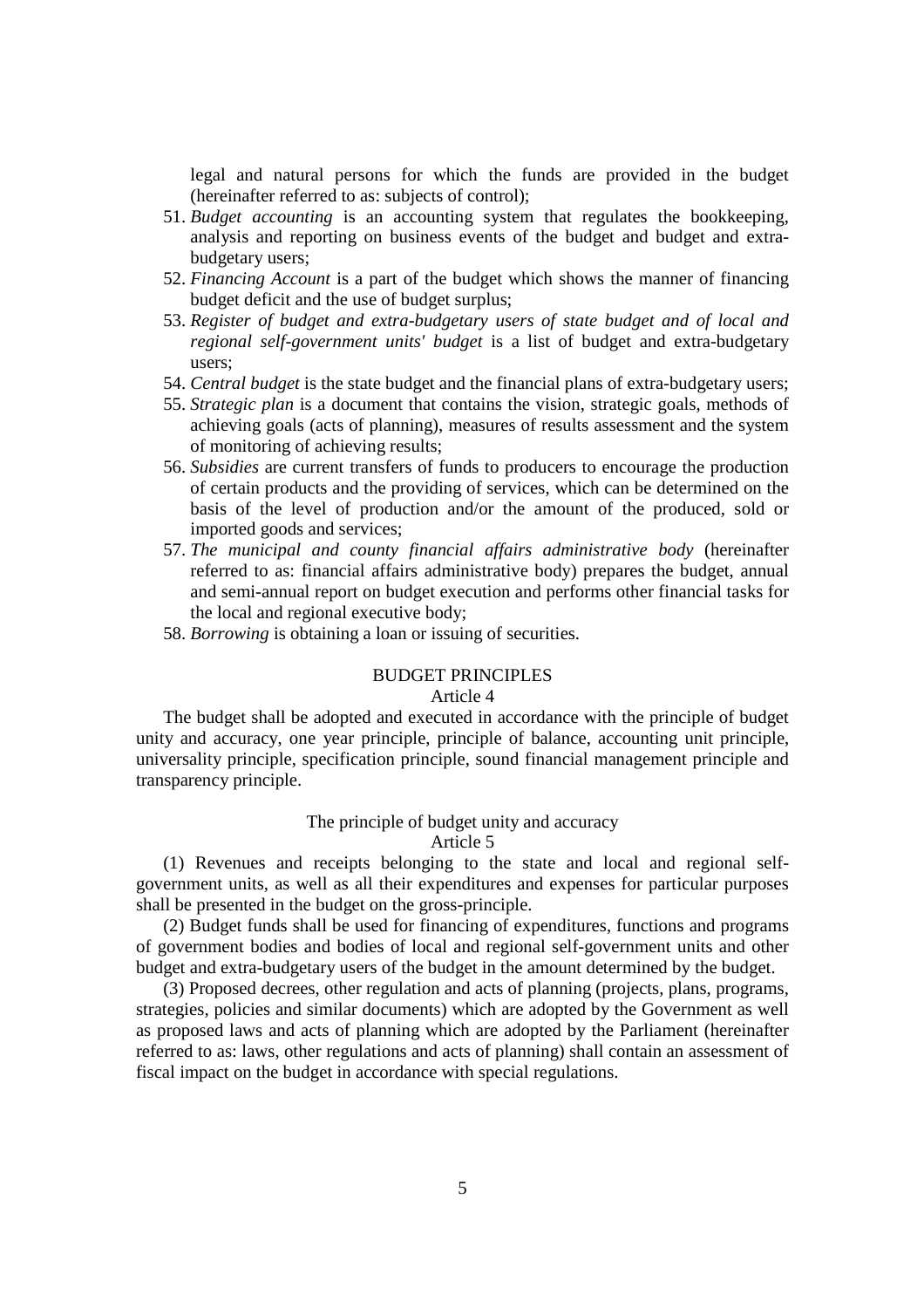# One year principle Article 6

(1) The budget shall be passed for the budget year and be in force in that year.

(2) The budget year shall be a twelve-month period, starting as of January 1 and ending on December 31 of the calendar year.

(3) Parliament or the representative body shall pass the budget for the budget year that corresponds to a calendar year prior to the beginning of the year to which it relates.

(4) The revenues and receipts paid to the budget by the end of the current year shall be the revenues of that current year's budget.

(5) Funds for covering of assumed liabilities from the previous year/s as well as funds for settlement of liabilities created in the current fiscal year, for which the budget is being adopted, shall be planed in the budget.

# Principle of balance

# Article 7

(1) The budget shall be balanced – total revenues and receipts shall cover total expenditures and expenses.

(2) If expenditures and expenses increased, or if revenues and receipts decreased during the budget year due to extraordinary events and requirements, the budget shall be balanced by finding of new revenues and receipts, and/or reduction of projected expenditures and expenses.

(3) The budget balance shall be carried out during the budget year through amendments to the budget, pursuant to the procedure for the passage of the budget.

# Principle of the accounting unit

### Article 8

Revenues, receipts, expenditures and expenses in the budget shall be presented in HRK and financial reports shall be prepared in HRK.

# Universality principle

### Article 9

(1) The revenues and receipts shall serve for the settlement of all expenditures and expenses unless otherwise prescribed by this Act, State Budget Execution Act or the decision on budget execution.

(2) In accordance with the provisions of Articles 48 and 70 of this Act earmarked revenues and receipts shall be used for financing of specific expenditures and expenses.

# Principle of specification

#### Article 10

(1) Budget revenues and receipts shall be allocated by economic classification in the budget and presented by sources.

(2) Budget expenditures and expenses shall be allocated in the budget according to budget classifications and balanced with revenues and receipts.

### Principle of sound financial management Article 11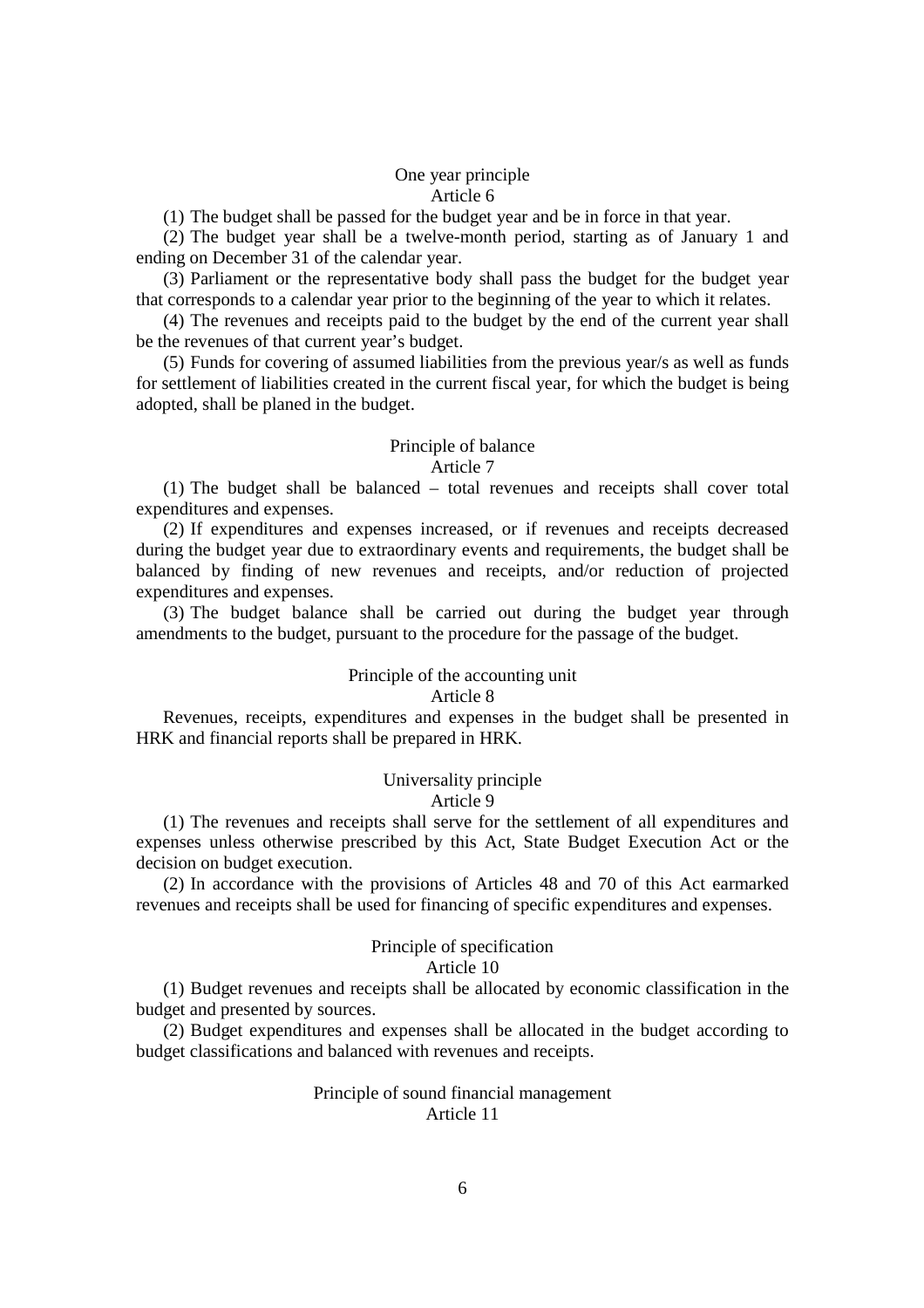Budget funds shall be used in accordance with the principles of sound financial management, and especially in accordance with the principle of cost-effectiveness and efficiency.

# Principle of transparency

# Article 12

(1) The budget is passed and executed in accordance with the principle of transparency.

(2) The budget **and the projection**, the amendments to the budget **and projection and the decision on temporary financing** shall be published in the National Official Gazette, the official gazette of the Republic of Croatia (hereinafter referred to as: the National Official Gazette) or in the official bulletin of the local and regional selfgovernment unit.

(3) Semi-annual and annual report on budget execution shall be published in the National Official Gazette, or in the official bulletin of the local and regional selfgovernment unit.

# RESPONSIBILITY FOR BUDGET PLANNING AND EXECUTION Article 13

(1) Executive body shall be responsible to its representative body for budget planning and execution and shall report to it thereof in a manner prescribed by this Act.

(2) The responsible person of the local and regional self-government unit and of budget and extra-budgetary user shall be responsible for the lawful and proper planning and execution of the budget or the financial plan.

# SUBJECT MATTER OF THE REGULATIONS ON BUDGET EXECUTION FOR THE BUDGET YEAR

### Article 14

(1) The Sate Budget Execution act shall be passed along with the state budget and a decision on budget execution along with the budget of the local and regional selfgovernment unit.

(2) The regulation referred to in section 1 of this Article shall regulate the structure of revenues and receipts and expenditures and expenses of the budget and its execution, the magnitude of borrowing and guarantees of the state or of the local and regional selfgovernment units, public debt management and financial and non-financial asset management, the rights and obligations of the users of budget funds, particular authorizations of the Government or local and regional executive body, and of the Prime Minister or the president of the local and regional executive body, the Ministry of Finance and the Minister of Finance in the process of the budget execution for a particular year, the penalties for failing to meet the obligations, and other issues in the budget execution.

## FISCAL ESTIMATE OF THE IMPLICATIONS OF LAWS, OTHER REGULATIONS AND ACTS OF PLANNING FOR THE BUDGET Article 15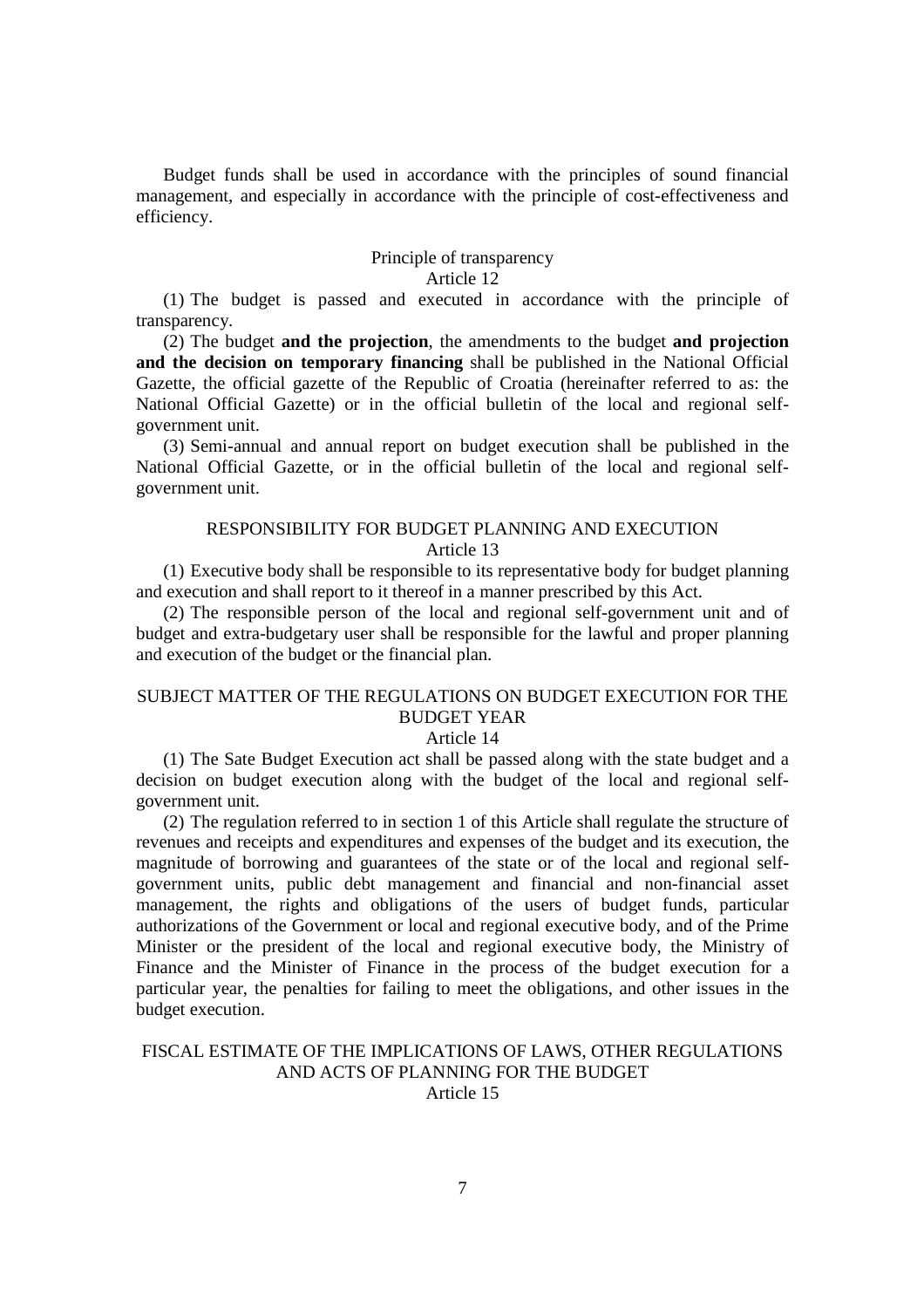(1) Proposals of laws, other regulations and acts of planning shall contain a fiscal estimate of the implications for the budget, which shall make clear whether the budget revenues or expenditures are increasing or decreasing. The fiscal estimate of the implications for the budget shall include:

- 1. projected budget revenues and expenditures and receipts and expenses for the budget year and for the following two years,
- 2. proposals for the covering of increased budget expenditures and expenses,
- 3. proposals for the compensation of the reduced budget revenues and receipts, and
- 4. the consent of the Ministry of Finance.

(2) If laws, other regulations and acts of planning are passed during the year on the basis of which new liabilities for the budget are arising, the funds shall be provided in the budget for the next budget year in accordance with three-year fiscal projections and possibilities.

(3) The provisions of this Article shall apply accordingly to extra-budgetary users and local and regional self-government units.

# **II. THE CONTENT OF THE BUDGET AND FINANCIAL PLAN**

# THE CONTENT OF THE BUDGET AND STRUCTURE OF THE USERS' FINANCIAL PLANS

## Article 16

(1) The budget shall be composed of a general and a special part, and at the level of local and regional self-government units also of development programs plan.

(2) The general part of the budget shall include the Revenues and Expenditures Account and Financing Account.

(3) The special part of the budget shall include the budget users' plan of expenditures and expenses presented by type, allocated to programs which consist of activities and projects.

(4) The development programs plan by years shall include the budget users' development programs plans established by documents on a medium-term or long-term development plans, special laws or other regulations.

### Article 17

(1) The budget users' financial plan shall consist of revenues and receipts, expenditures and expenses allocated to programs which consist of activities and projects.

(2) The extra-budgetary users' financial plan shall consist of a general part, which includes a Revenues and Expenditures Account and a Financing Account, and a special part, where the revenues and receipts, and expenditures and expenses, allocated to programs which consist of activities and projects, shall be presented.

# THE REVENUES AND EXPENDITURES ACCOUNT

# Article 18

The budget Revenues and Expenditures Account shall consist of revenues and expenditures in accordance with the economic classification: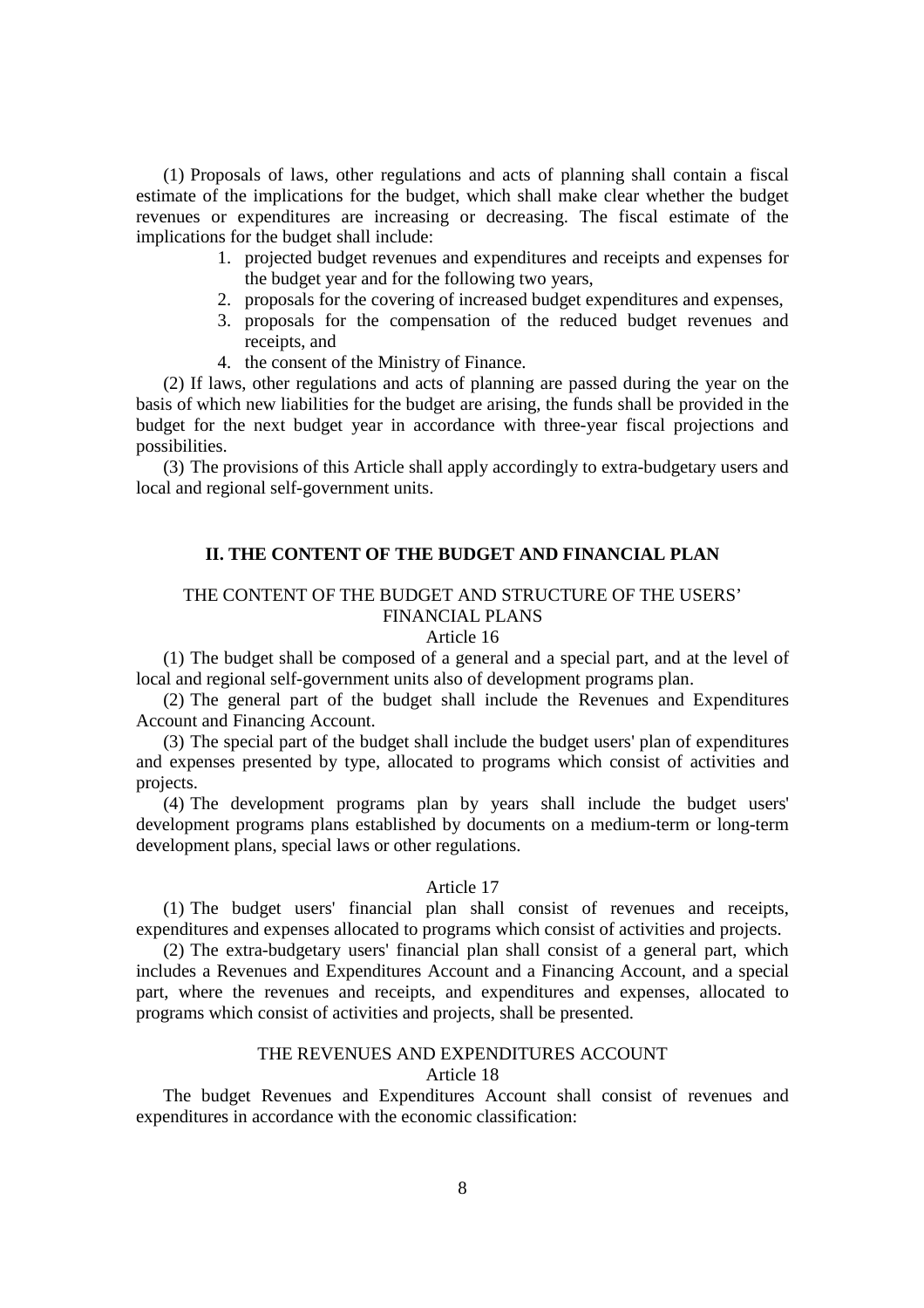### 1. Revenues

- a) revenues from taxes,
- b) contributions,
- c) aids,
- d) property income,
- e) revenues from fees and compensations,
- f) penalties and administrative measures,
- g) other revenues, and
- h) revenues from the sale of non-financial assets.

# 2. Expenditures

- a) expenditures for employees,
- b) material expenditures,
- c) financial expenditures,
- d) subsidies,
- e) aids,
- f) compensation to citizens and households on the basis of insurance premiums and other compensations,
- g) other expenditures, and
- h) expenditures for the acquisition of non-financial assets.

# FINANCING ACCOUNT

# Article 19

The receipts from financial assets and borrowing, as well as expenses for financial assets and the repayment of loans shall be stated in the Financing Account.

# FINANCIAL PLAN OF BUDGET AND EXTRA-BUDGETARY USERS Article 20

(1) The financial plan of budget and extra-budgetary users shall include programs established by acts of planning.

(2) Programs shall describe planned revenues and receipts, as well as expenditures and expenses classified by:

- types of revenues and receipts,
- particular activities and projects,
- years in which they will charge the budget.
- (3) The programs shall include:
	- a) name of program,
	- b) program description (general and specific goals),
	- c) legal basis for the introduction of a program,
	- d) funds needed for the implementation of the program,
	- e) number of staff necessary for the implementation of the program,
	- f) results assessment, and
	- g) an estimate of unpredicted expenditures and risks.

# BUDGET CLASSIFICATIONS Article 21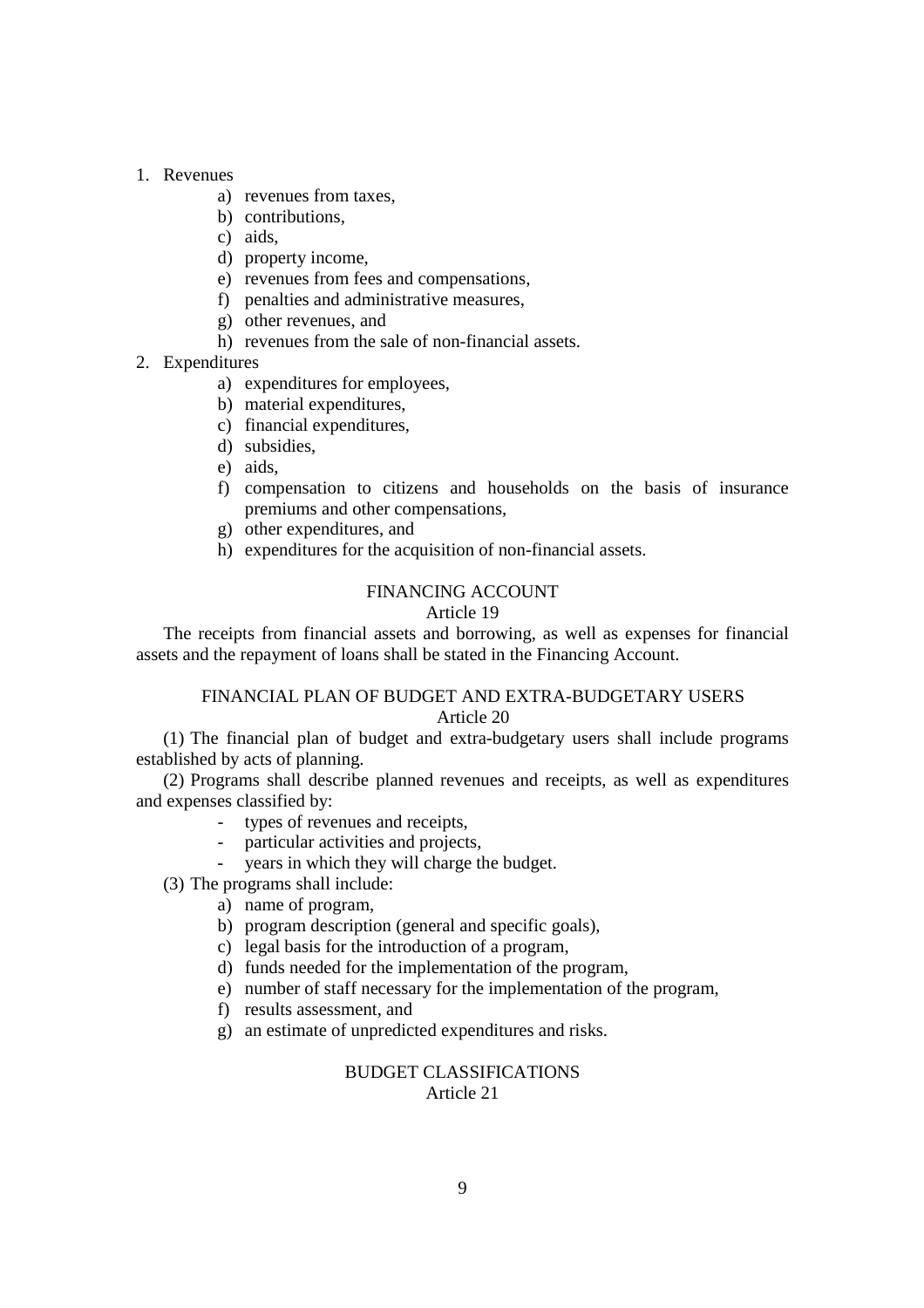(1) Revenues, receipts, expenditures and expenses of the budget and financial plan shall be presented according to budget classifications.

(2) The budget classifications shall be:

- a) organizational,
- b) economic,
- c) functional,
- d) location,
- e) program,
- f) according to sources of financing.

(3) The Minister of Finance shall pass a Book of Rules on the budget classifications referred to in section 2 of this Article.

### **III. BUDGET AND FINANCIAL PLAN PREPARATION**

### ASSUMPTIONS FOR BUDGET PREPARATION Article 22

(1) The state budget preparation shall be based on the estimation of the economic development and macroeconomic indicators specified in the regulations and other acts of the Parliament, Government and the Minister of Finance in accordance with their scope of work and competencies.

(2) The provisions of section 1 of this Article shall be applied accordingly on the budgets of local and regional self-government units.

# STRATEGY OF GOVERNMENT PROGRAMS FOR A THREE-YEAR PERIOD Article 23

(1) The Ministry of Finance in cooperation with the central state administrative body responsible for the development strategy and the coordination of the European Union Funds shall prepare the instruction for development of strategic plans for a three-year period and deliver it to responsible ministries and other state bodies at the first level of budget users, by mid March of the current year.

(2) Ministries and other state bodies shall prepare strategic plans for a three-year period in accordance with the instruction referred to in section 1 of this Article, and deliver it to the Ministry of Finance by mid April of the current year at the latest.

(3) Strategic plans for a three-year period shall contain vision, strategic goals, ways of achieving these goals (acts of planning), measures for result assessment and the system of monitoring of achieving results.

#### Article 24

(1) On the basis of strategic plans referred to in the Article 23 of this Act the Ministry of Finance in cooperation with the central state administrative body responsible for the development strategy and the coordination of the European Union Funds shall prepare the strategy of Government programs for a three-year period and propose the strategy to the Government.

(2) The strategy of Government programs shall contain:

a) joint vision, strategic goal and macroeconomic framework,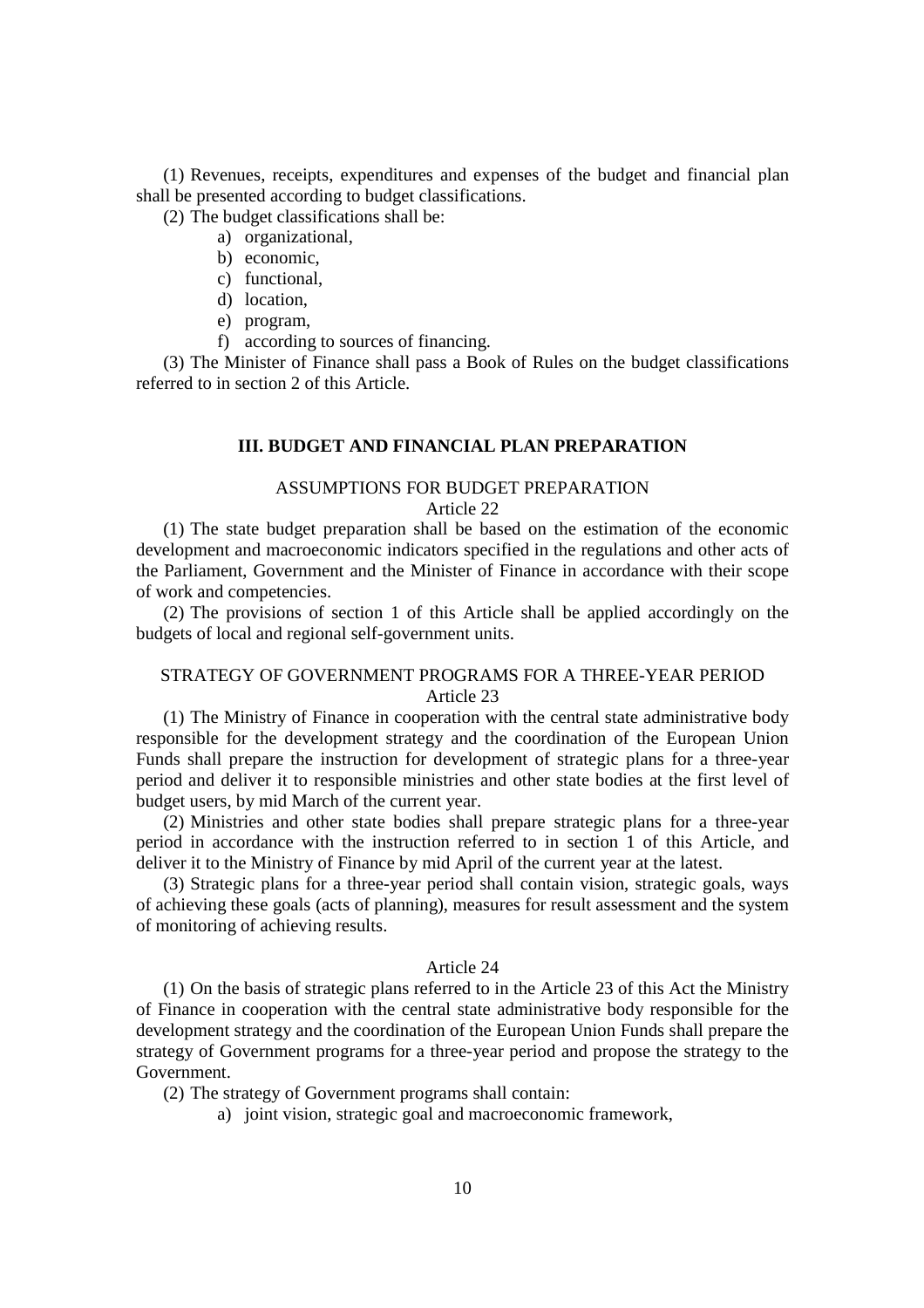- b) main strategic areas of Government activities with identified goals, ways of achieving these goals and measures for result assessment,
- c) ranked strategic priorities and their link to organizational and program classification.

(3) The Government shall enact the strategy of Government programs for a three-year period by mid May of the current year at the latest.

### GUIDELINES OF ECONOMIC AND FISCAL POLICY Article 25

(1) On the basis of the strategy of Government programs for a three-year period the Ministry of Finance shall prepare draft guidelines of economic and fiscal policy for a three-year period (hereinafter referred to as: guidelines) and propose them to the Government by the end of May at the latest.

(2) The guidelines shall contain:

- 1. strategic goals of economic and fiscal policy of the Republic of Croatia,
- 2. basic macroeconomic indicators of the Republic of Croatia,
- 3. basic indicators of fiscal policy of the Republic of Croatia,
- 4. an estimate of revenues and expenditures and receipts and expenses of all levels of the general budget,
- 5. a proposal of the financial plan scope by budget users of the first level of organizational classification, which consist of the financial plan scope for the previous budget year and the current budget year, as well as proposal of the financial plan scope for the following budget year and for the following two years, and

6. projected changes in public debt and a strategy of public debt management. (3) The Government shall enact the guidelines by mid June of the current year at the latest.

### INSTRUCTIONS FOR DEVELOPMENT OF BUDGET PROPOSAL

### Article 26

(1) On the basis of the Government's guidelines referred to in Article 25 of this Act, the Ministry of Finance shall deliver to ministries and other state bodies at the first level of organizational classification and extra-budgetary users the instructions for the development of the state budget proposal by the end of June of the current year.

(2) The instructions referred to in section 1 of this Article shall include:

- 1. the basic economic indicators from the guidelines referred to in Article 25 of this Act, and
- 2. the method and time limits for the state budget preparation.

#### Article 27

(1) On the basis of the Government's guidelines and the instructions for the development of the state budget proposal the Ministry of Finance shall prepare the instructions for the development of budgets of local and regional self-government units and deliver them to local and regional self-government units.

(2) After receiving the instructions referred to in section 1 of this Article, the financial affairs administrative body shall prepare the instructions for the development of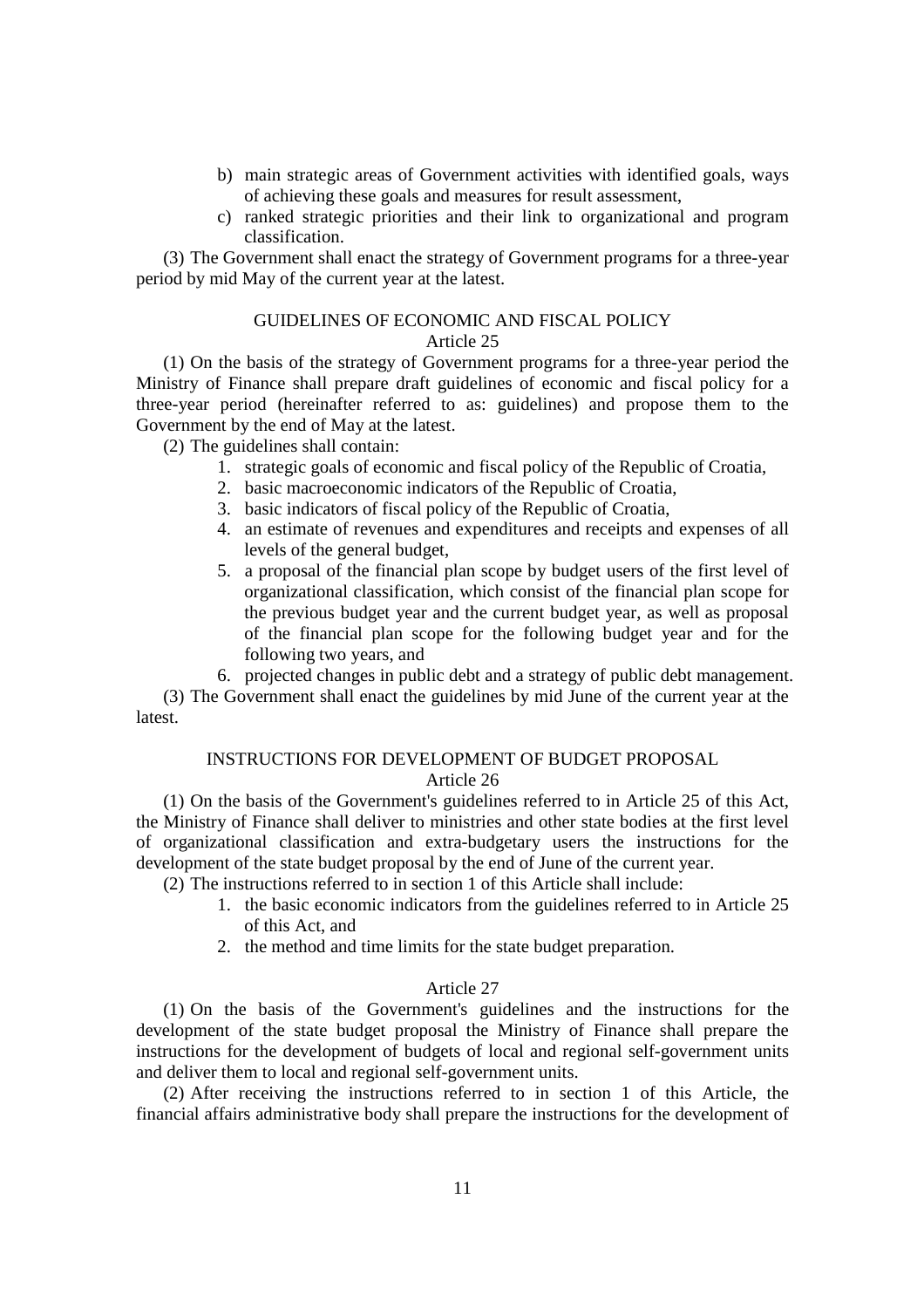local and regional self-government unit's budget and deliver the instructions to budget and extra-budgetary users of the local and regional self-government unit's budget.

(3) The instructions referred to in section 2 of this Article shall include:

- 1. basic economic outcomes and assumptions for the preparation of the local and regional self government unit's budget proposal,
- 2. description of the policies planned for local and regional self-government units,
- 3. an estimate of revenues and expenditures and receipts and expenses of the local and regional self-government unit's budget in the following three years,
- 4. a proposal of the financial plan scope by budget users, which consist of the financial plan scope for the previous budget year and the current budget year, as well as proposal of the financial plan scope for the following budget year and for the following two years, and
- 5. the method of preparation and the time schedule for the preparation of the budget and financial plans of budget and extra-budgetary users of the local and regional self-government unit's budget.

# BUDGET USER'S FINANCIAL PLAN PROPOSAL

### Article 28

(1) State budget users shall prepare their financial plan proposal on the basis of the instructions for the preparation of the state budget proposal.

(2) The financial plan proposal shall include:

- 1. revenues and receipts presented by types,
- 2. expenditures and expenses anticipated for a three-year period, classified according to the budget classifications prescribed by this Act, and
- 3. an explanation of the financial plan proposal.

## Article 29

(1) Budget users of local and regional self-government units shall prepare their financial plan proposal on the basis of the instructions for the preparation of the local and regional self-government units' budget proposal.

(2) The financial plan proposal shall include:

- 1. revenues and receipts presented by types,
- 2. expenditures and expenses anticipated for a three-year period, classified according to the budget classifications prescribed by this Act,
- 3. an explanation of the financial plan proposal, and
- 4. a development programs plan.

# Article 30

The explanation of the financial plan proposal referred to in Article 28, section 2, item 3 and Article 29, section 2, item 3 of this Act shall include:

- a) a resume of the budget user's scope of work,
- b) a statement of reasons for programs in a particular area,
- c) legal and other backgrounds that the programs are based on,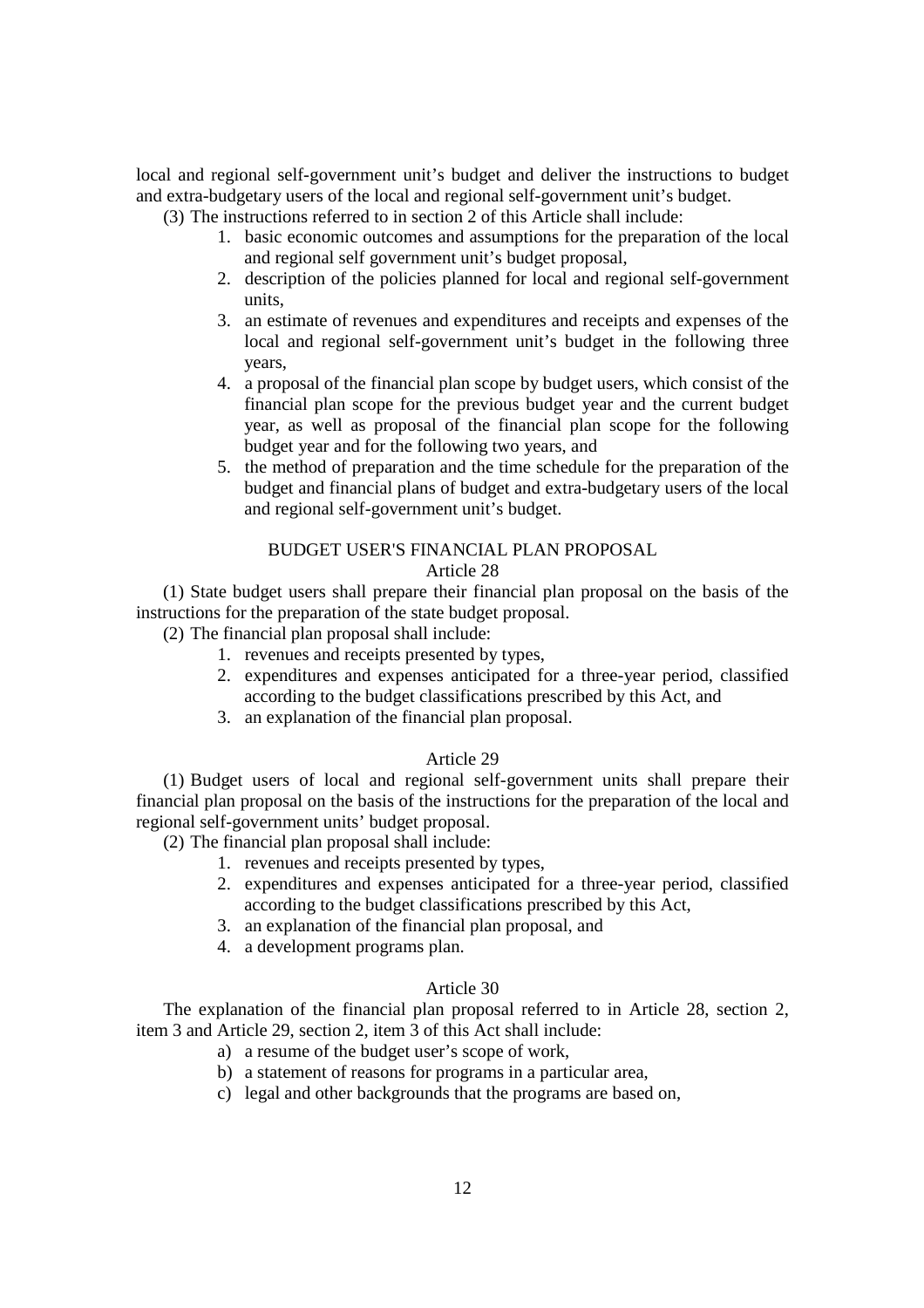- d) goals, strategies and programs harmonized with the documents on the long-term development,
- e) outcomes and indicators on which the calculations and assessments of funds necessary for the implementation of the program are based,
- f) a report on the goals achieved and results of the program from the budget user's area in the previous year based on performance indicators, and
- g) other explanations and documentation.

#### Article 31

(1) State budget users shall deliver financial plan proposals to ministries and other state bodies on the first level of organizational classification by July 15 of the current year.

(2) Ministries and other state bodies referred to in section 1 of this Article shall deliver harmonized financial plan proposals to the Ministry of Finance by the end of July of the current year.

## Article 32

Budget users of local and regional self-government units deliver their financial plan proposal to the financial affairs administrative body by September 15 of the current year at the latest.

# DEVELOPMENT PROGRAMS PLAN

# Article 33

(1) The budget user of the local and regional self-government unit shall prepare the proposal of the development program plan with an explanation and submit it to the administrative body responsible for the budget user.

(2) The development program plan proposal referred to in section 1 of this Article shall be harmonised with the budget user's financial plan proposal.

(3) The administrative body responsible for the budget user referred to in section 1 of this Article shall prepare a joint proposal of the development program plan that shall be harmonised with the local and regional self-government unit's budget proposal and deliver it to the financial affairs administrative body.

#### Article 34

(1) The planned expenditures of the local and regional self-government unit's budget in connection with investment implementation, giving capital aids and donations in the following three years shall be presented in development programs plan and classified:

- 1. by particular programs,
- 2. by years in which the expenditures for programs will charge the budgets of the following years, and
- 3. by sources of financing for the entire implementation of program.

(2) The development programs plan referred to in section 1 of this Article shall be adjusted every year.

# EXTRA-BUDGETARY USER'S FINANCIAL PLAN PROPOSAL Article 35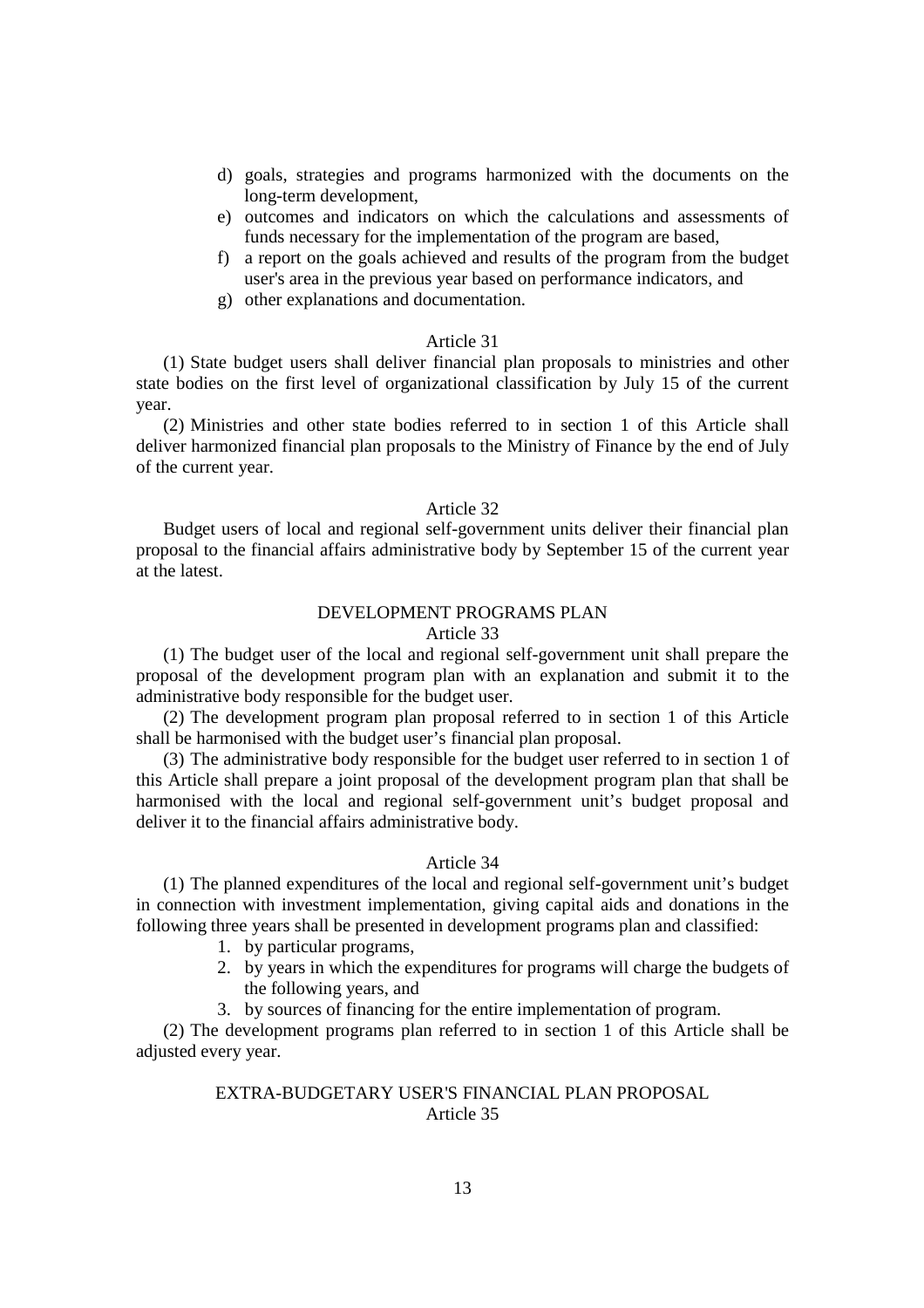(1) The extra-budgetary user of the state budget shall prepare a financial plan proposal on the basis of the instructions referred to in Article 26 of this Act.

(2) The extra-budgetary user shall deliver the financial plan proposal to the responsible ministry, which shall deliver it to the Ministry of Finance along with its own financial plan proposal.

(3) The Parliament shall approve the financial plan proposal referred to in section 2 of this Article along with the passing of the state budget.

#### Article 36

(1) The extra-budgetary user of the local and regional self-government unit shall prepare the financial plan proposal on the basis of the instructions referred to in Article 27 of this Act.

(2) The extra-budgetary user of the local and regional self-government unit shall deliver the financial plan proposal to the financial affairs administrative body.

(3) Representative body shall approve the financial plan proposal referred to in section 2 of this Article along with passing the local and regional self-government unit's budget.

### **IV. PROCEDURE FOR THE PASSAGE OF THE BUDGET**

## BUDGET PROPOSAL

#### Article 37

(1) The Ministry of Finance or the financial affairs administrative body shall review the proposals and reconcile the financial plans with the estimated revenues and receipts.

(2) The Ministry of Finance or the financial affairs administrative body shall prepare the draft budget for the budget year and the projection for the following two years and submit them to the Government or the local and regional executive body by October 15 of the current year.

(3) If during the deliberations on the proposed state budget a disagreement should occur between the Minister of Finance and a budget user, or between the ministers responsible for particular budget users, the Minister of Finance shall prepare a statement for the Prime Minister who shall make a final decision thereof.

(4) The government or the local and regional executive body shall establish the proposal of the budget and the projections and submit them to the Parliament or the representative body for adoption by November 15 of the current year.

(5) The provisions of section 3 of this Article shall apply accordingly to the units of the local and regional self-government.

## DEBATE ON THE BUDGET

#### Article 38

(1) All amendments to the proposed budget and projections adopted by the Parliament must not exceed the established amount of the allowed deficit of the state budget and the projections.

(2) During the debate on the proposal of the budget and the projections, the submitted amendments proposing an increase of budget expenditures and expenses beyond the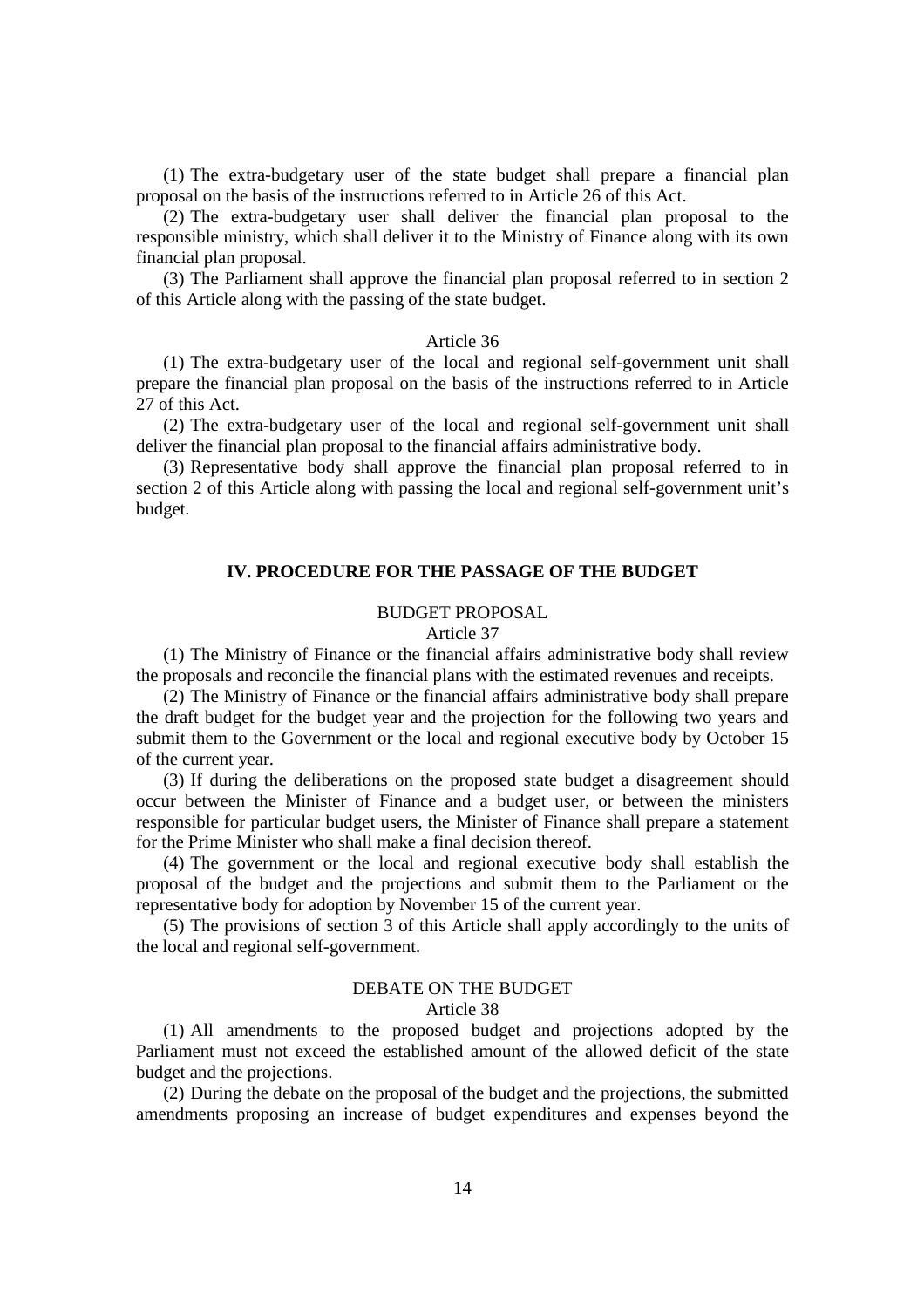amounts established by the budget proposal may be accepted provided that the reduction of other expenditures and expenses is proposed at the same time.

(3) The proposals from section 2 of this Article may not burden the budgetary reserve or cause additional borrowing.

(4) The provisions of this Article shall apply accordingly to the units of the local and regional self-government.

### PASSING OF THE BUDGET AND THE PROJECTIONS Article 39

(1) The Parliament or the representative body shall pass the budget on the level of subgroup (third level) of economic classification for the next budget year and projections on the level of division (second level) of economic classification for the following two years by the end of the current year, within the time frame that allows for the application of the budget as of January 1 of the year for which the budget is passed.

(2) Amendments to the budget and **the projection** shall be carried out by the procedure for the passing of the budget and projection.

# SUBMISSION OF THE LOCAL AND REGIONAL SELF-GOVERNMENT UNITS' **BUDGETS**

### Article 40

**The president of the local and regional executive body shall submit the budget and amendments to the budget of the local an regional self-government units to the Ministry of Finance, as well the decision on the budget execution to the State Audit Office** within 15 days from the date of the coming into force of the said documents.

## THE BUDGET USER'S MONTHLY FINANCIAL PLAN Article 41

(1) On the basis of amounts planned in the state budget, the state budget user shall prepare a financial plan by months for the whole year, in accordance with the planned maturity of liabilities.

(2) The financial plan referred to in the section 1 of this Article shall be prepared by January 15 of the current year.

(3) The Ministry of Finance shall review and approve the budget users' financial plans in order to establish that they are in conformity with the budget passed by the Parliament.

(4) During the year the monthly financial plans may be modified in accordance with the changes in the liabilities' maturity, approved reallocations and the amendments to the state budget.

(5) The provisions of this Article shall apply accordingly to the local and regional self-government units' budgets and their budget users.

# TEMPORARY FINANCING OF THE GOVERNMENT OR THE LOCAL AND REGIONAL SELF-GOVERNMENT

#### Article 42

(1) If the Parliament or the representative body failed to pass the budget before the beginning of the budget year, the financing of the tasks, functions and programs of the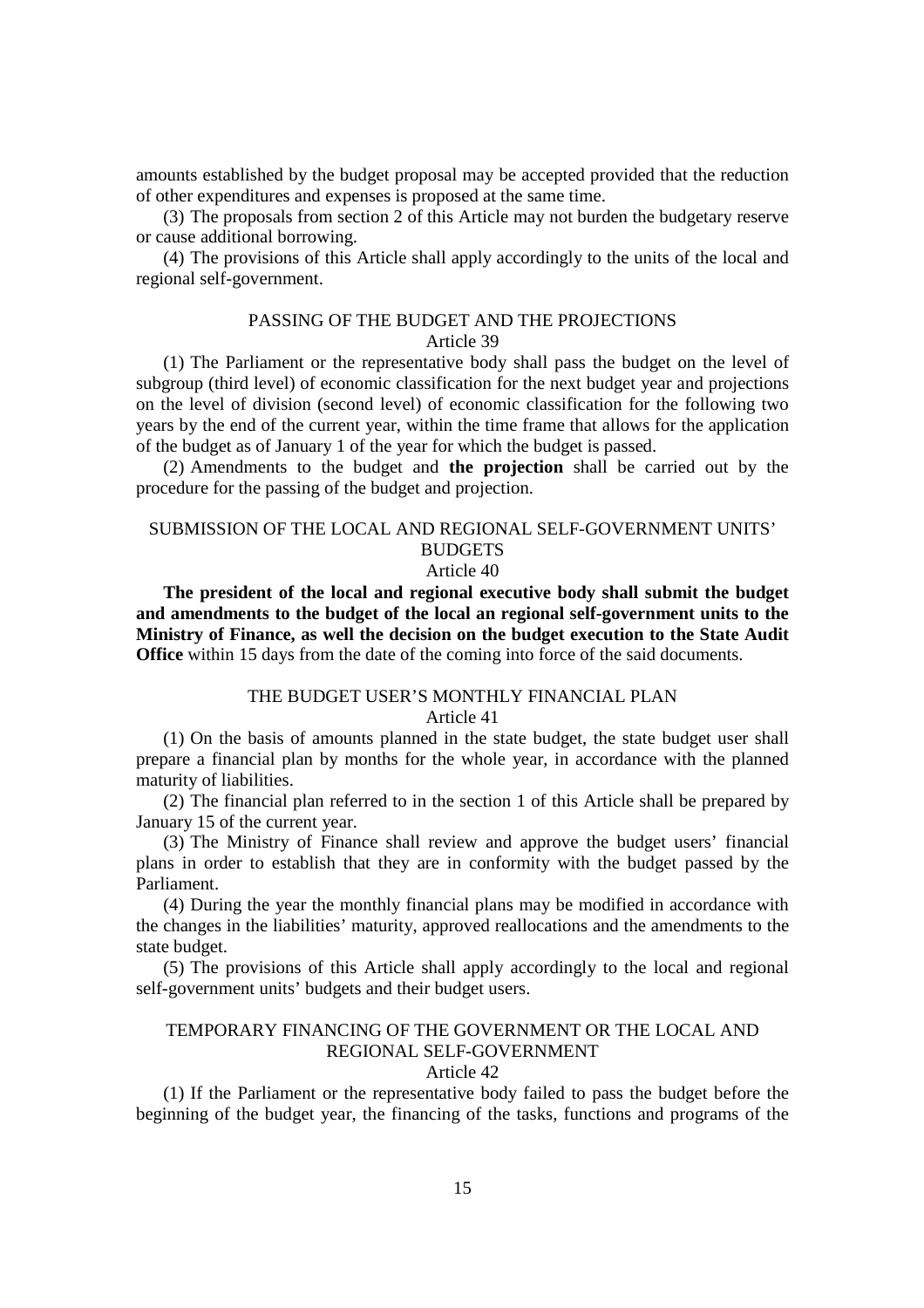state bodies and bodies of the local and regional self-government units and other budget and extra-budgetary users shall continue temporarily, on the basis of the decision on temporary financing, in the amount necessary for their performing and execution, and for the rights of the recipients of budgetary funds established by laws and other regulations passed on the basis of laws (hereinafter referred to as: temporary financing).

(2) The Parliament or the representative body shall make the decision on temporary financing.

(3) Temporary financing in terms of section 1 of this Article shall be carried out proportionally to the revenues realized in the same period pursuant to the budget for the previous year and up to 1/4 of the total revenues realized excluding the receipts.

(4) In an exception to section 3 of this Article, paid and carried over aids, donations, revenues for special purposes and earmarked receipts from borrowing, which were planned less or not planned at all, may be executed above the amount prescribed in section 3 of this Article with a prior consent of the Ministry of Finance, or the local and regional executive body.

(5) Temporary financing shall be carried out for the first three months of the budget year at the longest.

(6) During the period of temporary financing, the same programs shall be financed and users may not increase the number of their staff in relation to the condition as of December 31 of the previous budget year.

(7) During temporary financing, the budget users may not assume new liabilities.

(8) After the expiry of temporary financing, the revenues and receipts realized and expenditures and expenses executed in that period shall be included in the budget of the current budget year.

# TEMPORARY MEASURES FOR THE BUDGET BALANCE AND AMENDMENTS TO THE BUDGET

### Article 43

(1) If during the budget year expenditures and/or expenses increase, or if revenues and/or receipts decrease due to the occurrence of new liabilities for the state budget or changes in the economic developments, the Government may, at the proposal of the Ministry of Finance, suspend the execution of specific expenditures and/or expenses (hereinafter: temporary suspension of execution). By applying the measures for temporary suspension of execution, the Government may:

- stop the assumption of liabilities and/or
- propose the extension of the time frame of payment agreed upon, and/or
- stop the reallocation of budget funds.

(2) The Government may, in addition to the measures referred to in section 1 of this Article, issue a decision that state budget users shall obtain the previous consent of the Ministry of Finance in order to enter into contracts.

(3) The Ministry of Finance shall prepare, with the participation of ministries and other state bodies at the first level of organizational classification, the proposal of measures for temporary suspension of execution. The measures for temporary suspension of execution shall apply equally to all ministries and other state bodies at the first level of organizational classification.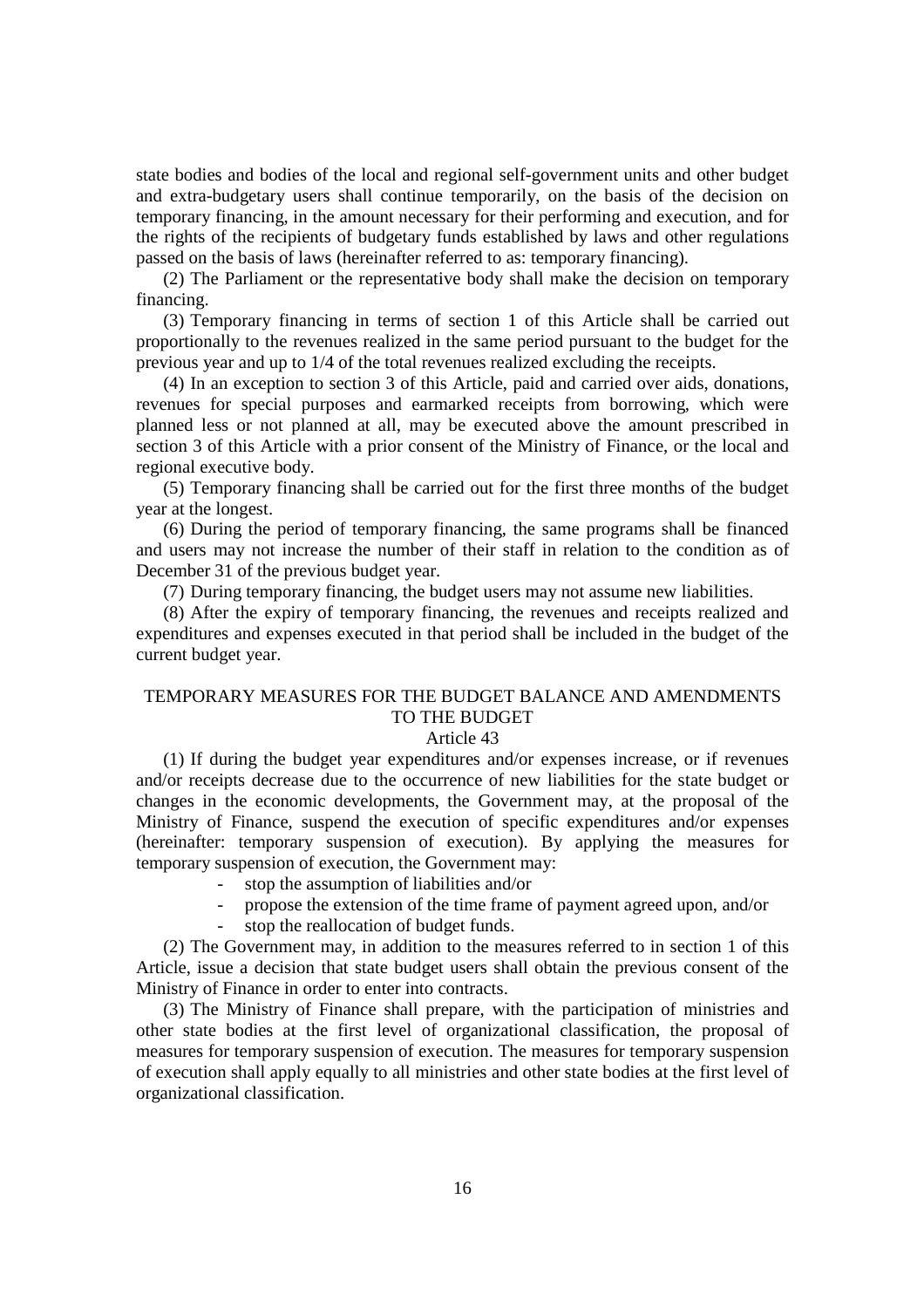(4) The Government shall notify the Parliament on the decision referred to in section 2 of this Article immediately upon its adoption.

(5) If the state budget cannot be balanced during temporary suspension of budget execution, the Government shall propose amendments to the state budget, not later than 15 days prior to the expiry of the term for temporary suspension of the state budget execution.

(6) The revenues and receipts and expenditures and expenses shall be rebalanced by amendments to the state budget **referred to in section 5 of this Article**.

(7) During the procedure of amending the budget, the Government may again temporarily suspend the execution of particular expenses, at the proposal of the Minister of Finance.

(8) The provisions of this Article shall apply accordingly to the budgets of local and regional self-government units.

### ASSUMING OF LIABILITIES AGAINST THE BUDGET Article 44

(1) State budget users may assume liabilities against the current year state budget only for purposes set and up to the amount determined by the state budget, if all requirements for assuming liabilities established by law and other regulations are met, unless otherwise provided by this Act.

(2) A state budget user may assume liabilities based on contracts requiring payment in the following years with the approval of the Government, and at the proposal of the Minister of Finance.

(3) The restriction referred to in section 1 of this Article shall not apply to liabilities in relation to state borrowing and public debt management, as well as to liabilities assumed on the basis of international agreements.

(4) The state budget user shall include payments arising from liabilities assumed in conformity with this Article in the financial plan in the year in which the liability is due.

(5) The provisions of this Article shall apply accordingly to local and regional selfgovernment units.

## ASSUMING OF LIABILITIES FOR INVESTMENT PROJECTS Article 45

(1) State budget users may assume liabilities for investment projects only after expert assessment has been completed and the investment project's justification and efficiency were evaluated.

(2) The provisions of this Article shall apply accordingly to local and regional selfgovernment units

(3) The Government shall prescribe the methodology of preparation, evaluation and execution of investment projects by a decree.

# REALOCATION OF FUNDS

# Article 46

(1) Budgetary funds may not be reallocated, except under the terms and in the manner stipulated by this Act and a Sate Budget Execution Act or a decision on budget execution.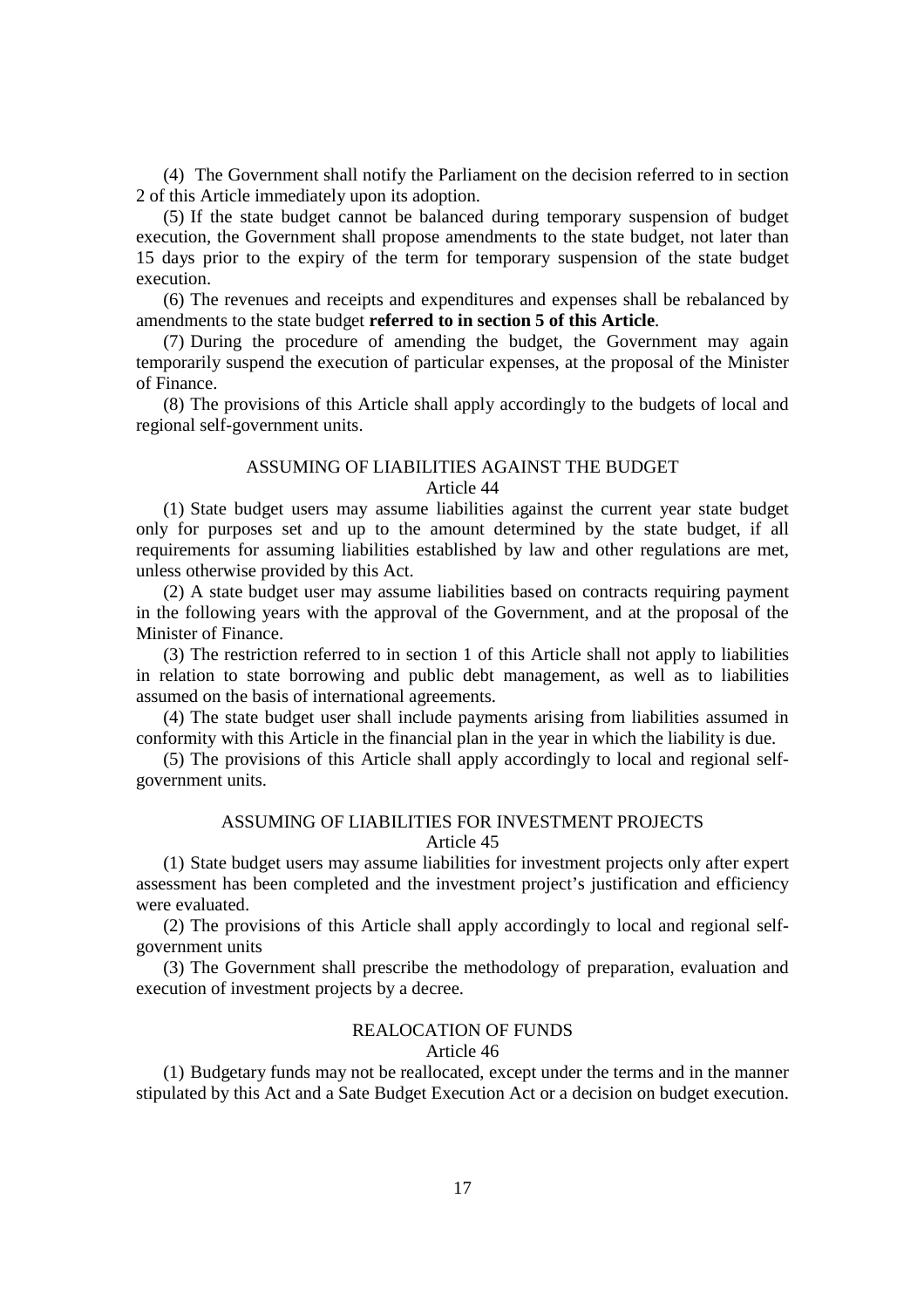(2) Exceptionally, if the reallocation was not made in accordance with section 1 of this Article, the reallocation of funds under budget items by state budget users or between state budget users and at extra-budgetary users of state budget, may be executed up to 5% of expenditures and expenses at the most for the item to be reduced which is adopted by the Parliament, if the Minister of Finance approves it.

(3) With the request for reallocations of the approved funds the state budget user shall submit relevant documentation which allows the Ministry of Finance insight into reasons for the need for additional funds under the budget item being increased by the end of the year that is for the decrease of the approved budget items.

(4) The budgetary funds may not be reallocated between the Revenues and Expenditures Account and the Financing Account, except under the terms prescribed by the State Budget Execution Act or the decision on budget execution.

(5) The Government or the local and regional executive body shall notify the Parliament or the representative body on reallocations within the time limit specified by the State Budget Execution Act or the decision on budget execution.

## **V. BUDGET EXECUTION**

## BUDGET REVENUES AND RECEIPTS AND PAYMENTS INTO THE BUDGET Article 47

(1) Budget users and local and regional self-government unit bodies shall be responsible for the full and timely collection of revenues and receipts in their scope of work, their payment into the budget and for the execution of all expenditures and expenses in accordance with their purposes.

(2) Budget revenues shall be collected and paid into the budget in conformity with law and other regulations, independently of the amount of revenues planned in the budget.

### EARMARKED REVENUES AND RECEIPTS Article 48

(1) Earmarked budget revenues and receipts are aids, donations, revenues for special purposes, revenues arising from the sale or swap of state or local and regional selfgovernment units' property, compensations on account of insurance premiums and earmarked receipts from borrowing and sale of stocks and equity shares.

(2) The revenues and receipts referred to in section 1 of this article are paid into the budget.

(3) The State Budget Execution Act or the decision on budget execution determines exception from the obligation of payment of revenues and receipts referred to in section 1 of this Article in the budget.

### Article 49

Earmarked budget revenues and receipts not used in the previous year are carried over into the budget for the current budget year.

## Article 50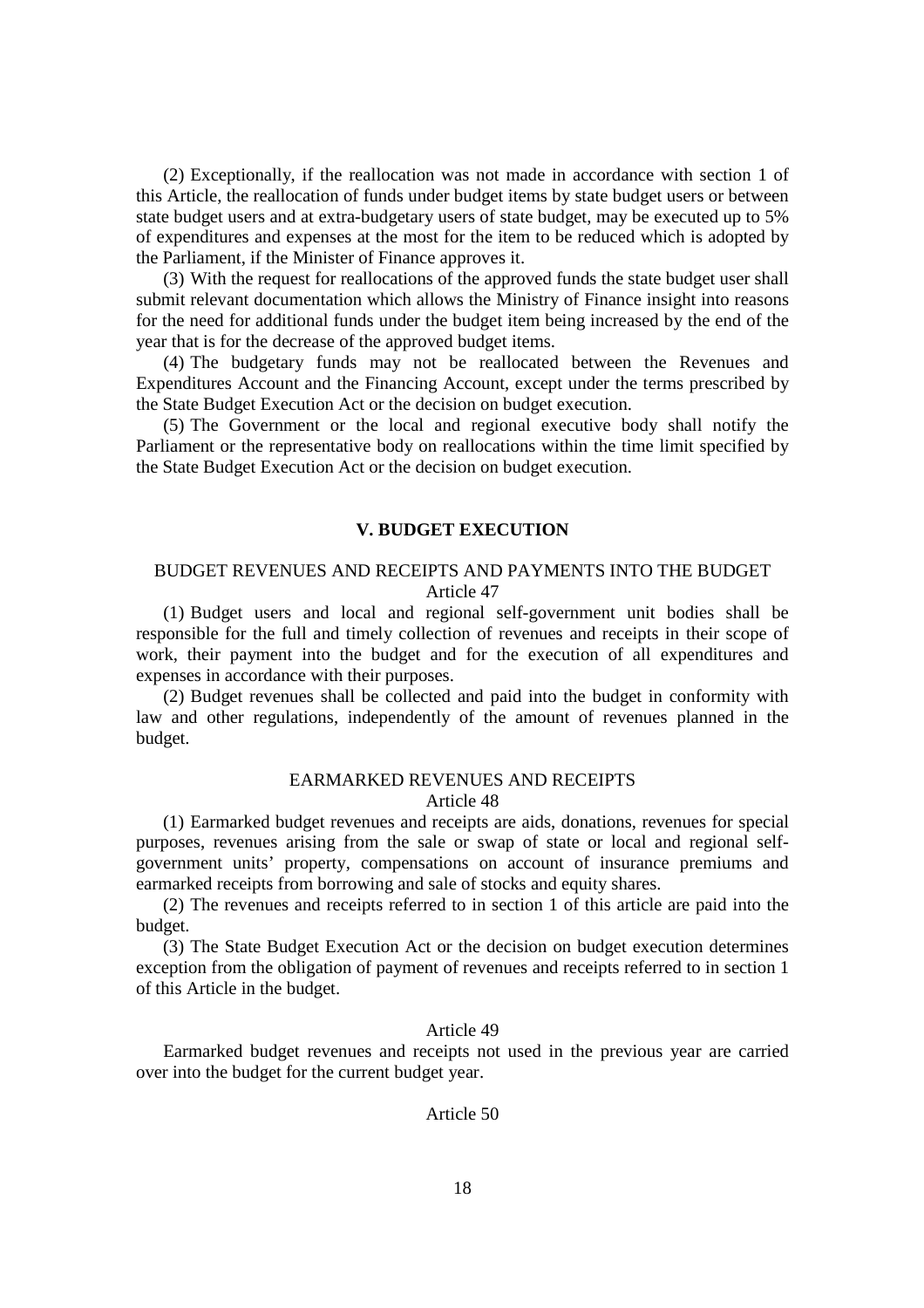(1) If the earmarked revenues and receipts are paid into the budget at the level lower than the one presented in the budget, the user may assume the liabilities and pay for them only in the amount of funds actually paid or available.

(2) Aids, donations and revenues for special purposes that are paid and carried over, but planned at a lower level in the state budget may be executed above the planned level and up to the amount of paid and/or carried over funds.

(3) Earmarked receipts from borrowing that are paid and carried over, but planned at a lower level in the state budget may be executed above the planned level and up to the amount of paid and/or carried over funds, with prior consent of the Ministry of Finance.

(4) Aids, donations, revenues for special purposes and earmarked receipts from borrowing that are paid and carried over, but not planned in the state budget may be used according to subsequently established activities and/or projects in the state budget, with a prior consent of the Ministry of Finance.

(5) The provisions of this Article shall apply accordingly to local and regional selfgovernment units.

## Article 51

For the amount of funds referred to in Article 48 of this Act spent for purposes other than designated the budget funds shall be reduced for the budget user in the year in which he must return the funds spent for purposes other than designated.

### OWN REVENUES

#### Article 52

(1) Own revenues are revenues that budget users realize by the activities on the market within the market conditions that are not financed from the budget.

(2) Revenues referred to in section 1 of this Article shall be paid into the budget.

(3) Own revenues that are not used in the previous year shall not be carried over into the budget for the current budget year.

(4) The State Budget Execution Act or the decision on budget execution shall determine exception from the liability of the payment of revenues referred to in section 1 of this Article into the budget.

# PAYMENTS FROM THE BUDGET

## Article 53

(1) An advance payment shall be possible only exceptionally and on the basis of the consent of the Minister of Finance or the president of a local and regional executive body.

(2) Exceptionally, the budget user shall be allowed to make an advance payment without the consent referred to in section 1 of this Article up to the amount prescribed by the State Budget Execution Act or the decision on budget execution.

## Article 54

(1) Every expenditure and expense paid from the budget shall be based on a valid bookkeeping document evidencing the payment obligation.

(2) Prior to the payment, a responsible person shall check and sign the legal basis and the amount of the liability arising from the bookkeeping document.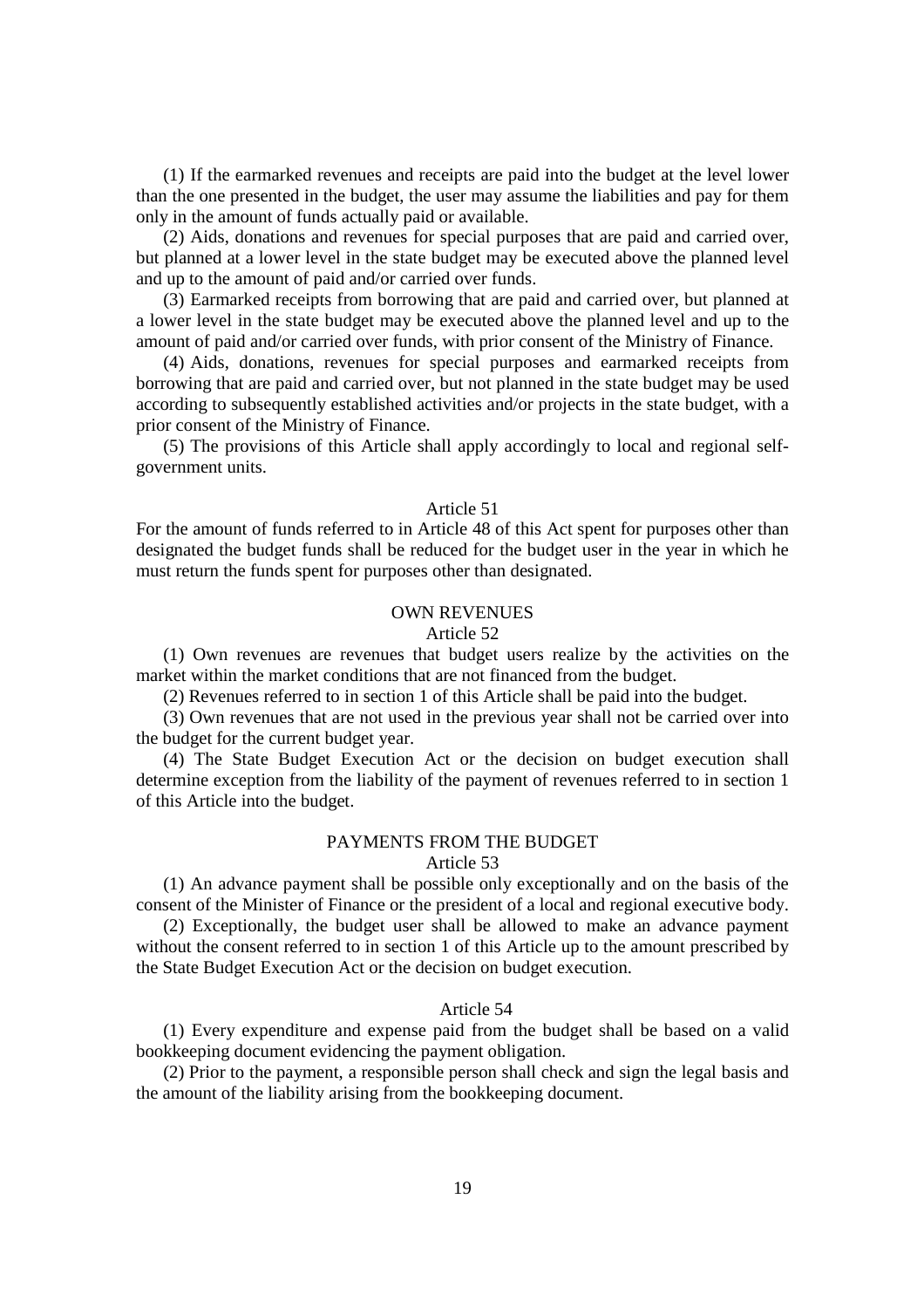#### Article 55

(1) The budget shall be executed consistently with the funds available and arrears.

(2) Repayments of the principal and interests of the state debt and state guarantees can be executed above the planned level.

(3) If activities and projects, for which the funds were planned in the current year budget, were not executed in the amount determined by the budget, they may be executed in that amount in the following year in a way and in accordance with the terms prescribed by the State Budget Execution Act or the decision on budget execution.

(4) The Minister of Finance, and the representative body, shall elaborate in the Book of Rules, and an act respectively, the means and conditions of executing the budget from the budget account.

### BUDGETARY RESERVE

### Article 56

(1) The funds for budgetary reserve shall be established in the budget.

(2) The budgetary reserve funds shall be used for unpredicted purposes, for which the means were not provided in the budget, or for those purposes for which it will be revealed during the year that sufficient funds were not established in the budget during the budget planning, as it was not possible to foresee them at that time.

(3) The budgetary reserve funds shall be used to finance the expenditures created during the removal of consequences of natural disasters, epidemics, ecological accidents or extraordinary events and other unforeseeable accidents, as well as for other unforeseeable expenditures during the year.

(4) The budgetary reserve funds referred to in sections 2 and 3 of this Article may not exceed 0.50 % of the planned budget revenues (excluding receipts).

(5) The State Budget Execution Act or the decision on budget execution shall establish the level of budgetary reserve funds referred to in section 4 of this Article.

(6) The budgetary reserve funds may not be used for borrowing.

#### Article 57

(1) The Government or the local and regional executive body, the Prime Minister or the president of local and regional executive body and the Minister of Finance shall make a decision on the use of the budgetary reserve funds referred to in Article 56 of this Act.

(2) The State Budget Execution Act or the decision on budget execution shall establish the level of the use of funds referred to in section 1 of this Article.

(3) On a monthly basis, the Minister of Finance shall notify the Government, and the president of local and regional executive body shall notify the local and regional executive body on the use of the budgetary reserve referred to in section 1 of this Article.

#### Article 58

If, over the course of the year and on the basis of regulations, the scope of work or the responsibility of the budget user became reduced, requiring reduced funds, or if the budget user is dissolved, the funds that were not spent for their expenditures and expenses shall be carried over to the budgetary reserve or to the budget user who has assumed their operations.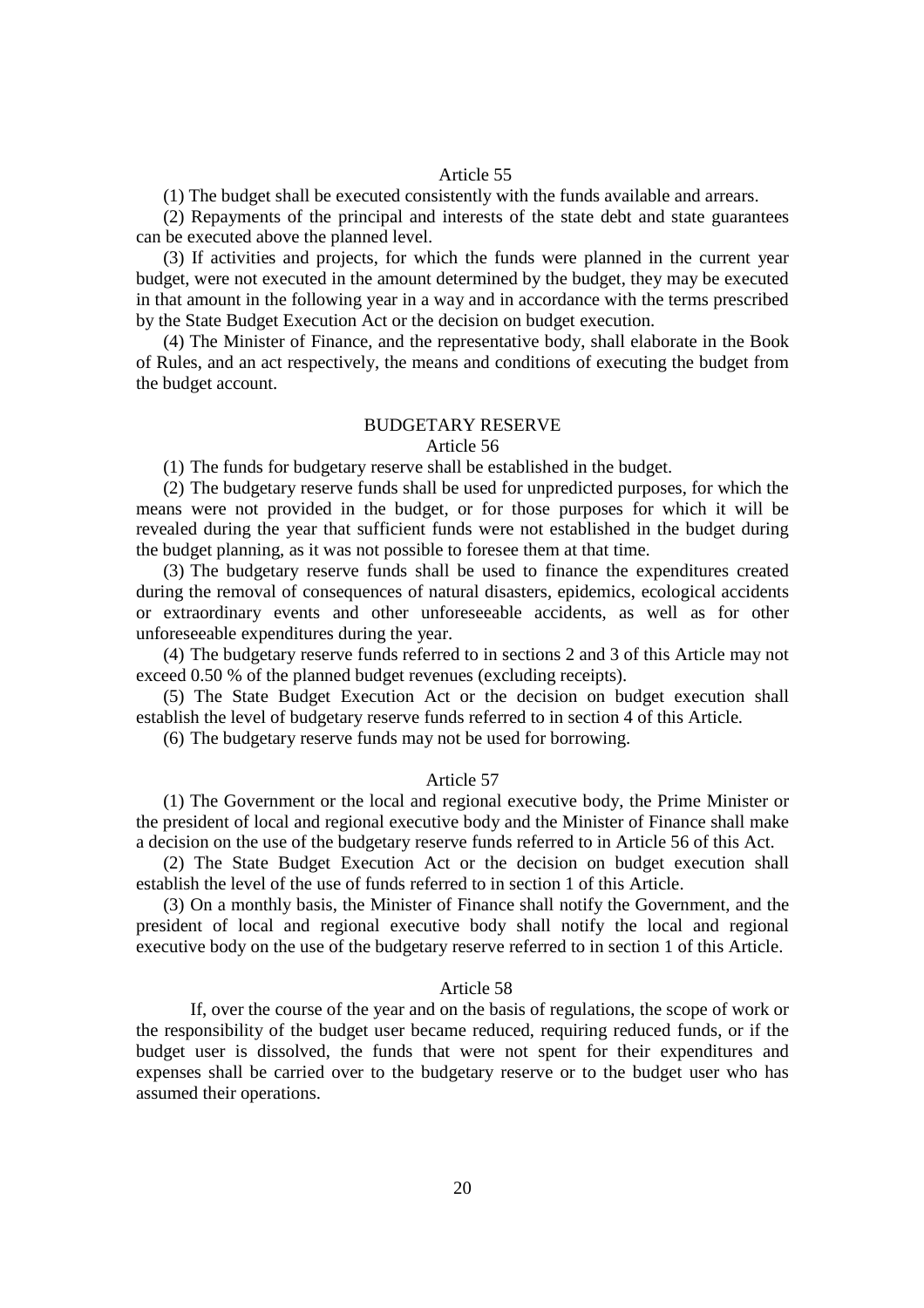### RETURN OF FUNDS INTO THE BUDGET Article 59

(1) If it is subsequently established that a payment from the budget was unlawful and/or unjustified, the budget user shall immediately request the return of the budgetary funds into the budget.

(2) Should the budgetary supervision establish that the use of funds was contrary to law or the budget, the budgetary supervision inspector shall issue a decision on the return of the funds into the budget.

(3) Appeal against the decision referred to in section 2 of this Article shall not be admitted but an administrative dispute can be initiated.

(4) The Minister of Finance shall regulate by the Book of Rules referred to in Article 55 section 4 the means of the return of the funds and of making records on the return of the funds referred to in section 1 and 2 of this Article.

# SYSTEM OF ACCOUNTS FOR THE EXECUTION OF THE STATE BUDGET AND BUDGETS OF LOCAL AND REGIONAL SELF-GOVERNMENT UNITS Article 60

(1) The state budget and budgets of local and regional self-government units shall have one account for all payments.

(2) The budget users shall have one account that shall be a part of the budget account referred to in section 1 of this Article.

(3) The person responsible for the budget or for the budget user shall open the account referred to in section 1 and 2 of this Article.

# **VI. STATE, LOCAL AND REGIONAL SELF-GOVERNMENT ASSET MANAGEMENT**

# ASSETS OF THE STATE AND LOCAL AND REGIONAL SELF-GOVERNMENT UNITS

# Article 61

(1) Pursuant to this Act, the state and local and regional self-government assets shall be financial and non-financial assets owned by the state and local and regional selfgovernment units.

(2) In order to provide public services and activities in the public interest, the state or local and regional self-government units may use their assets to found institutions, companies and other legal persons.

### MANAGEMENT OF MONETARY FUNDS Article 62

(1) In accordance with Article 60 of this Act, the Minister of Finance or the president of the executive body of local and regional self-government unit shall manage the available monetary funds in the budget account.

(2) The available monetary funds referred to in section 1 of this Article may be deposited in the Croatian National Bank, business bank, and invested in government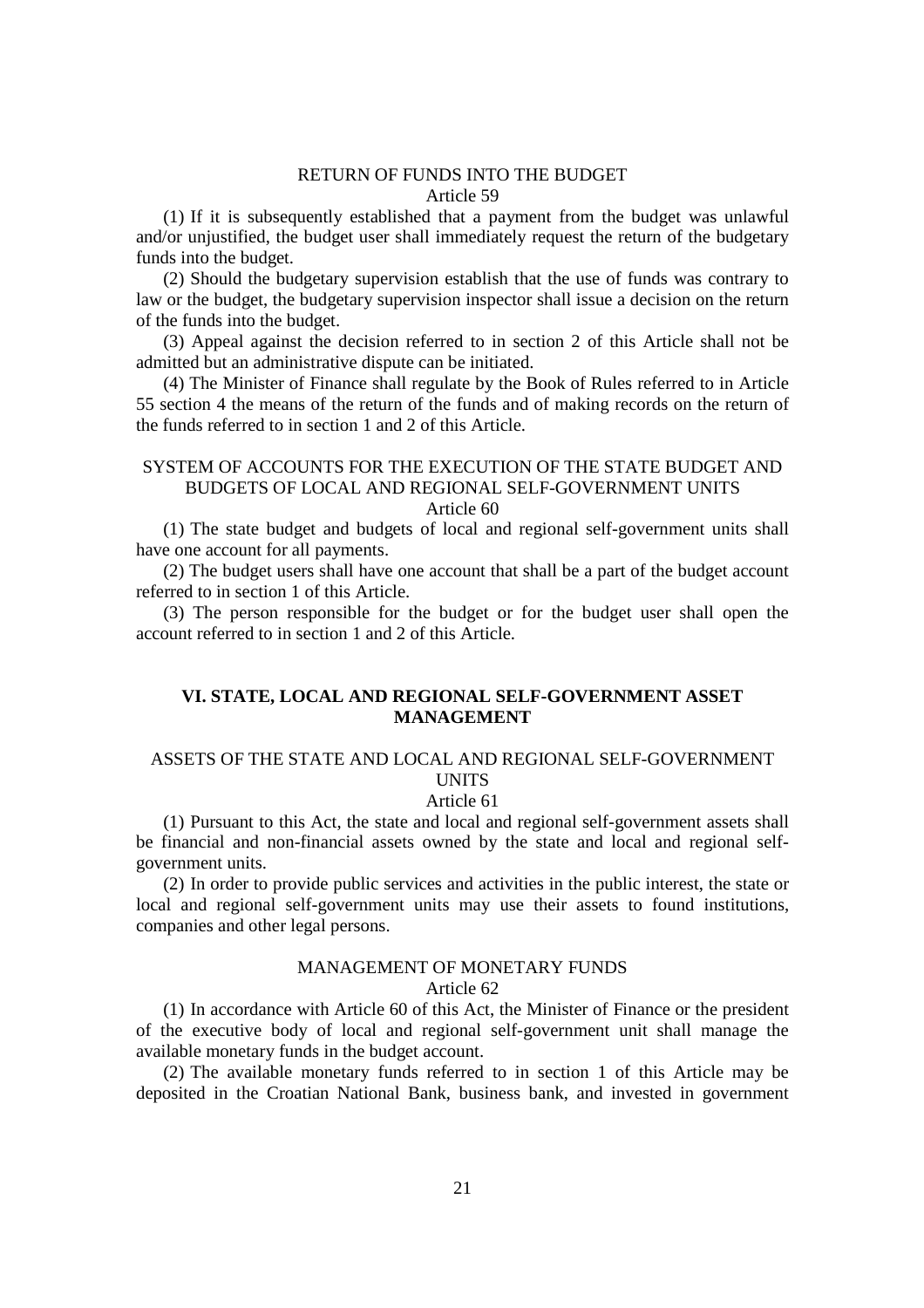securities, following the principles of safety, liquidity and cost-efficiency of the investment.

(3) The Minister of Finance or the president of local and regional executive body shall issue a decision on the selection of the bank referred to in section 2 of this Article.

(4) The monetary funds referred to in section 2 of this Article may not be invested in the stocks and equity shares of companies.

# LIABILITIES OF LEGAL PERSONS REGARDING THE REPORTING AND REVISING OF ACCOUNTING STATEMENTS Article 63

(1) Legal persons in which the Republic of Croatia or the local and regional selfgovernment unit has at least 25% equity share shall, within the time frame of 9 months after the expiry of the business year, but at least 30 days prior to the convening of the assembly session at the latest, submit to the Ministry of Finance or the local and regional executive body the agenda for the assembly session and all audit reports, as well as the reports of supervisory bodies for the previous business year, if these are not included in the agenda of the assembly session.

(2) The Government or the local and regional executive body may submit to the Parliament a request for the extraordinary audit of the business operation of the legal persons under the jurisdiction of the State Audit Office in which the Republic of Croatia or the local and regional self-government unit has at least 25% of equity share.

# SETTING UP AND CLOSING OF LEGAL PERSONS AND THE ACQUISITION AND SALE OF EQUITY SHARES IN COMPANIES Article 64

(1) At the proposal of the Government or the local and regional executive body, the Parliament or the representative body shall decide on the setting up or the closing of legal persons whose founder or co-founder is the state or the local and regional selfgovernment unit, unless otherwise defined by special laws or by the Law on Local and Regional Self-government.

(2) The Government or the representative body of the local and regional selfgovernment unit may, at the proposal of the responsible minister or the local and regional executive body, decide on the purchase of stocks or equity shares in a company, if the funds for the purchase are provided for in the budget and if the public interest or the interest of the local and regional self-government units is protected thereby.

(3) The provisions in section 2 of this Article shall not apply to local and regional self-government units, users of state budget aids for areas of special government care.

(4) In case the public interest of the Republic of Croatia or the local and regional selfgovernment unit ownership of stocks or equity shares of legal persons should cease to exist, the Parliament or the representative body, at the proposal of the Government or the local and regional executive body, shall make a decision about the sale of the stocks or equity shares, if this is not contrary to special law.

# FUNDS OBTAINED FROM THE SALE OF EQUITY SHARES OF THE STATE AND LOCAL AND REGIONAL SELF-GOVERNMENT UNITS Article 65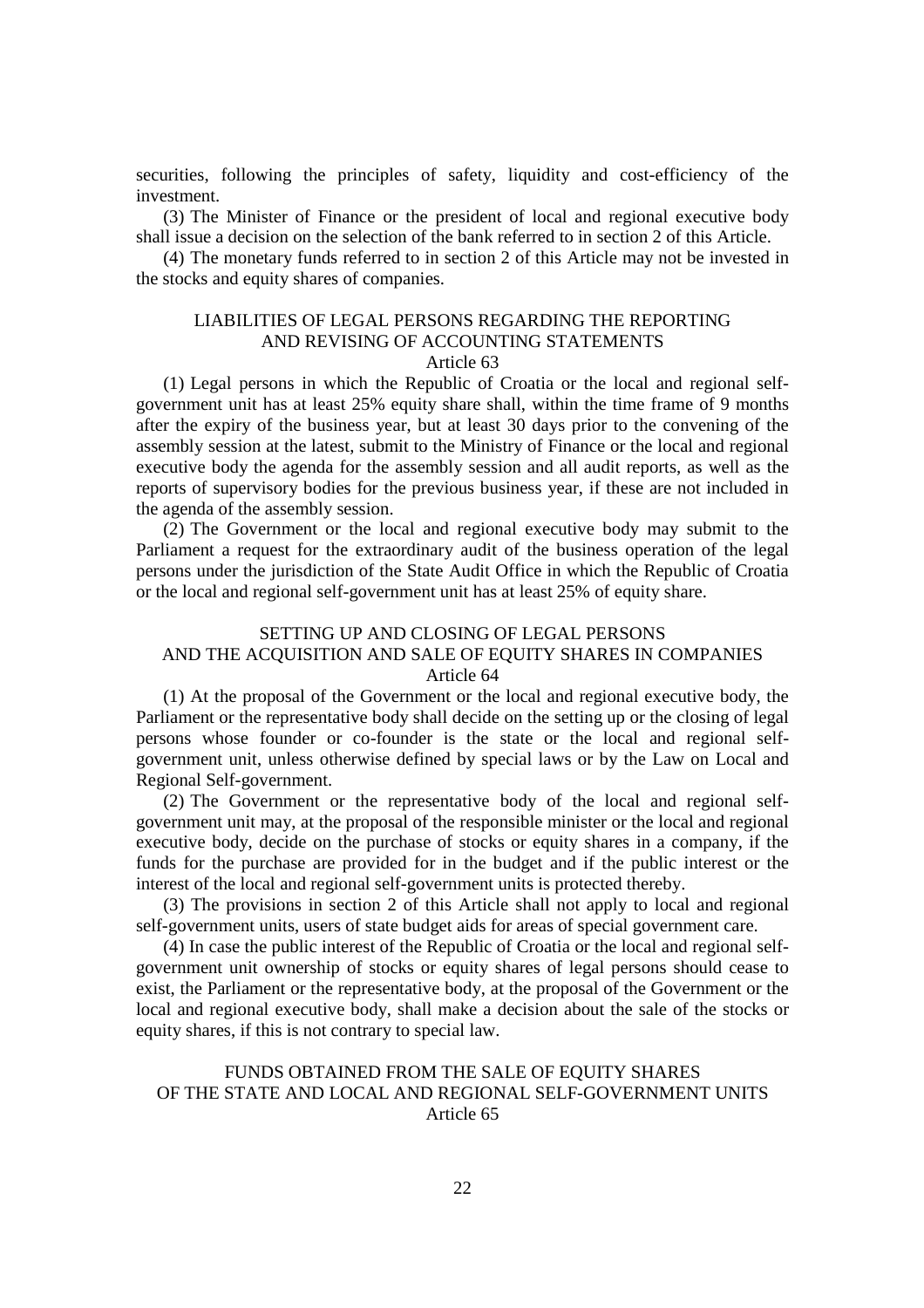(1) Funds obtained from the sale of stocks and equity shares referred to in Article 64 of this Act shall be used only for the repayment of debt in the Financing Account.

(2) If the funds from section 1 of this Article are realized in the amount greater than the one necessary for the repayment of the debt referred to in section 1, it shall be used for the purchase of non-financial and financial assets.

(3) The provisions of this Article shall apply in an appropriate manner to the local and regional self-government units.

# COLLECTION OF REIMBURSEMENT CLAIMS ON ACCOUNT OF GUARANTEES Article 66

(1) If the budgetary funds were used for the settlement of liabilities arising from loan agreements or any other liabilities for which the budget of the local and regional selfgovernment units provided a guarantee, a debit claim shall be established against the main debtor, instead of whom the obligation was paid.

(2) The president of the local and regional executive body shall, immediately after the payment of liabilitiess from section 1 of this Article, institute proceedings for the collection of the reimbursement claim from the main debtor on the basis of the security contract.

#### SWAP OF DEBIT CLAIMS FOR EQUITY SHARE Article 67

(1) The Republic of Croatia may acquire an equity share in companies without any compensation and from the budget funds.

(2) The acquisition of equity shares in a company may be carried out by the Republic of Croatia through:

1. the swap of non-collected taxes, contributions and any other mandatory payments of debtors,

2. the swap of debit claims on account of loans granted and guarantees paid,

3. by the investment of movable and immovable real estates, except for real estates used for delivering public services,

4. the swap of stocks and shares,

5. the purchase from the state budgetary funds.

(3) At the proposal of the responsible ministry and in accordance with the Ministry of Finance, the Government shall decide on the acquisition of the Republic of Croatia equity share in a company referred to in section 2, items 1, 2, 3, and 4 of this Article.

(4) At the proposal of local and regional executive body, the representative body shall make a decision on the acquisition of company equity share by the local and regional self-government.

# WRITING OFF, PARTIAL WRITING OFF, ROLLING BACK AND REPAYMENT OF DEBT IN INSTALLMENTS

### Article 68

(1) The Government may, at the proposal of the Minister of Finance, and at the request of the debtor, with an appropriate security and interest, roll back the payment or approve repayment of debt in installments if this significantly improves the ability of the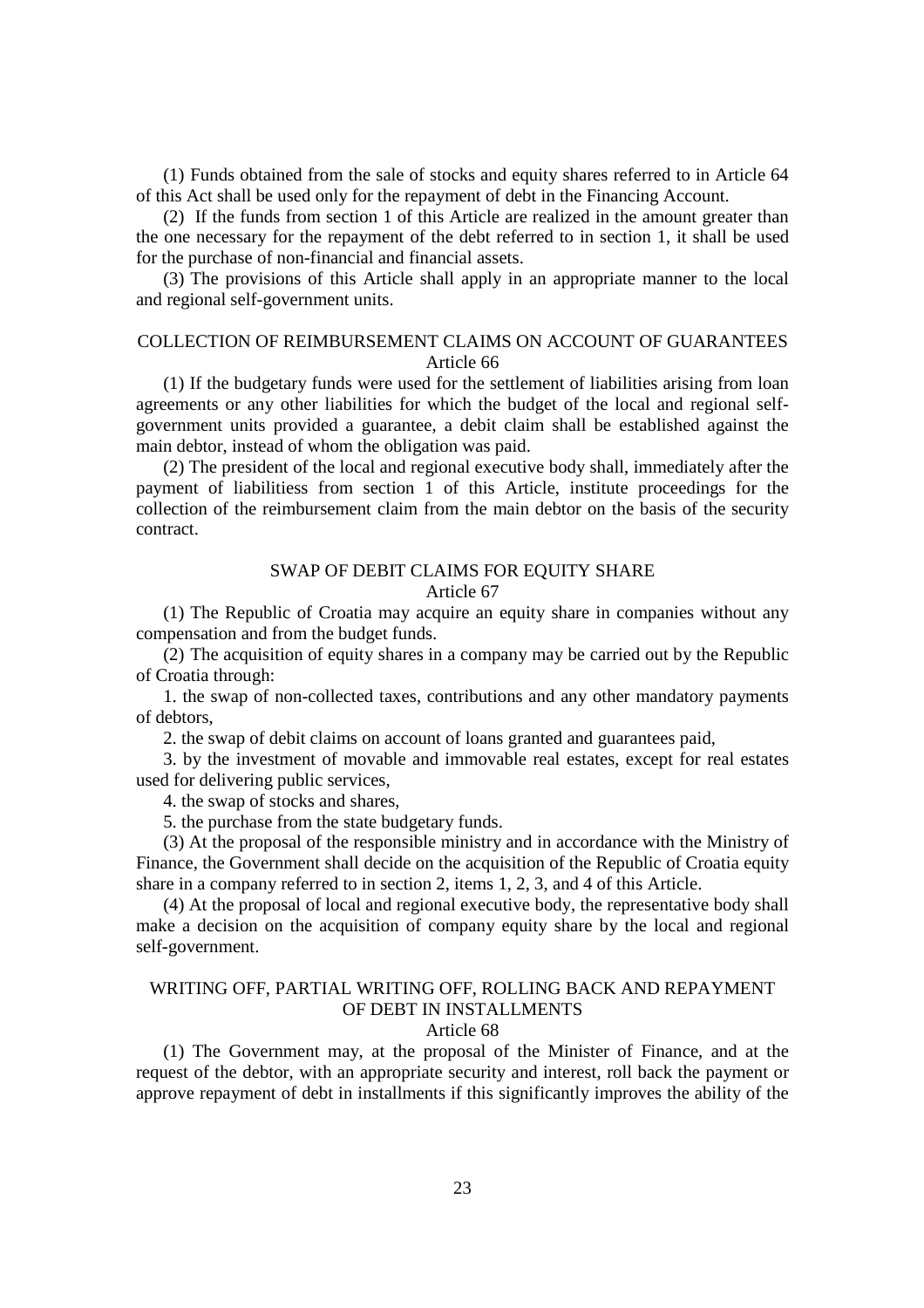debtor, from whom it would not be possible to collect the entire debt otherwise, to repay the debt,.

(2) As an exception to section 1 of this Article, the Minister of Finance may, at the request of the debtor and with an appropriate security and interest, roll back or approve the repayment of debt in installments up to the amount prescribed by The State Budget Execution Act.

(3) The Minister of Finance may request the payment of the entire debt the collection of which debt was rolled back if any of installments were not paid timely.

 (4) The Government may at the proposal of the Minister of Finance sell, write off or partially write off the debit claim.

(5) As an exception to section 4 of this Article the Minister of Finance may sell, write off or partially write off the debit claim up to the amount prescribed by The State Budget Execution Act.

(6) The provisions of sections 1 to 5 of this Article shall apply in an appropriate manner to the local and regional self-government units.

(7) The Government shall by a decree prescribe the criteria, standards and procedure for the rolling back of debt, repayment of debt in installments, writing off and partial writing off debit claim referred to in this Article for the state and local and regional selfgovernment units.

(8) The debts referred to in this Article shall not include the debts to the state or the local and regional self-government units on account of public levies.

# ACQUISITION OF NON-FINANCIAL ASSETS OF THE STATE OR LOCAL AND REGIONAL SELF-GOVERNMENT UNITS

#### Article 69

(1) Non-financial fixed assets may be acquired by purchase only to the extent required for the fulfilling of the tasks of the users of state budget or users of the local and regional self-government units budget.

(2) For acquisition of assets without compensation, the budget user from section 1 of this Article shall obtain a previous consent of the Government or the local and regional executive body or any other body authorized by the Statute or a local and regional selfgovernment unit if such acquisition should cause considerable costs for the state or the local and regional self-government unit.

# FUNDS FROM THE SALE OR SWAP OF NON-FINANCIAL FIXED ASSETS OF THE STATE OR LOCAL AND REGIONAL SELF-GOVERNMENT UNITS AND FROM THE INDEMNITY FOR THE DAMAGE ON THE BASIS OF THE INSURANCE PREMIUM

#### Article 70

(1) The funds from the sale or the swap of the state or the local and regional selfgovernment non-financial fixed assets and the indemnity on the basis of insurance shall be used exclusively for the capital expenditures of the state or local and regional selfgovernment units.

(2) Capital expenditures referred to in section 1 of this Article are expenditures for the acquisition of non-financial assets, expenditures for the maintenance of non-financial assets, capital aids, which are given to companies in which the state or the local and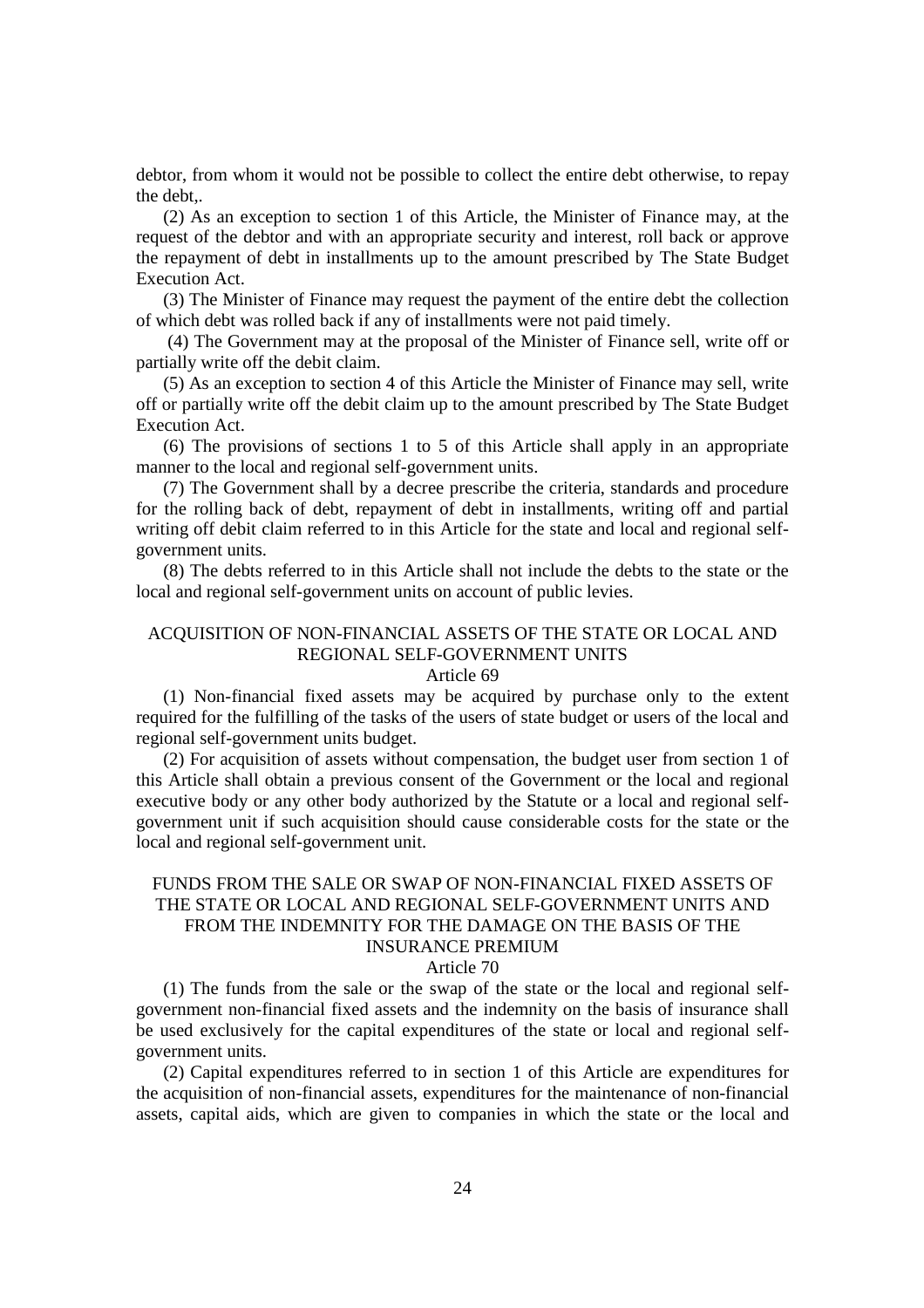regional self-government unit has a decisive influence on the management, for the acquisition of non-financial assets and additional investments in non-financial assets as well as investments in stocks and equity shares of companies.

(3) The provisions of this Article that refer to investments in stocks and equity shares of companies shall not apply to the local and regional self-government units referred to in Article 64 section 3 of this Act.

# **VII. BORROWING, DEBT MANAGEMENT, THE STATE, LOCAL AND REGIONAL SELF-GOVERNMENT UNITS AND PUBLIC SECTOR GUARANTEES**

#### BORROWING AND STATE DEBT

## Article 71

(1) The main objective of borrowing and debt management shall be the securing of financial requirements of the state budget by securing the lowest medium and long-term cost of financing at a reasonable risk level.

 (2) The borrowing can take place in the country or abroad in magnitudes prescribed by law.

(3) The State Budget Execution Act shall determine the upper limit of the new borrowing, as well as the liability on the basis of current repayments of the state debt.

(4) During temporary financing, the state may borrow up to the amount necessary for the repayment of the state debt principal due in that period.

### Article 72

(1) The borrowing shall be carried out with the purpose of:

- 1. financing the budget deficit,
- 2. financing investment projects and special programs, under Parliament approval,
- 3. payment of current repayments of state debt,
- 4. settling the payments due associated with state guarantees,
- 5. budget liquidity management,
- 6. meeting the needs of the Croatian National Bank for foreign exchange reserves

(2) The borrowing with the purpose of a premature buying off of state debt shall be carried out with the objective of:

- 1. lowering the existing costs of the state debt repayment,
- 2. extending the average period of maturity (change in the length of repayment) of public debt
- 3. achieving a balanced schedule of state debt repayment.

# Article 73

The State Budget Execution Act shall establish for the fiscal year the total amount of the new state debt and state guarantees that may be assumed or issued during the fiscal year and the total amount of the state debt at the end of the budget year.

# Article 74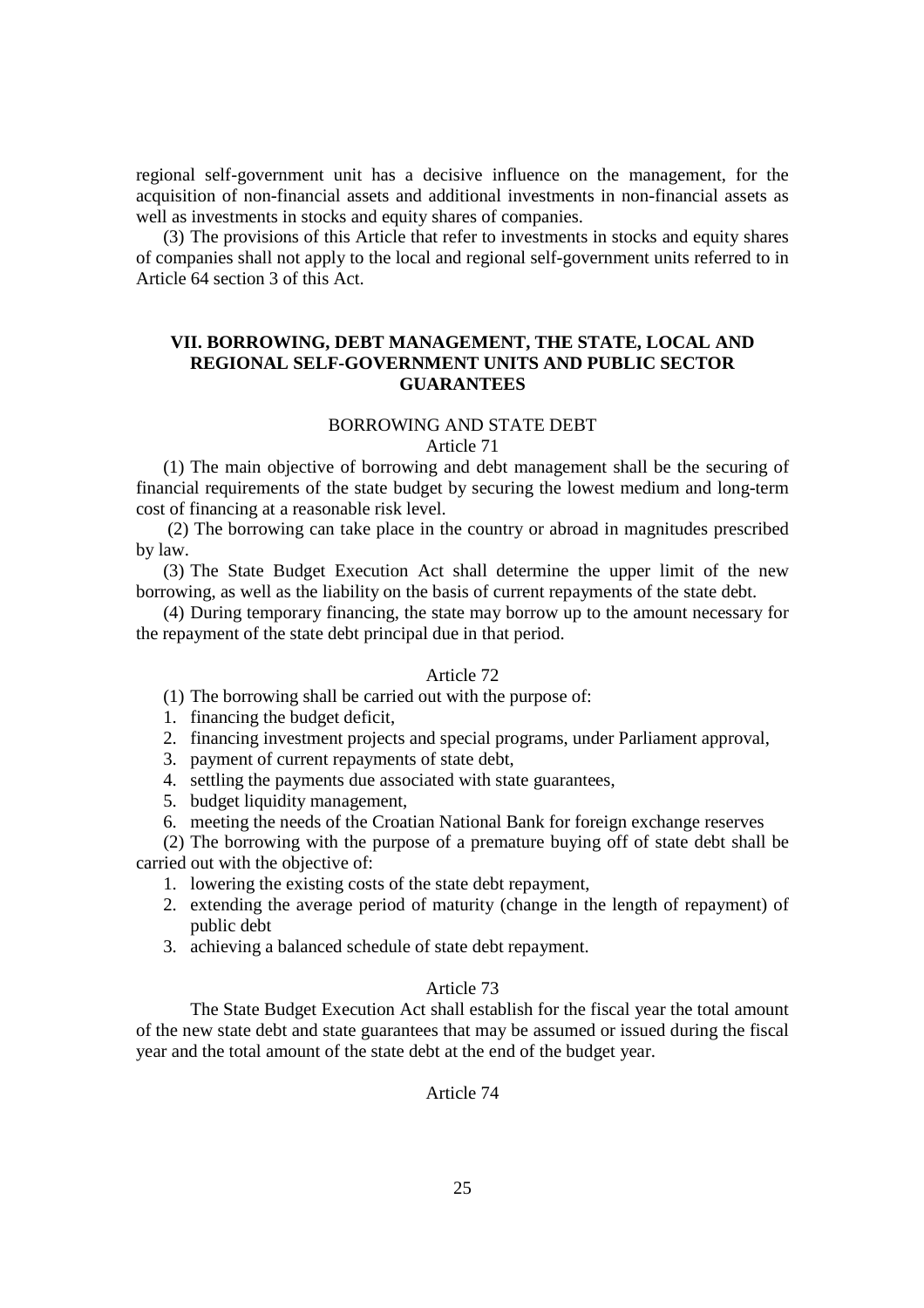The ratio of the unsettled amount of the state debt at the end of the year in relation to the projection of the gross domestic product may be greater than the last year's ratio, provided that the mentioned ratio does not exceed 60% of the gross domestic product.

#### Article 75

(1) The decision on the level of borrowing and the amount of state guarantees shall be made in accordance with the amounts and purposes established by the annual budget and The State Budget Execution Act that is enacted by the Parliament at the proposal of the Government.

(2) The Minister of Finance shall issue a decision on the state budget borrowing to the level determined in accordance with section 1 of this Article and shall sign the agreements on the state budget borrowing and state guarantees.

(3) The Government may propose restriction measures in connection with the borrowing made by local and regional self-government units and extra-budgetary funds specified in The State Budget Execution Act for the particular year.

(4) The Ministry of Finance shall keep the records of debt, issued guarantees and loans.

# Article 76

(1) The state debt may be contracted and paid in HRK or foreign currency.

(2) The liabilities due on account of the payment of interests and the state debt principal shall be the priority payments of the state.

### STATE DEBT MANAGEMENT

#### Article 77

(1) The state may acquire the funds necessary for the repayment of the state debt before its maturity date, or for the redemption of its own securities by raising loans and issuing securities.

(2) The Minister of Finance may prematurely buy off the state bonds and make premature repayments of bank and other loans when bond redemption and premature loan repayment are allowed by the agreement in the case that premature repayment can be carried out by funds obtained under more favorable form of borrowing with resulting savings in interest payments and other benefits.

(3) The Minister of Finance may carry out transactions with financial derivatives in order to achieve more favorable maturity, currency and interest structure of the state debt, and the least possible risk of inter-currency changes and interest rate growth.

(4) Borrowing for the purpose of premature redemption of bonds and repayment of bank and other loans, and claims and liabilities that arise due to financial derivatives shall not be part of restrictions in Article 71 section 3 of this Act.

# Article 78

(1) The Minister of Finance may transfer the borrowed funds to government bodies, financial institutions and/or other legal entities in accordance with the terms agreed upon in the case when the agreement on the state loan allows for earmarked financing.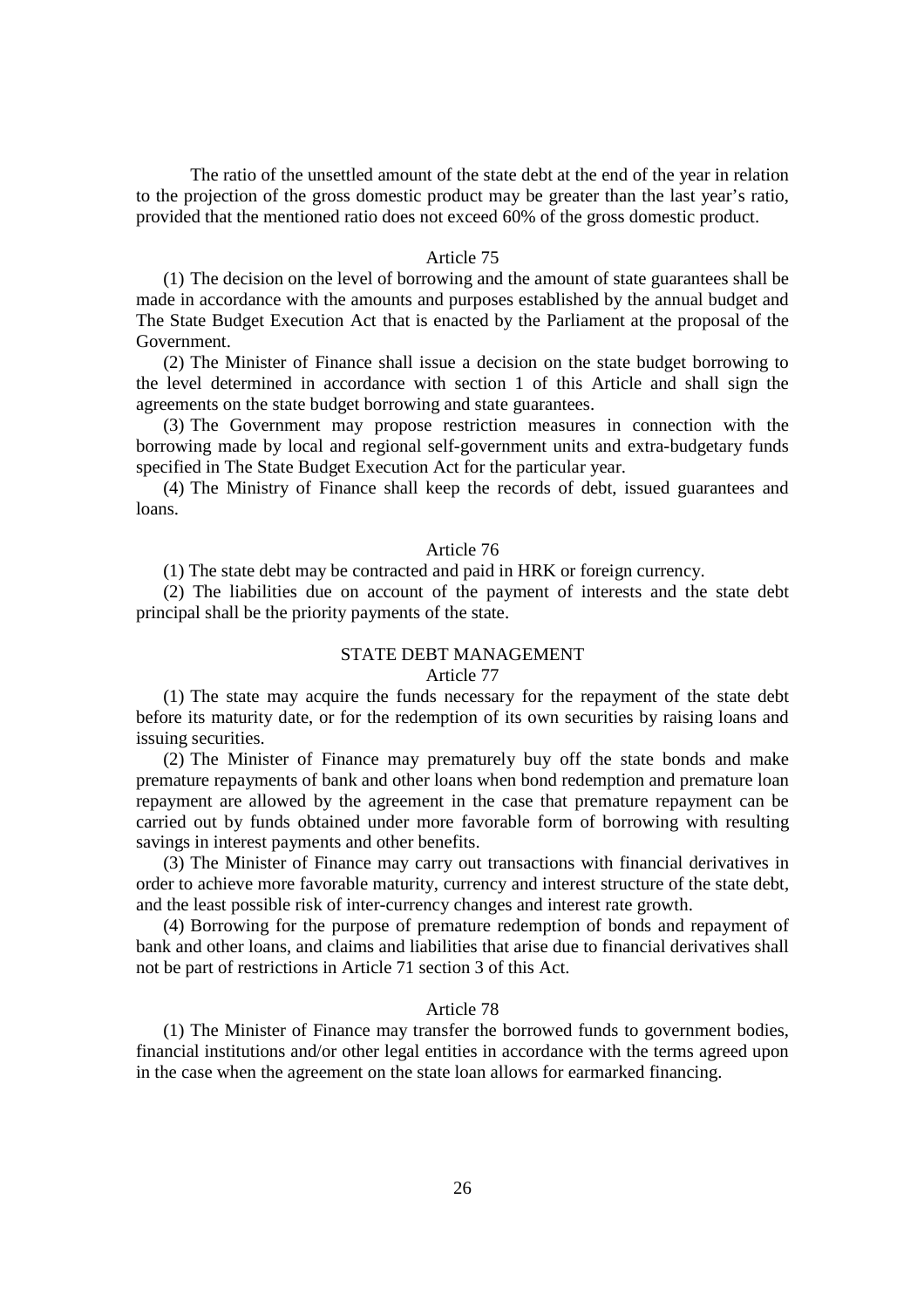(2) The government bodies, financial institutions and/or other legal entities from section 1 of this Article may use the funds received to finance investment projects or activities of third parties meeting the requirements of the creditors.

*(3)* The government bodies, financial institutions and/or other legal entities from section 1 of this Article shall present to the Ministry of Finance bookkeeping documents regarding the balance and movements of the funds within the approved loan in a way specified by the Minister of Finance.

# CONDITIONS AND WAYS OF CONTRACTING LOANS WITH FOREIGN **COUNTRIES**

# Article 79

(1) The Parliament may authorize the Government by The State Budget Execution Act to enter into loan arrangements for specific purposes and to issue guarantees to specific domestic legal persons within the amount earmarked for such purposes and established in the state budget for each particular year.

(2) At the proposal of the Ministry of Finance, the Government shall give consent for loan arrangements and guarantees referred to in section 1 of this Article on the basis of a separate decision made for each particular arrangement.

#### Article 80

(1) The decision on issuing state guarantees shall be made by the Government, with the exception of those state guarantees which are under the authority of the Parliament

(2) The Ministry of Finance shall take part in the negotiations for obtaining loans with the state guarantee and shall approve agreements on issuing state guarantees in accordance with the Government decision on behalf of the Government

(3) The Government may appoint other state bodies to take part in the negotiations for loans with state guarantee alongside the Ministry of Finance.

(4) The Minister of Finance shall prescribe by a Book of Rules the terms and the way of issuing state guarantees.

#### Article 81

(1) The state shall enter into any loan arrangement with a non-resident and shall provide guarantee regarding a loan arrangement with a non-resident in conformity with the State Budget Execution Act or on the basis of a special law for each loan arrangement.

(2) Loan agreements as well as the guarantee agreements referred to in section 1 of this Article entered into with non-residents, who are the subjects of international law, and treaties on the basis of succession, on the basis of which financial obligations for the state arise or may arise shall be ratified by law.

(3) The Act referred to in sections 1 and 2 of this Article shall regulate the sources of funds and terms and ways of settling state obligations that result, or could result, on the basis of the loans or guarantees agreed.

(4) The Minister of Finance shall enter into a special agreement with the user of the loan for guarantees referred to in section 1 of this Article, following the signing of the loan contract and before initiating procedures referred to in section 2 of this Article.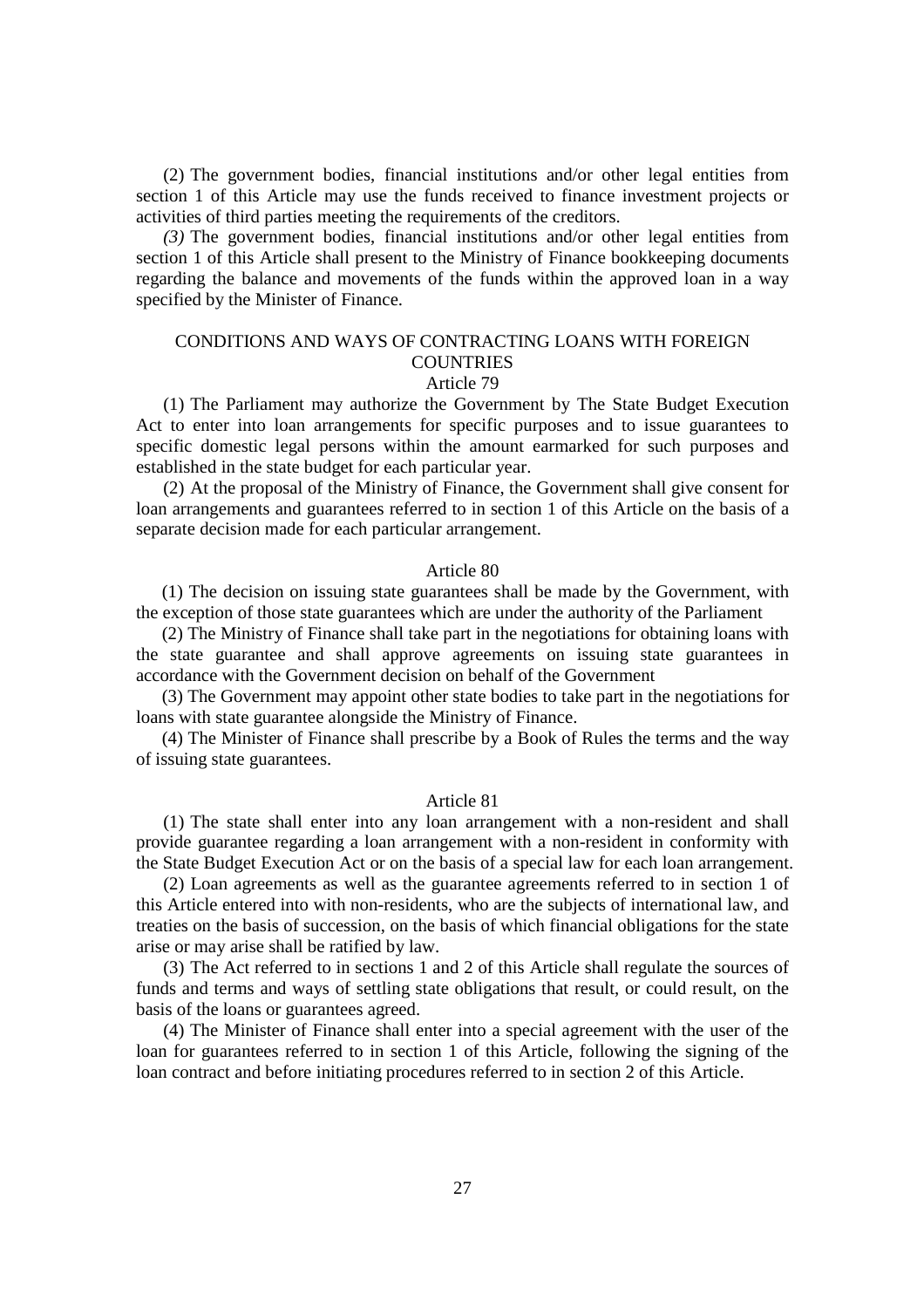(5) The Republic of Croatia shall by the contract from section 4 of this Article obtain the rights of the creditor in the amount of the executed payment regarding liabilities form the loan contract.

(6) The Croatian National Bank shall be informed of the loan arrangements with a foreign county, in a way and according to the time frame specified by the Croatian National Bank.

#### Article 82

(1) A legal person in the majority direct or indirect state ownership shall enter into a loan arrangements or issue guarantees on the basis of the decision of Government consent if the value of the arrangement or guarantee exceeds the amount established by The State Budget Execution Act.

(2) The decision from section 1 of this Article shall contain provisions regarding the obligation of loan repayment until final repayment, as well as provisions on other guarantees with respect to the compensation and the security of the state budget in the event of the change of ownership structure of the loan or guarantee user.

(3) The legal person referred to in section 1 of this Article shall ensure that a loan arrangement is not entered into with the intention of avoiding provisions from section 1 of this Article.

#### Article 83

Proposals of amendments to a loan or guarantee agreement when state guarantees have already been issued shall be given with a previous consent of the Minister of Finance.

#### Article 84

(1) The users of loans with the state guarantee shall by the  $15<sup>th</sup>$  of every month deliver to the Ministry of Finance information regarding the balance of funds of the loan approved.

(2) If necessary the Minister of Finance may request additional information on the loans with the state guarantee from the state administration bodies that have proposed the issuing of the state guarantee.

### Article 85

(1) The users of loans with the state guarantee shall settle all liabilities to the creditor duly and regularly.

(2) The payment related to the issued state guarantee shall be made:

1. when the user of the loan fails to make full or partial payment in accordance with the terms from the loan agreement,

2. when the creditor takes action established by the loan agreement.

(3) When the terms referred to in section 2, item 2 of this Article are not regulated by the agreement on the issuing of state guarantee, the Minister of Finance shall establish, in cooperation with the creditor, the measures to be taken in the case of the payment due from the state guarantee and time limits within which the state should settle the arrears, pursuant to special regulations.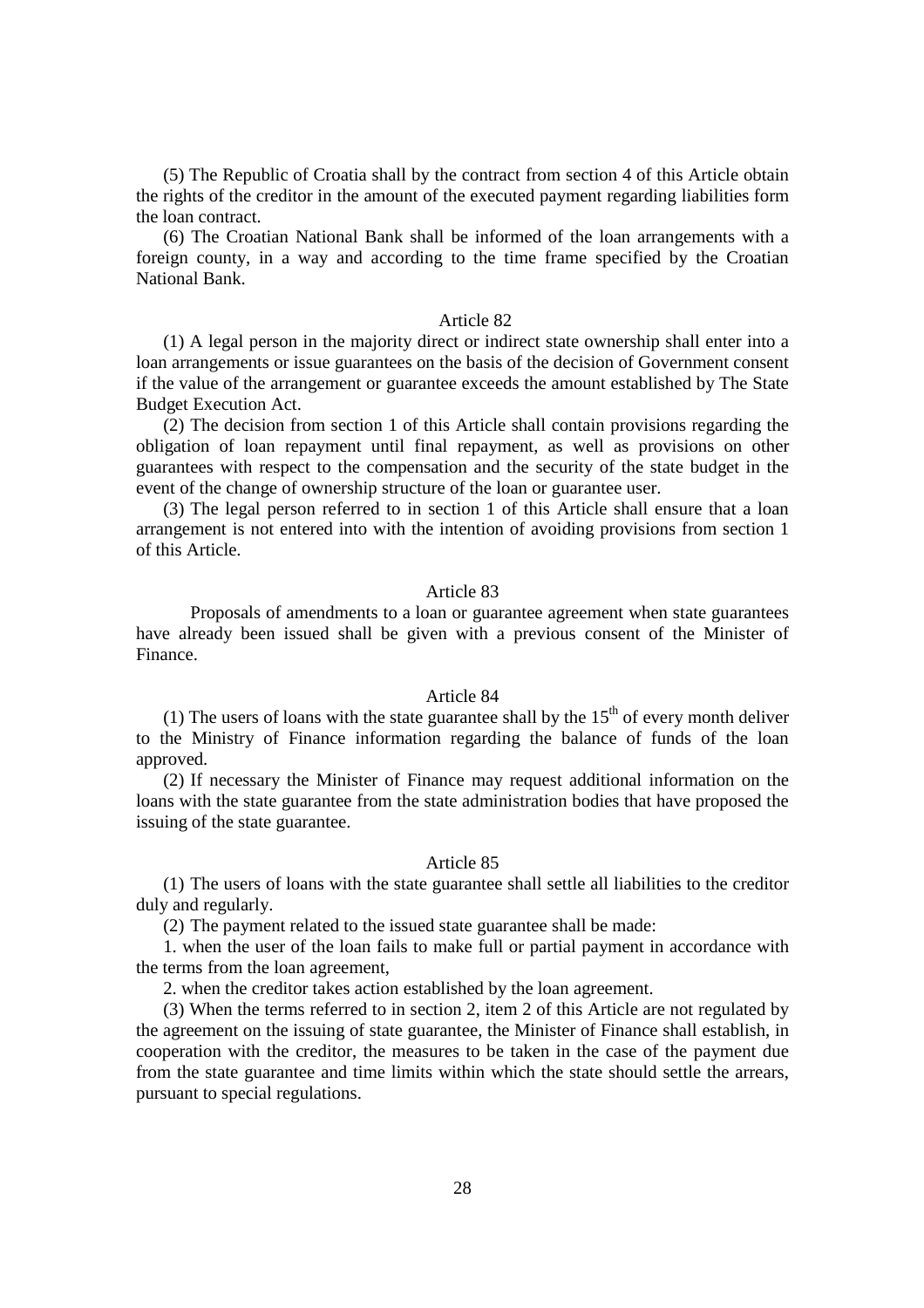(4) The Minister of Finance shall establish in a special agreement with the user of loan with the state guarantee how the state shall acquire the rights of the creditor to the amount of the payment made on the basis of state guarantee.

(5) The user of loan shall return to the state every amount paid by the Ministry of Finance on the basis of the state guarantee.

(6) The Minister of Finance shall take all measures established by the agreement and **law** for the return of the amounts paid on the basis of state guarantees.

# BORROWING AND ISSUING OF GUARANTEES OF LOCAL AND REGIONAL SELF-GOVERNMENT UNITS

#### Article 86

(1) A local and regional self-government unit may make borrowings by obtaining a loan and by issuing securities.

(2) A local and regional self-government unit shall issue securities according to law.

#### Article 87

(1) A local and regional self-government unit may make long-term borrowings only for an investment financed from its own budget and approved by its representative body with the consent of the Government and at the proposal of the Minister of Finance.

(2) The borrowing agreement shall be contracted by the president of the local and regional executive body on the basis of the approved budget, with the consent of the Government and at the proposal of the Minister of Finance.

(3) The consent referred to in section 1 of this Article shall be a constituent part of the borrowing agreement.

(4) The Government shall decide on the request for the consent to the borrowing within 40 days following the receipt of the complete request.

(5) The consent shall not be issued if the request is contrary to law.

(6) The Minister of Finance shall prescribe by the Book of Rules the mandatory components of the request, mandatory attachments and documentation, the manner of reporting on the borrowings, and on the granting of consent to borrowing and issuing of guarantees and consent.

(7) An agreement entered into in a manner contrary to the provisions of section 2 of this Article shall be void.

(8) The local and regional self-government unit is obliged to inform the Ministry of Finance of the contracted agreement within 8 days of its contracting.

(9) The local and regional self-government unit is obliged to inform the Ministry of Finance quarterly within the budget year, by the 10th of the month for the previous reporting period, on the repayment of loan for which it obtained the Government consent referred to in section 2 of this Article.

# Article 88

(1) The total annual liability of the local and regional self-government unit referred to in Article 86 of this Act may amount up to 20 percent of the revenues realized in the year preceding that in which it makes the borrowing.

(2) The amount of the total annual liability referred to in section 1 of this Article shall include the amount of average annual annuities by loans, liabilities on the basis of the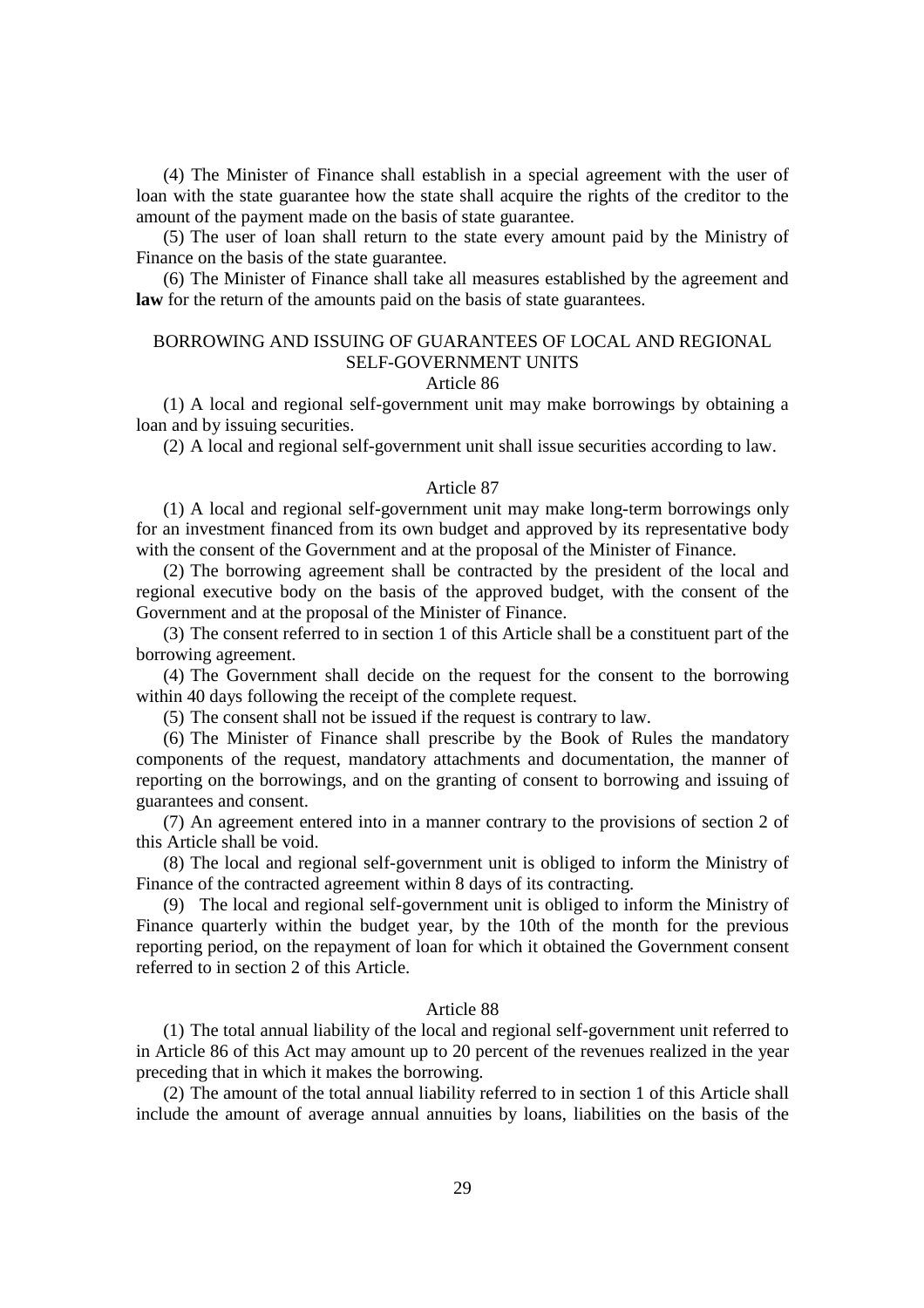issued securities and guarantees and consents given **referred to in Article 90 section 2 of this Act** and due outstanding liabilities from the previous years.

(3) The annual liabilities on the basis of securities issued shall be established for annuity bonds in the amount of the annuity, and for the bonds for which the principal on the liability is depreciated they shall be established for the assumed liability for the pertaining annual part of the principal and the pertaining interest.

(4) The realized budget revenues shall mean the revenues realized by a particular local and regional self-government unit referred to in Article 18 of this Act minus the revenues:

1.from domestic and foreign aids and donations,

2.from special agreements: co-financing of citizens for local self-government, and

3.realized on the basis of additional share in the personal income tax and equalization grants for the financing of decentralized functions.

(5) Provisions of this Article shall not apply to projects co-financed from European Union pre-accession programs and European Union funds in which units of local and regional self-government participate.

#### Article 89

(1) Local and regional self-government units, institutions founded by a local and regional self-government unit and companies with local and regional self-government unit majority ownership (hereinafter referred to as: public partner) may enter into a public-private partnership agreement following a private financial initiative model if the total annual amount of all fees, that the public partner pays to private partners on the basis of all public-private partnership contracts shall not exceed 25% of realized budgetary revenue of the previous year minus capital revenues, with the consent of the Ministry of Finance and the ministry or another central government administrative body under whose authority the subject of the contract belongs.

(2) Realized budgetary revenues from section 1 of this Article are revenues listed in Article 88 section 4 of this Act.

(3) Capital revenues from section 1 of this Article are revenues from the disposal of non-financial assets, receipts from sales of securities and receipts from sales of stocks and shares in the principal.

#### Article 90

(1) A legal person with the direct or indirect local and regional self-government majority ownership and institution founded by a local and regional self-government unit may make long-term borrowings only for an investment with the consent of the majority owner or founder.

(2) The magnitude of possible borrowing of the local and regional self-government unit from Article 88 of this Act shall include consents from section 1 of this Article:

1. for borrowings of legal persons with the direct or indirect local and regional selfgovernment majority ownership that have in annual financial reports for the year preceding the year of the borrowing suffered a loss,

2. for borrowings of legal persons with the direct or indirect local and regional selfgovernment majority ownership borrowing in the period of two years form the day of entry of their founding into court register,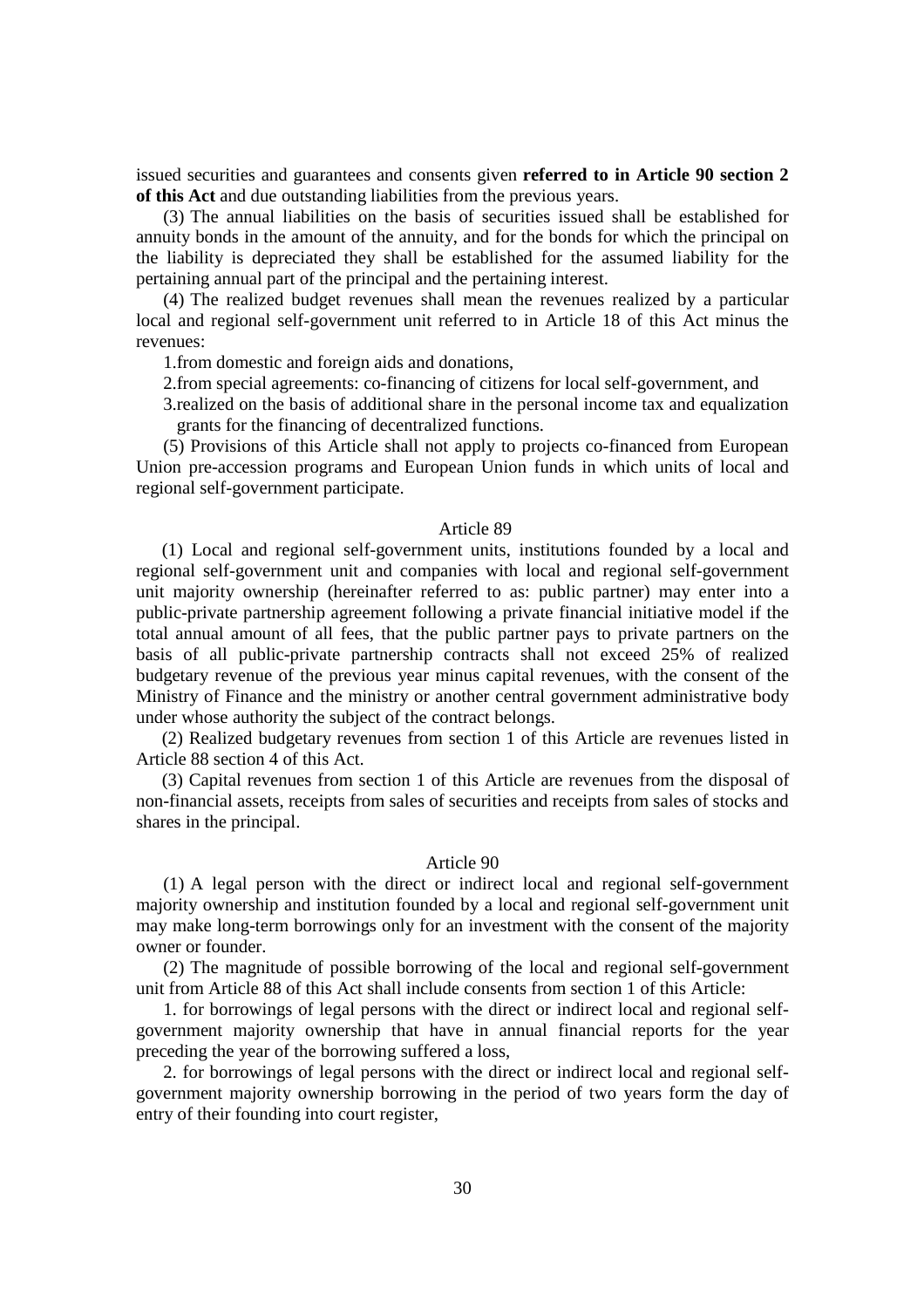3. for borrowings of institutions founded by a local and regional self-government unit.

(3) If the Statute or the decision of the local and regional self-government unit does not prescribe who shall decide on the consent from section 1 of this Article, the decision on the consent referred to in section 1 of this Article shall be made by the representative body of the local and regional self-government unit proportionally to its share in the ownership.

(4) The local and regional self-government unit is obliged to inform the Ministry of Finance of the consents from section 1 of this Article within 8 days from the given consent and of loan agreement of legal persons and institutions from section 2 of this Article within 8 days from its contracting.

(5) The local and regional self-government unit is obliged to inform the Ministry of Finance quarterly within the budget year, by the 10th of the month for the previous reporting period, of the repayment on the basis of loan agreements of legal persons and institutions from section 2 of this Article.

#### Article 91

(1) A regional self-government unit may issue a guarantee to the local selfgovernment unit within its area with the consent of the Government. The issued guarantee shall be included in the magnitude of possible borrowing of the regional selfgovernment unit from Article 88 of this Act.

(2) A local and regional self-government unit may issue a guarantee to a legal person in direct or indirect local and regional self-government majority ownership and to the institution whose founder it is for the fulfillment of the obligations of the legal person and institution. The issued guarantee shall be included in the magnitude of possible borrowing of the local and regional self-government unit from Article 88 of this Act.

(3) If the Statute or the decision of the local and regional self-government unit does not prescribe who shall decide on the guarantee from section 2 of this Article, the decision shall be made by the representative body of the local and regional selfgovernment unit proportionally to its share in the ownership.

(4) Before issuing the guarantee from section 2 from this Article, the majority owner or founder is obliged to obtain the consent of the Minister of Finance.

(5) The guarantee agreement from sections 1 and 2 of this article shall be contracted by the president of local and regional executive body on behalf of the local and regional self-government unit.

(6) The local and regional self-government unit is obliged to inform the Ministry of Finance of the guarantee agreement from section 1 and 2 of this Article within 8 days from its contracting.

(7) The local and regional self-government unit is obliged to inform the Ministry of Finance quarterly within the budget year, by the 10th of the month for the previous reporting period, of the state of active guarantees for which the consent was given.

### Article 92

(1) A newly founded local or regional self-government unit is not allowed to borrow, issue consents or guarantees for borrowing, until the mutual property rights relations have been regulated pursuant to the Local and Regional Self-government Act.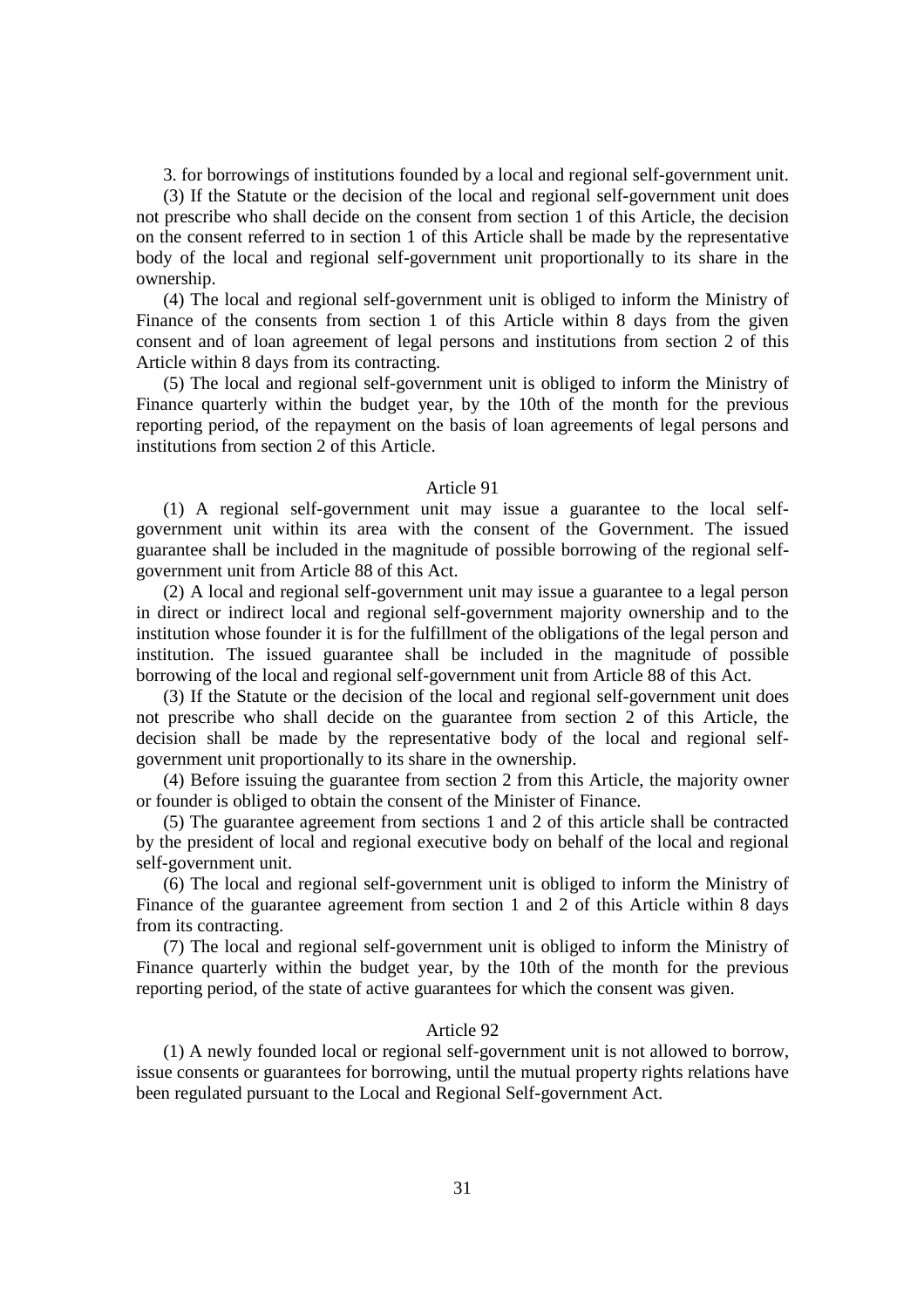(2) After the regulation of mutual property rights relations, only the local and regional self-government that did not exceed the borrowing and the issuing of guarantees limit on the 31 December of the year when the previous local and regional selfgovernment unit ceased to operate, may borrow and issue guarantees pursuant to provisions of Article 106 of this Act.

(3) If the revenues realized cannot be established for the newly founded local and regional self-government unit in the year preceding the borrowing, the estimated revenues in the current year shall be used as a criterion.

# BORROWING AND ISSUING OF GUARANTEES BY EXTRA-BUDGETARY USERS

# Article 93

(1) Extra-budgetary users of the state budget may borrow and issue guarantees only under conditions established by the Government at the proposal of the Minister of Finance.

(2) The total level of borrowings and issued guarantees referred to in section 1 of this Article shall be established by The State Budget Execution Act.

### Article 94

(1) Extra-budgetary users of the budgets of local and regional self-government units may borrow and issue guarantees only for investments with the consent of a local and regional self-government unit. Borrowing and the guarantee issued with the consent given shall be included in the magnitude of possible borrowing of the local and regional self-government unit from Article 88 of this Act.

(2) Before giving the consent from section 1 of this Article, the local and regional self government unit shall be obliged to obtain the consent of the Minister of Finance.

(3) The local and regional self-government unit is obliged to inform the Ministry of Finance of the loan arrangement and guarantee issued from section 1 this Article within 8 days from the contracting.

(4) The local and regional self-government unit is obliged to inform the Ministry of Finance quarterly within the budget year, by the 10th of the month for the previous reporting period, of the repayment of the loan and of state of active guarantees for which the consent was given

 (5)The total level of borrowings and issued guarantees referred to in section 1 of this Article shall be determined by the decision on budget execution of the local and regional self-government units for a particular year.

# **VIII. POWERS AND RESPONSIBILITIES OF THE HEAD OF LOCAL AND REGIONAL SELF-GOVERNMENT UNIT AND BUDGET USER AND THE PRINCIPLE OF DIVISION OF RESPONSIBILITIES**

# POWERS AND RESPONSIBILITIES OF THE HEAD OF LOCAL AND REGIONAL SELF-GOVERNMENT UNIT AND THE BUDGET USER Article 95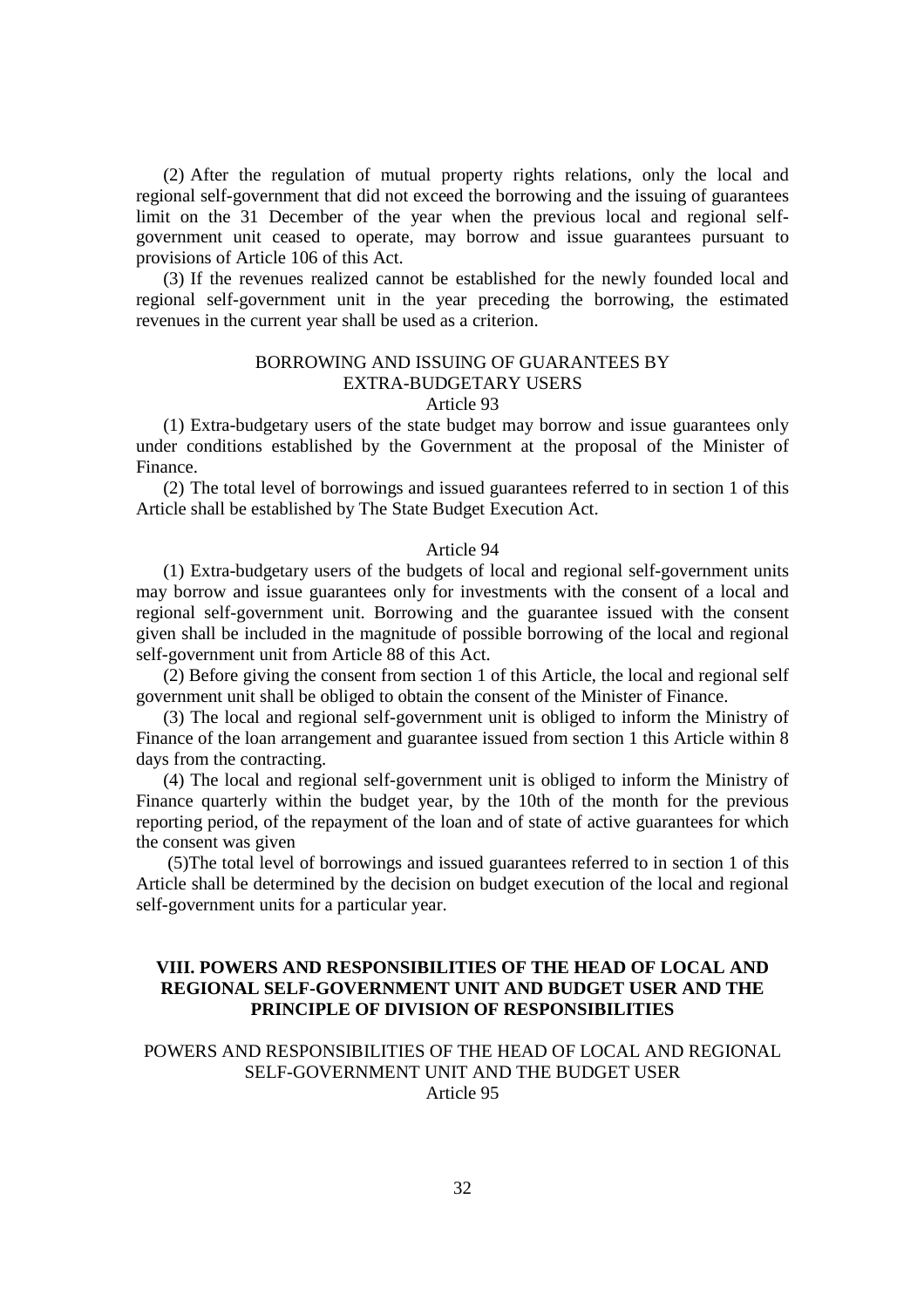(1) The head of local and regional self-government unit and budget user shall be responsible for:

a) the planning and execution of their part of the budget,

b) the collection of revenues and receipts within the area of their responsibility and their payment to the budget,

(c) the assumption of liabilities, verification of liabilities, issuing payment orders against budgetary funds of the body that they are in charge of, and for the establishing the claims of payment and for the issuing of payment orders in favor of budgetary funds,

(d) lawfulness, purposefulness, efficiency and cost-effective management of budgetary funds.

(2) **The head of local and regional self-government unit and budget user may, for performing of orders from section 1 of this Article, authorize other persons by specific decision in accordance with internal regulations.** The transfer of powers entails the transfer of responsibility but does not exclude the responsibility of the head of the budget user.

 (3) The transfer of powers from section 2 of this Article must be carried out by the head of the budget user respecting the principle of the division of responsibilities.

#### THE PRINCIPLE OF THE DIVISION OF RESPONSIBILITIES Article 96

The duties of lawful execution of orders laid out in Article 95 of this Act in accordance with the financial accounting regulations and the duties of lawful and purposeful spending of public money for purposes determined by the budget and the financial plan are incompatible.

# **IX. BUDGET ACCOUNTING**

*.* 

# CONTENT OF ACCOUNTING

# Article 97

Budget accounting regulates business books, accounting documents and data processing, the content of accounts in the chart of accounts, recognition of revenues and receipts and expenditures and expenses, estimates of balance positions, value adjustment, financial reporting and other areas related to budget accounting.

# BUDGET ACCOUNTING PRINCIPLES

Article 98

(1) Budget accounting is based on the generally accepted accounting principles: accuracy, authenticity, reliability and individual presentation of business events, and on the International Accounting Standards for the public sector.

(2) Budget accounting shall be kept according to the principle of double entry bookkeeping and the distribution of accounts in the chart of accounts.

### APPLICATION OF BUDGET ACCOUNTING Article 99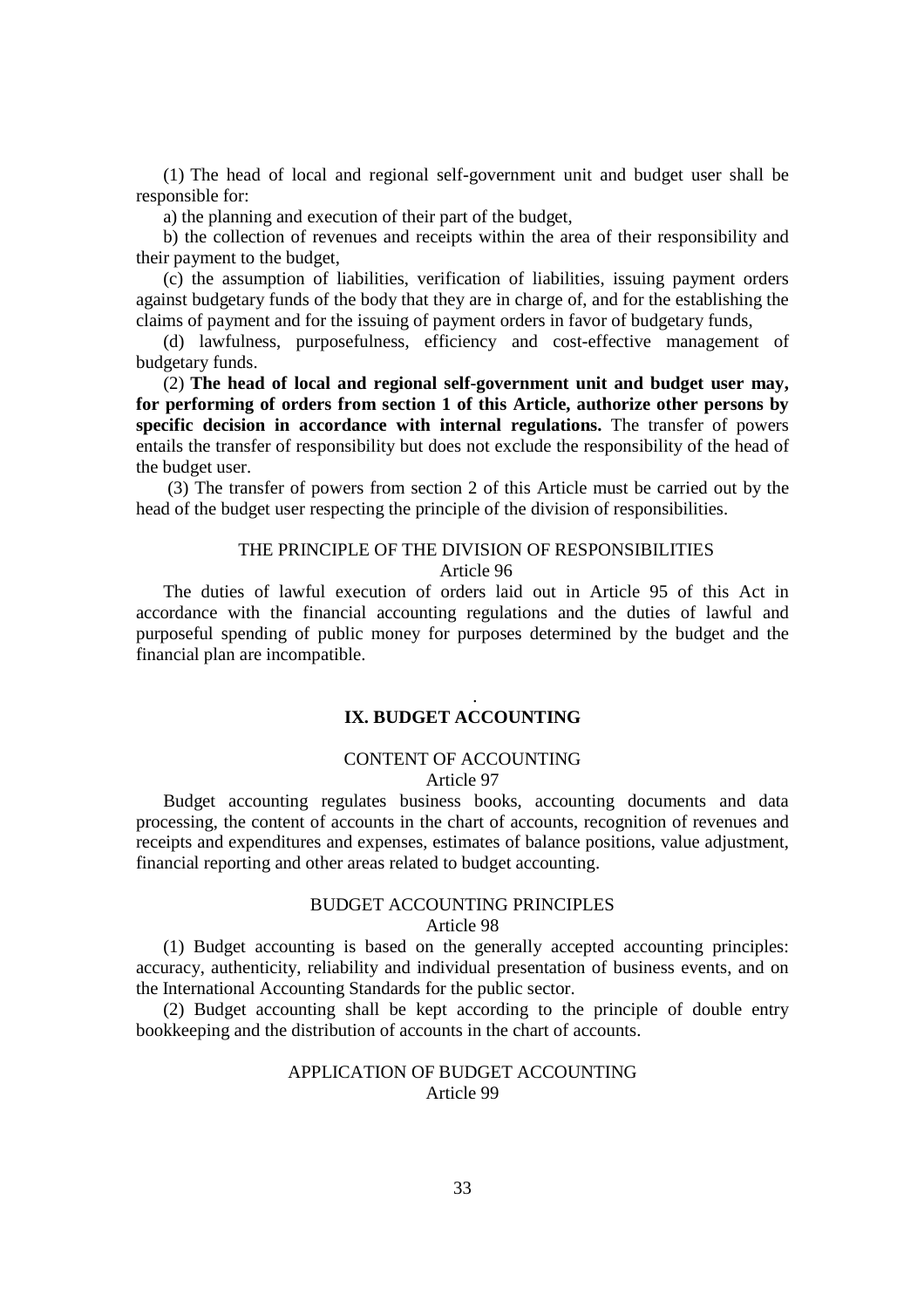(1) Budget accounting shall be applied to the budgets and by budget users referred to in Article 2 section 1 of this Act.

(2) Budget accounting shall be applied by the extra-budgetary users referred to in Article 2 section 2 of this Act only with respect to financial reporting.

## POWERS FOR THE PASSING OF A BOOK OF RULES

# Article 100

(1) The Minister of Finance shall pass a Book of Rules on budget accounting and chart of accounts

(2) The Minister of Finance shall pass a Book of Rules on financial reporting in budget accounting.

# RESPONSIBILITIES AND OBLIGATIONS

### Article 101

(1) The responsible person of local and regional self-government unit and budget user shall be accountable for the organization and lawful and accurate implementation of budget accounting.

(2) The keeping of budget accounting may be entrusted to a certified professional organization or person.

(3) The person managing the local and regional self-government unit's and budget user's accounting unit or the person entrusted with accounting shall be responsible for the preparation of financial reports.

(4) The responsible person of local and regional self-government unit and budget user or the person authorized by them shall sign financial reports and be responsible for their submitting.

# BUSINESS BOOKS AND ACCOUNTING DOCUMENTS Article 102

(1) The business books of a local and regional self-government unit and budget user shall include the journal, general ledger and subsidiary ledgers.

(2) The Minister of Finance shall prescribe by the Book of Rules from Article 100 section 1 of this Act the types and content of business books from section 1 of this Article.

## Article 103

(1) The accounting document is written or memorized electronic evidence of the occurred business change.

(2) The data entry in business books shall be based on credible, authentic and proper accounting documents.

(3) A responsible person of local and regional self-government unit and budget user or person authorized by them shall certify by their signature or electronic signature the credibility of the accounting document.

(4) The responsible person shall secure the data from section 2 of this Article in writing.

*.*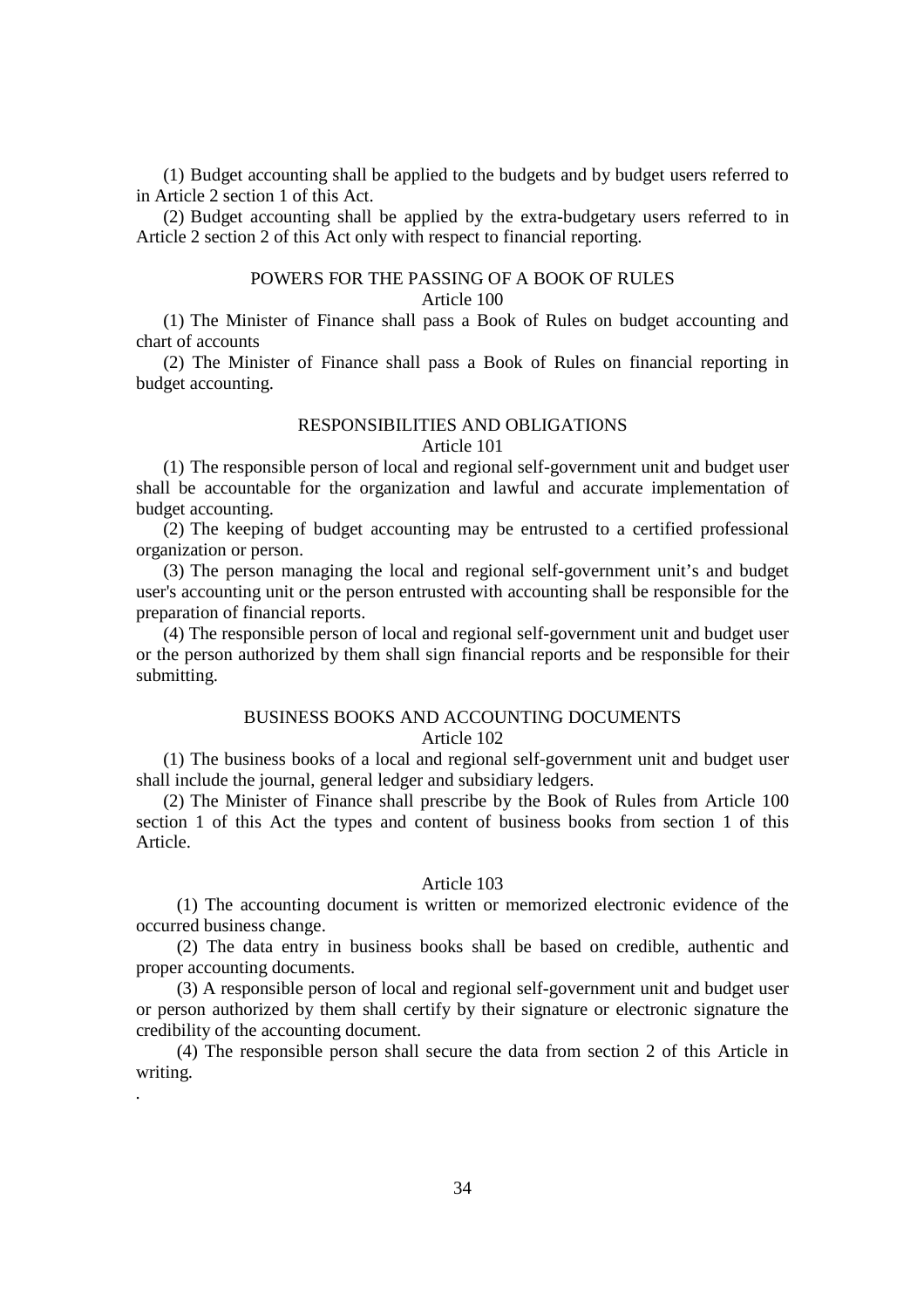# PRINCIPLES OF PRESENTATION OF ASSETS, LIABILITIES, OWN RESOURCES, REVENUES AND EXPENDITURES

Article 104

(1) The recognition of revenues and receipts and expenditures and expenses shall be based on the modified accrual accounting principle.

(2) The assessment of assets, liabilities and sources of ownership shall be carried out according to the modified accrual accounting principle with the application of the method of historical cost.

 (3) The Minister of Finance shall prescribe by the Book of Rules referred to in Article 100 section 1 of this Act the concept and meaning of the modified accrual accounting principle and procedure for the revalorization of fixed assets.

#### FINANCIAL REPORTING

Article 105

(1) The budget and budget users shall prepare financial statements.

(2) The financial statements of the budget and budget users are statements regarding the condition and structure, and changes in the value and size of assets, liabilities, own resources, revenues, expenditures, receipts and expenses, or cash flows.

(3) Financial statements shall be prepared for periods in the course of the budget year and for the current budget year.

(4) Financial statements prepared for periods in the course of the year shall be kept until the financial statements for the same period of the following year are submitted and the annual financial statements shall be kept permanently and in their original form.

(5) The users referred to in Article 2 of this Act shall prepare and submit financial statements in accordance with the Book of Rules from Article 100 section 2 of this Act.

(6) The Minister of Finance shall prescribe by the Book of Rules referred to in Article 100 section 2 of this Act, the form and content of financial statements, the period for which they shall be prepared, liabilities and the time frame for their delivery.

#### Article 106

For the purpose of preparing of financial statements from Article 105 of this Act the central government administration body responsible for the management of sate property shall prepare and submit to the Ministry of Finance by 15 February of the current budget year at the latest the register of the state property outstanding on 31 December of the year for which the register is submitted.

#### Article 107

(1) The ministries and other state bodies at the first level of organizational classification shall consolidate financial statements of the budget users that are, according to the organizational classification, within their responsibility, and their own financial statement, and prepare the consolidated financial statement that they shall submit to the Ministry of Finance.

(2) The local and regional self-government unit shall consolidate the financial statements of the budget users within its responsibility, according to the organizational classification, as well as its own financial statement and prepare the consolidated financial statement that it shall submit to the Ministry of Finance.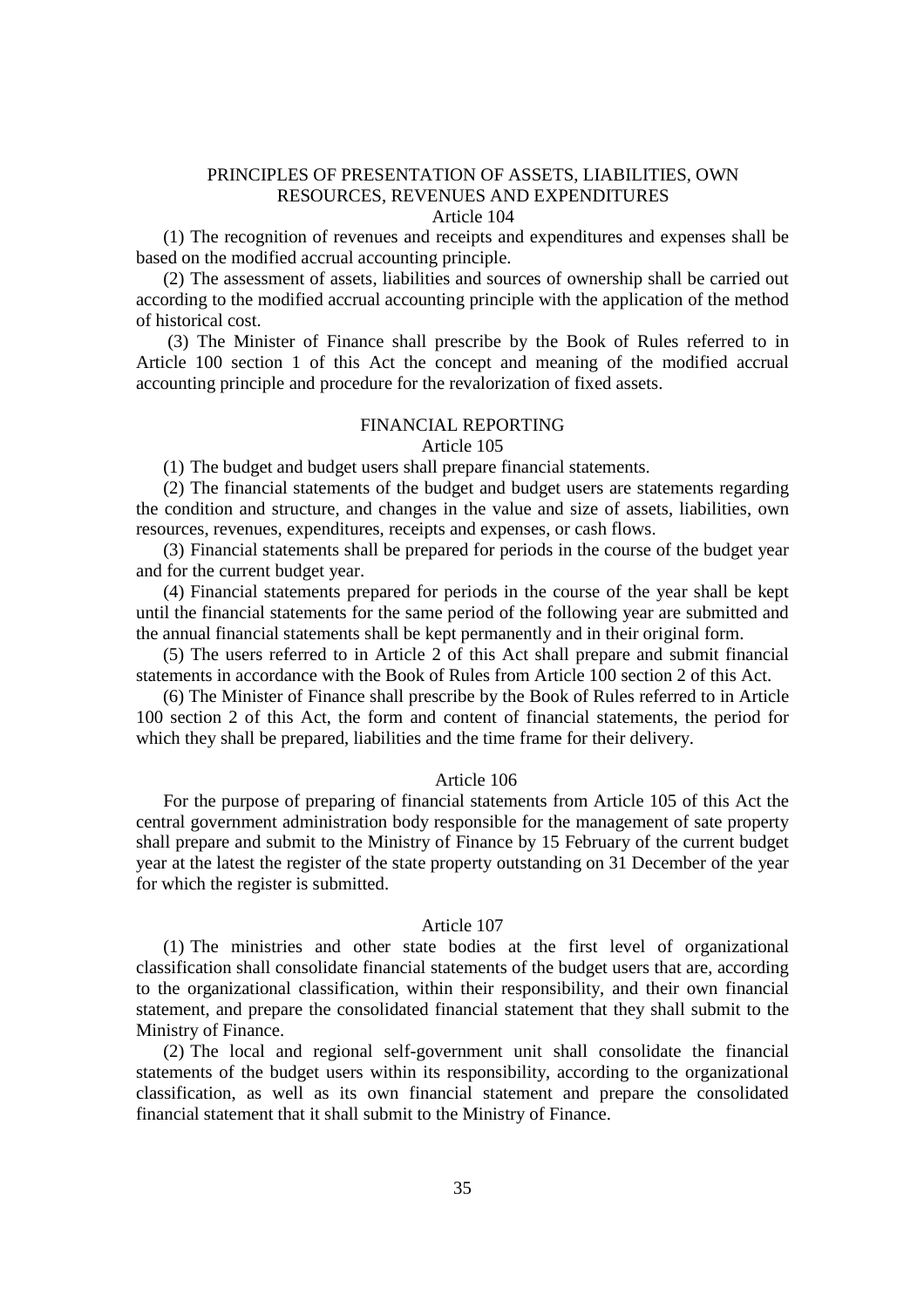(3) The Ministry of Finance shall consolidate:

1. consolidated financial statement from section 1 of this Article and financial statement of the state budget and prepare the consolidated financial statement of the state budget,

2. consolidated financial statement of the state budget from item 1 of this section and financial statements of extra-budgetary users of the state budget and prepare the consolidated financial statement of the central budget,

3. consolidated financial statements of all local and regional self-government unit budgets and financial statements of all extra-budgetary users of local and regional selfgovernment units and present them in the consolidated financial statement.,

4. consolidated financial statement of the central budget from item 2 of this section and consolidated financial statement from item 3 of this section and prepare the consolidated financial statement of the general budget.

# **X. SEMI-ANNUAL AND ANNUAL STATEMENT ON BUDGET EXECUTION**

# CONTENT OF SEMI-ANNUAL AND ANNUAL STATEMENT ON BUDGET **EXECUTION**

# Article 108

(1) The semi-annual and the annual statement on budget execution shall include:

 1. the overview of the total revenue and receipts and expenditures and expenses on the level of division of the chart of accounts

 2. the special part of the budget according to the organizational and program classification on the level of division of the chart of accounts

3. the statement on borrowing on domestic and foreign money and capital market

4. the statement on the use of budgetary reserve

5. the statement on the state guarantees issued and expenses on state guarantees

 6. the explanation of the realization of revenue and receipts and expenditures and expenses

7. the explanation of macroeconomic indicators

(2) The semi-annual and annual financial statement on budget execution in addition to the content from items 1 to 7 of the section 1 of this Article shall include:

1. the execution of the financial plans of extra-budgetary users on the level of division of the chart of accounts

2. the explanation of the realization of revenues and receipts, expenditures and expenses

3. the general budget deficit

(3) The provisions of section 1 of this Article, excluding item 7 and section 2 of this Article shall apply in an appropriate manner to the local and regional self-government units.

(4) The Minister of Finance shall prescribe by the Book of Rules on semi-annual and annual statement on budget execution the content and bodies obliged to prepare semiannual and annual statement on budget execution.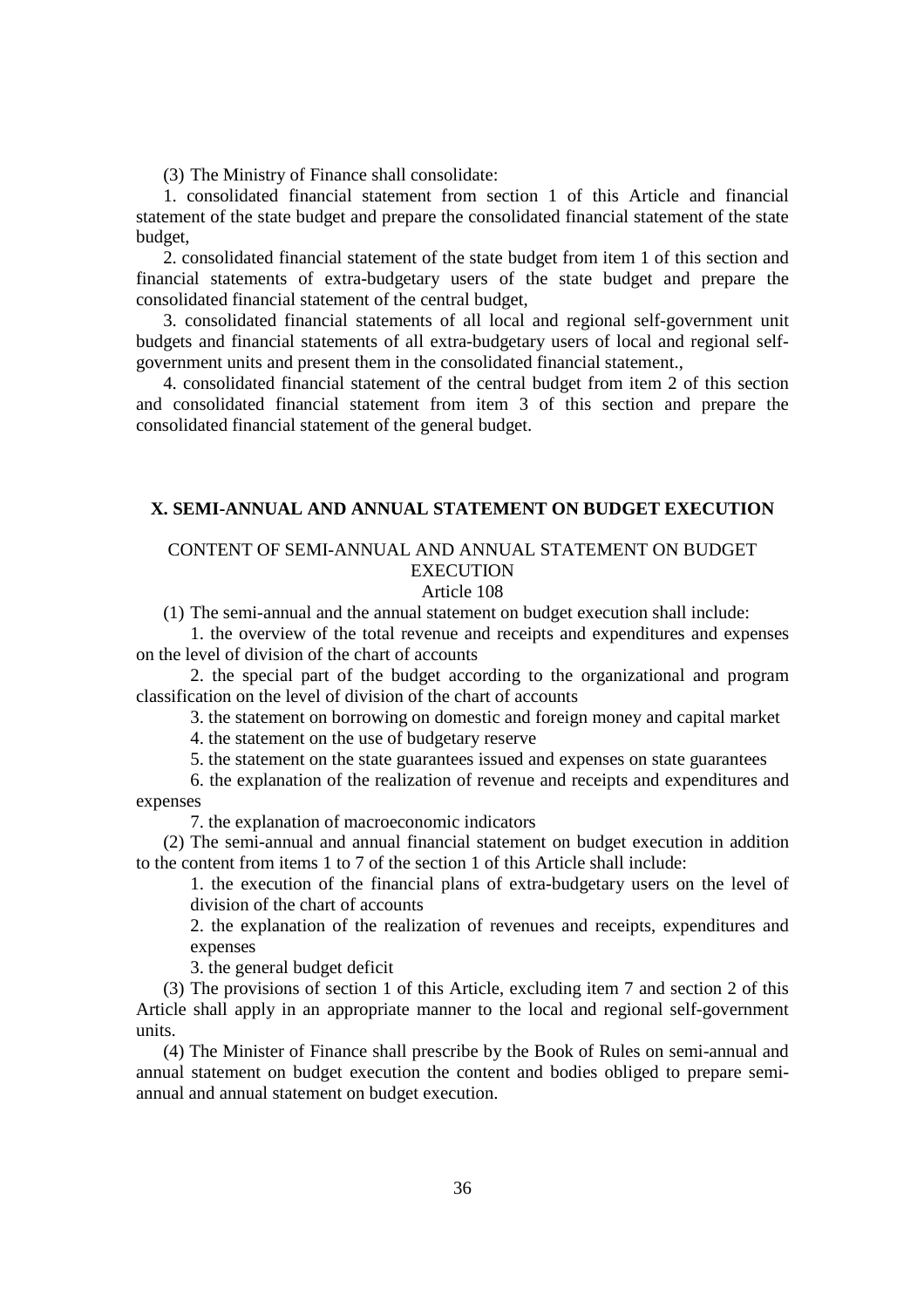# ADOPTION OF SEMI-ANNUAL STATEMENT ON BUDGET EXECUTION Article 109

(1) The Ministry of Finance or financial affairs administrative body shall deliver to the Government or the local and regional executive body the semi-annual statement on the budget execution for the first half of the current budget year by the September 5 of the current budget year.

(2) The Government or the local and regional executive body shall submit to the Parliament or to the representative body for adoption the semi-annual statement on the budget execution by September 15 of the current budget year.

# ADOPTION OF ANNUAL STATEMENT ON BUDGET EXECUTION Article 110

(1) The Ministry of Finance or financial affairs administrative body shall prepare the annual statement on the budget execution and submit it to the Government or the local and regional executive body by the May 1of the current year for the previous year.

(2) The annual statement on the budget execution the Government or the local and regional executive body shall submit to the Parliament or to the representative body for adoption by June 1of the current year for the previous year.

# SUBMISSION OF SEMI-ANNUAL AND ANNUAL STATEMENT ON FINANCIAL PLAN EXECUTION OF EXTRA-BUDGETARY USERS Article 111

(1) The extra-budgetary user shall prepare and submit the semi-annual and annual statement on the financial plan execution for the previous period, including the explanation, to the Ministry of Finance by July 30 of the current year or March 31 of the current budget year.

(2) The semi-annual and annual statement on the financial plan execution of the extra-budgetary users together with the semi-annual and annual statement on budget execution from Articles 109 and 110 of this Act shall be submitted by the Government or the local and regional executive body for consent to the Parliament or the representative body.

# SUBMISSION OF ANNUAL STATEMENT ON BUDGET EXECUTION OF LOCAL AND REGIONAL SELF-GOVERNMENT UNITS

Article 112

The local and regional executive body shall submit to the Ministry of Finance and the State Audit Office the annual statement on budget execution of local and regional selfgovernment unit within 15 days of its adoption by representative body.

# SUBMISSION OF DATA OF THE LOCAL AND REGIONAL SELF-GOVERNMENT **UNITS**

# Article 113

For the local and regional self-government unit that has failed to submit the data within the time frame and in the way prescribed by provisions of Articles 40, 87, 90, 91, 94 and 112 of this Act the transfer of aids and equalization grants from the state budget shall be temporarily suspended.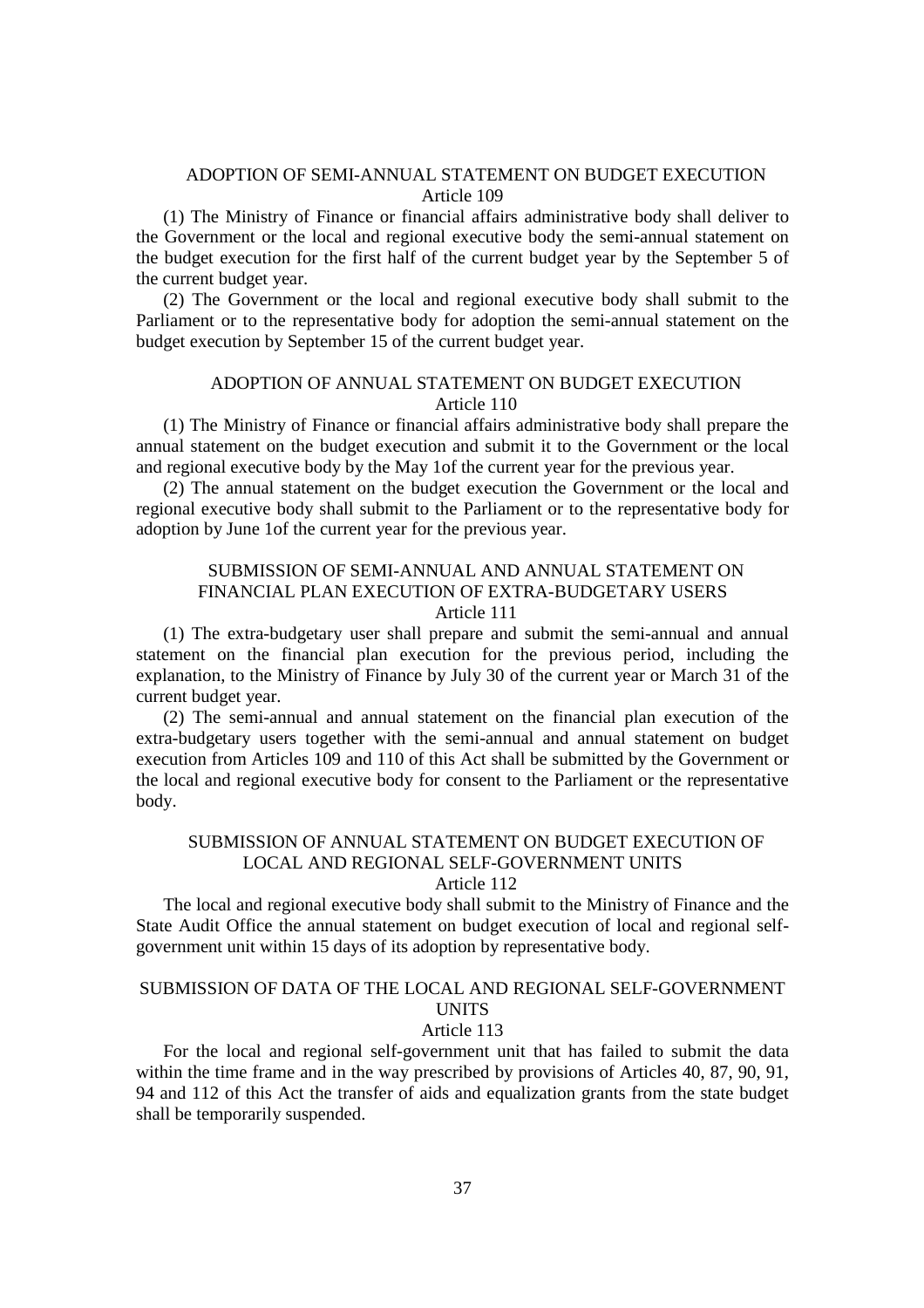# **XI. EUROPEAN UNION AIDS**

Article 114

(1) Activities and projects which are financed from the European Union aids are planned in the state budget.

(2) The European Union aids implementation system is regulated by special laws and in accordance with internationally assumed obligations of the Republic of Croatia.

(3) The Republic of Croatia as a country user of the European Union aids, through the European Union aids implementation system shall ensure:

(a) application of the division of responsibility principle,

- (b) functioning of financial internal control,
- (c) specific monitoring of projects financed from the European Union funds and annual reporting on expenditures,
- (d) the existence of national institution for performing independent external audit,
- (e) transparent, indiscriminating public procurement process by which conflicts of interest shall be prevented,
- (f) regular controls by which proper execution of activities financed from the European Union funds is ensured,
- (g) undertaking of relevant measures for prevention of irregularities and fraud and, if necessary, initiating of court procedure for the return of wrongfully spent funds.

(4) The Republic of Croatia as user of the European Union aids shall ensure the protection of financial interests of the European Union by establishing the system for prevention of irregularities and fraud (AFCOS).

# **XI. BUDGET SUPERVISION**

# SCOPE OF BUDGET SUPERVISION

## Article 115

(1) Budget supervision is a procedure of monitoring the lawfulness, purposefulness and timeliness of the use of budgetary funds which prescribes measures for eliminating the identified unlawfulness and irregularities.

(2) Budget supervision shall include the supervision of accounting, financial and other business documents of subjects of supervision.

(3) The Ministry of Finance shall conduct budget supervision of budget users and extra-budgetary users of the state budget, local and regional self-government units and their budget users and extra-budgetary users, legal and physical persons that are the recipients of budget funds and financial plans of extra-budgetary users as well as the supervision of the use of loan funds based on state and local and regional selfgovernment units' guarantees (hereinafter referred to as: subjects of supervision).

(4) The Minister of Finance shall issue a Book of Rules on the budget supervision and in it prescribe the goals, scope of work, content, method and requirements, authorized person for budget supervision as well as the measures of budget supervision.

# METHOD OF CONDUCTING THE BUDGET SUPERVISION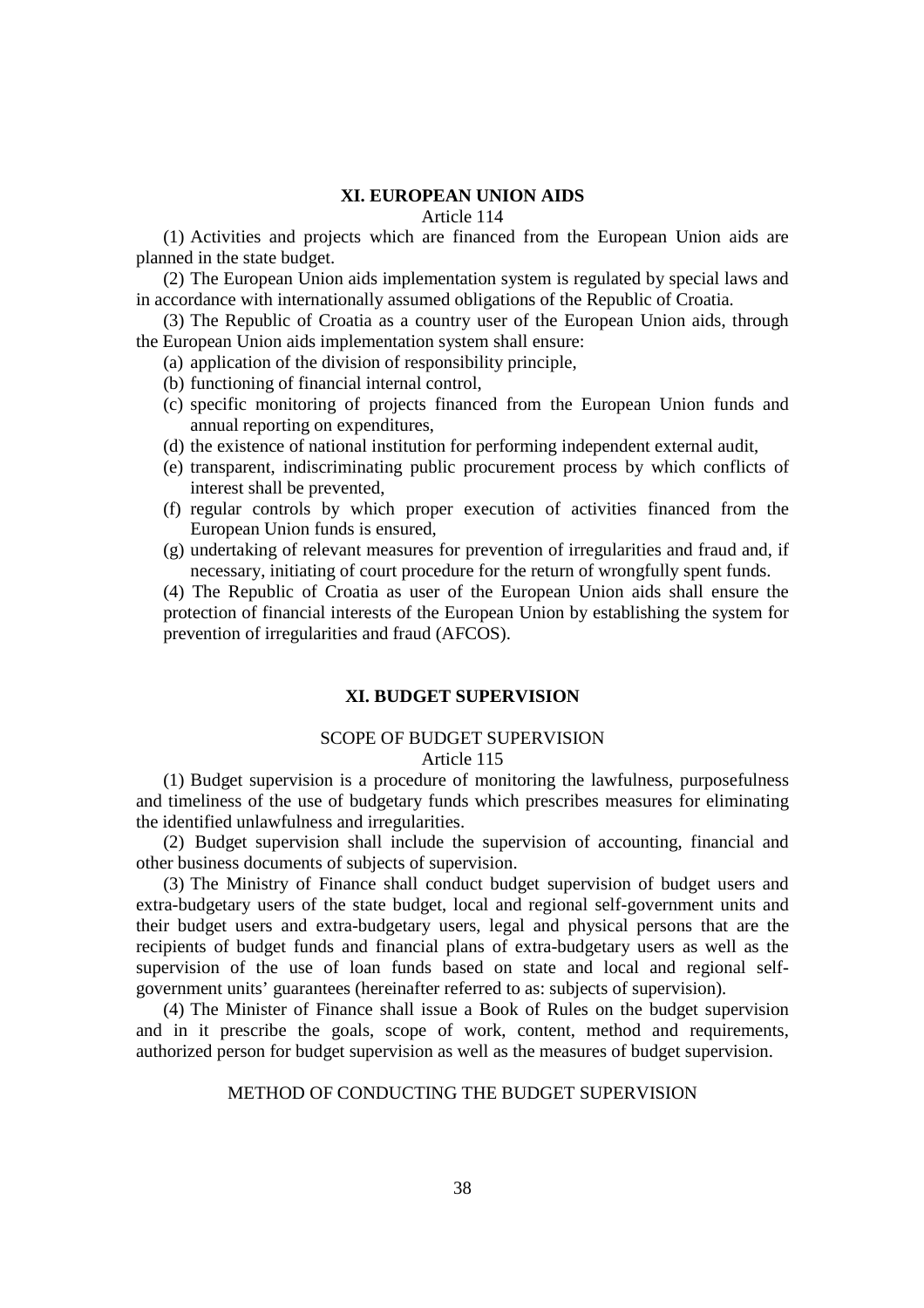### Article 116

(1) Budget supervision shall be conducted based on citizens' petitions, requests of central government administration bodies, local and regional self-government units and other legal persons **which arise suspicion of irregularities and fraud**, as well as on the order of the Minister of Finance.

(2) Budget supervision of the operations of a budget user shall be carried out by direct supervision on the premises of budget user, and by the analysis of their financial and accounting documentation.

(3) The provisions of general administrative procedures shall be accordingly applied to the procedure of budget supervision.

## Article 117

(1) The budget supervision inspector who has, in the course of supervision, identified the actions that constitute an offence, shall, on behalf of the Ministry of Finance, prepare an indictment proposal against the ofender and submit it to the responsible regional office of Tax Administration.

(2) The procedures regarding the offences established by this Act shall, in the first instance, be carried out by the competent regional office of Tax Administration.

(3) It is imposible to initiate ofence prosecution after three years have expired since the ofence was commited.

## Article 118

(1) The provisions of Offence Law shall apply to the rules for conducting offence proceedings, appellate proceeding and extraordinary legal remedies.

(2) Regarding the coercive collection of the fine with final force and effect in offence proceedings, provisions of the General Tax Law shall apply.

## Article 119

Should the budget supervision inspector in the course of supervision identify the actions for which a reasonable doubt for offence committed exists he shall submit offence report to the competent state attorney's office.

# OBLIGATION OF PARTICIPATION OF THE SUBJECT OF SUPERVISION IN THE COURSE OF SUPERVISION

## Article 120

(1) The responsible person of the subject of supervision or the person authorized by them is obliged to participate in the course of supervision and on the request of the budget supervision inspector shall submit all necessary documentation.

(2) The responsible person of the subject of supervision is obliged to ensure for the budget supervision to be conducted without disturbance and shall ensure the appropriate working conditions.

.

# SPECIAL AUTHORIZATIONS OF PERSONS CONDUCTING BUDGET SUPERVISION Article 121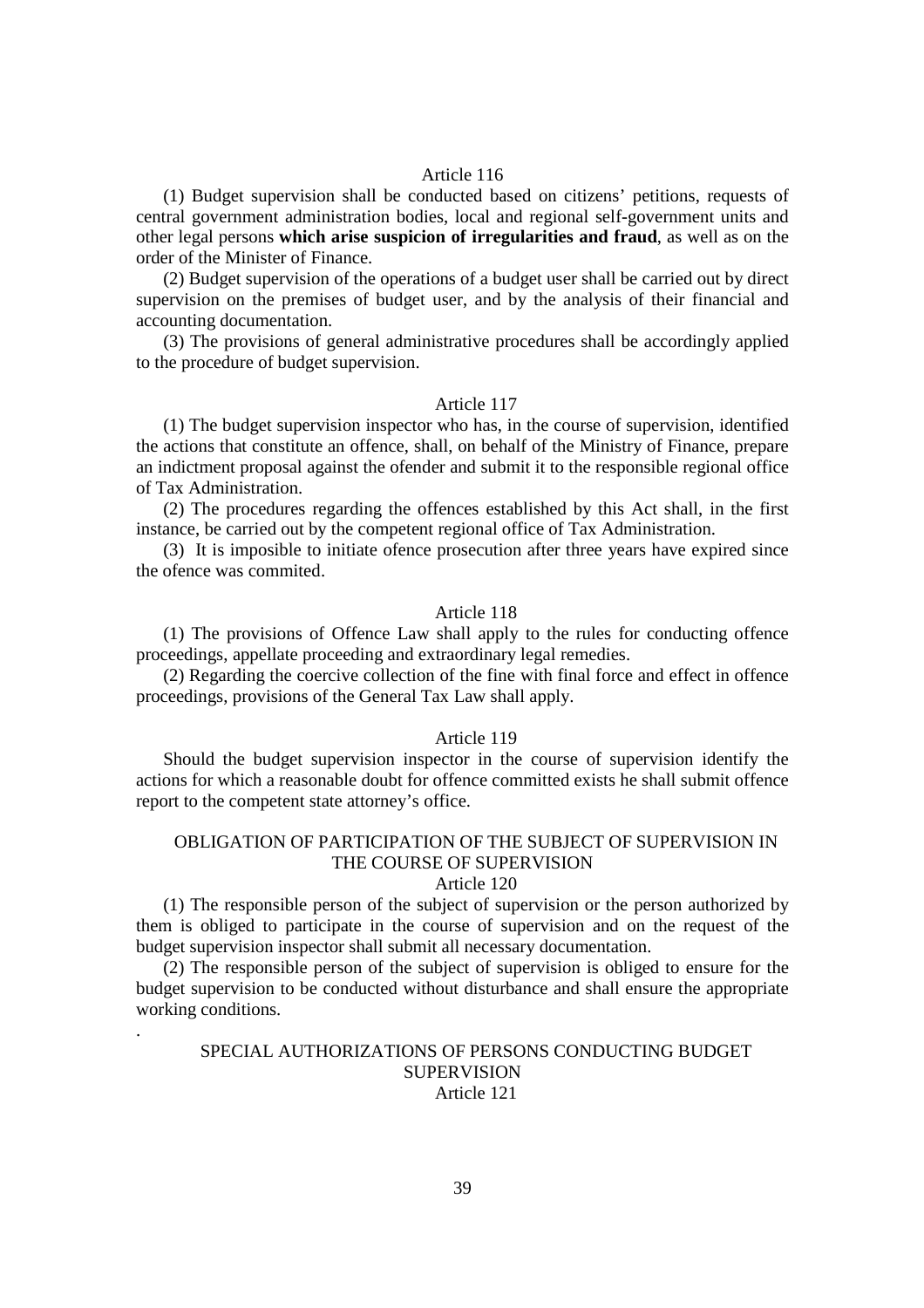(1) Authorized budget supervision persons shall be the budget supervision inspectors from the Ministry of Finance.

(2) Budget supervision inspectors shall have official cards that shall be issued by the Minister of Finance.

(3) The Minister of Finance shall issue the Book of Rules by which he shall prescribe the look of the official card of the budget supervision inspector, the keeping of the inquest register of official card and their publishing, usage and replacement.

### Article 122

The budget supervision inspector is obliged to keep confidential the business and professional secret and classified information which he shall come to know when conducting supervision and other doings in his responsibility in accordance with the established degree of confidentiality.

# **XII. PREPARATION AND IMPLEMENTATION OF TRAINING**

## Article 123

(1) The Ministry of Finance shall prepare and implement the training for the employees in the budget system.

(2) The Ministry of Finance shall organize the specialist trainig program in the budget area for the civil servants according to special regulations.

(3) After the successful completion of the training program an appropriate certificate shall be issued.

(4) The Government shall prescribe the program, training categories, conditions for participants, organization, ways of implementation and the conditions the participants have to fulfill and looks and content of the certificate on successful completion of the program by a decree on forms, ways and conditions of training in the budget system.

# **XIII. PENALTY CLAUSES**

### Article 124

A fine of 500,000.00 kn up to 2,000,000.00 kn shall be imposed on a legal person for the offence:

- 1. if budget funds were not used in accordance with Article 5 section 2 of this Act,
- 2. if during preparation and proposal of a development program plan the budget user of local and regional self-government unit acted contrary to provisions of Article 33, section 1 and 2, and Article 34 of this Act,
- 3. if the state budget user failed to prepare the financial plan in accordance with provisions of Article 41, section 1 of this Act,
- 4. if the budget user of the local and regional self-government unit acted contrary to provisions of Article 41 of this Act,
- 5. if the budget user acted contrary to provisions of Article 42, section 6 of this Act,
- 6. if the budget user acted contrary to provisions of Article 42, section 7 of this Act,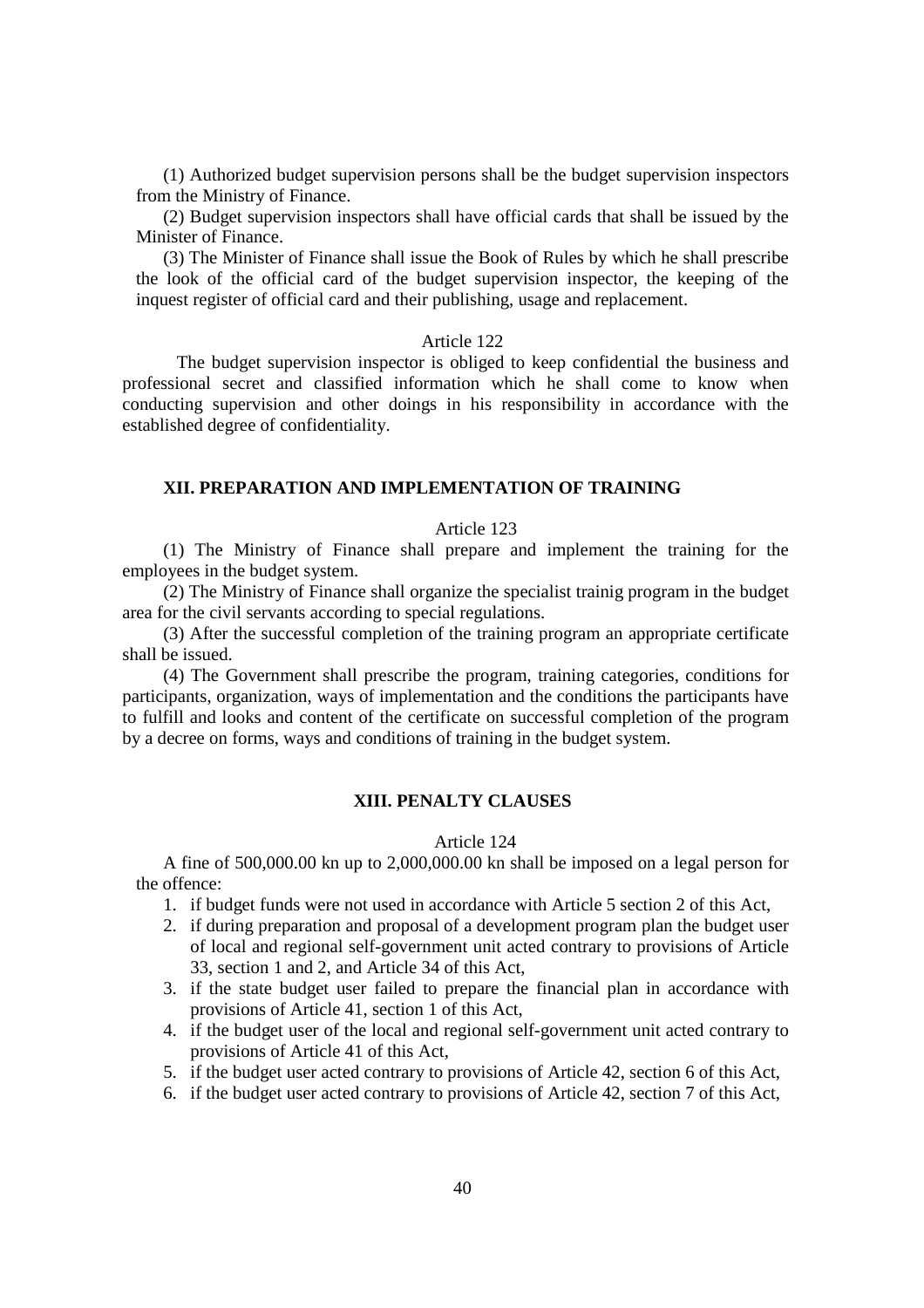- 7. if the budget user assumed liabilities against the current year's budget contrary to provisions of Article 44, section 1 of this Act,
- 8. if the budget user assumed liabilities based on contracts requiring payment in the next years contrary to provisions of Article 44, section 2 of this Act,
- 9. if the budget user assumed liabilities for investment projects contrary to provisions of Article 45, sections 1 and 2 of this Act,
- 10. if the budget funds were reallocated contrary to provisions of Article 46, sections 1, 2 and 4 of this Act,
- 11. if the budget user failed to establish, make the collection and payment of revenues and receipts in the budget in accordance with provisions of Article 47, sections 1 and 2 of this Act, and if it failed to execute expenditures and expenses in accordance with provisions of Article 47, section 1 of this Act,
- 12. if the budget user acted contrary to provisions of Article 48, section 2 of this Act,
- 13. if the budget user acted contrary to provisions of Article 52, section 2 of this Act,
- 14. if, while paying in advance, the budget user acted contrary to provisions of Article 53 of this Act,
- 15. if the budget user acted contrary to provisions of Article 60, section 2 of this Act,
- 16. if the amount from the sale of stocks and equity shares was used contrary to provisions of Article 65, section 1 of this Act,
- 17. if the budget user used funds obtained by the sale of stocks and equity shares in a manner contrary to provisions of Article 65, section 2 of this Act,
- 18. if the local and regional self-government unit made borrowings contrary to provisions of Article 87, section 1 of this Act,
- 19. if a public partner signs a public-private partnership contract contrary to provisions of Article 89 of this Act,
- 20. if a legal person with a controlling direct or indirect ownership of the local and regional self-government unit and an institution whose founder is a unit of local and regional self-government made borrowings contrary to provisions of Article 90, section 1 of this Act,
- 21. if a regional self-government unit issued guarantee to a local self-government unit in a manner contrary to provisions of Article 91, section 1 of this Act,
- 22. if a local and regional self-government unit issued guarantee to a legal person with a controlling direct or indirect ownership of the local and regional selfgovernment unit and an institution, whose founder is the unit, contrary to provisions of Article 91, section 2 of this Act,
- 23. if a decision on the issuing of a guarantee was not made in accordance with provisions of Article 91, section 3 of this Act,
- 24. if a local and regional self-government unit acted contrary to provisions of Article 91, section 4 of this Act,
- 25. if the newly organized unit of the local and regional self-government made borrowings and issued consent and guarantee for borrowing contrary to provisions of Article 92, section 1 of this Act,
- 26. if the local and regional self-government unit made borrowings and issued guarantees contrary to provisions of Article 92, section 2 of this Act,
- 27. if the extra-budgetary user of the state budget made borrowings and issued guarantees contrary to provisions of Article 93, section 1 of this Act,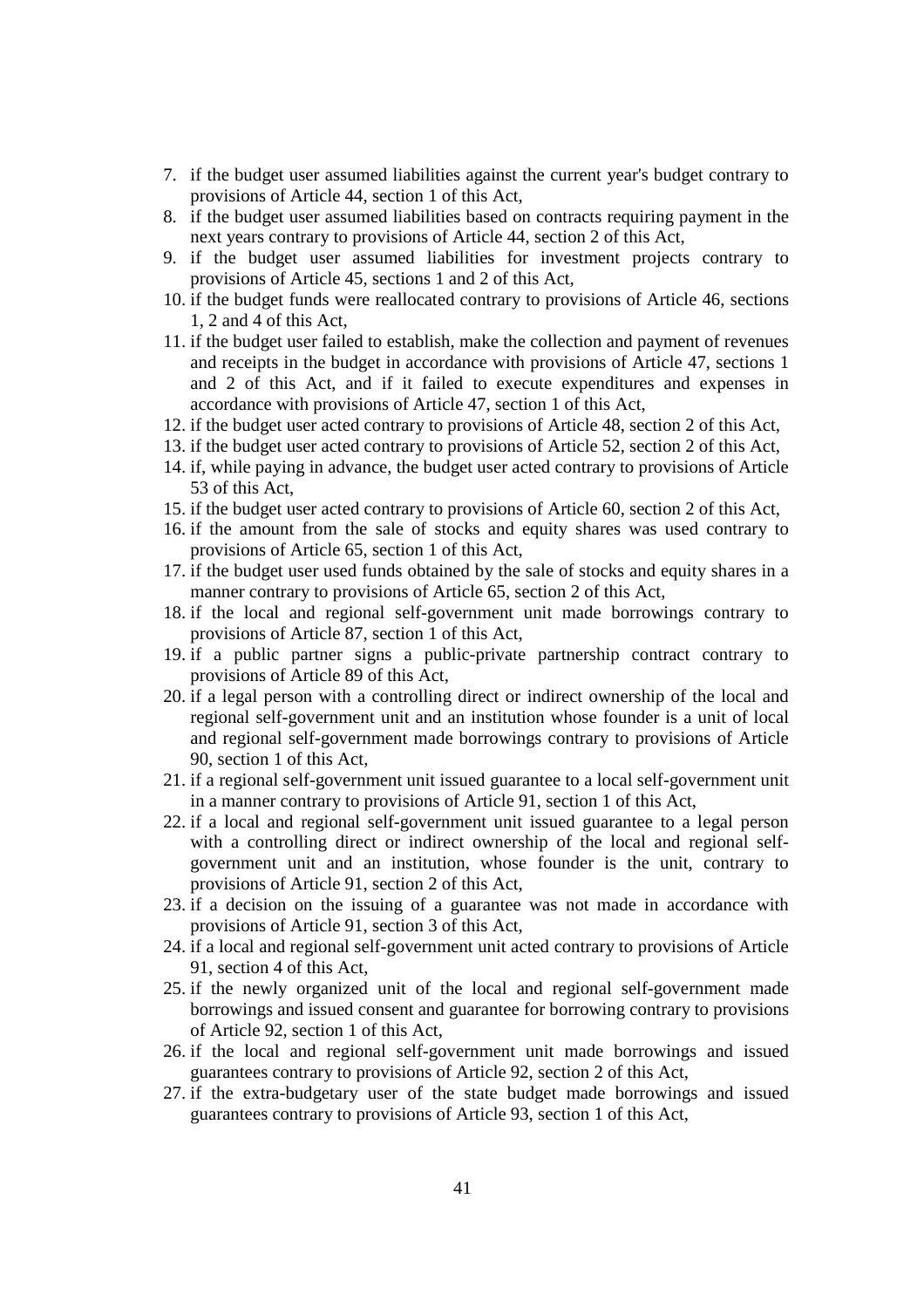28. if the extra-budgetary user of the local and regional self-government units' budget made borrowings and issued guarantees contrary to provisions of Article 94, section 1 of this Act,

### Article 125

A fine of 50.000,00 kn up to 100.000,00 kn shall be imposed on a responsible person of the budget and the budget user for the offence:

- 1. if the budget preparation and execution is not based on the principles established by the provisions of Article 4 of this Act,
- 2. if budget funds were not used in accordance with Article 5, section 2 of this Act,
- 3. if during preparation and proposal of a development program plan the responsible person acted contrary to provisions of Article 33, section 1 and 2, and Article 34 of this Act,
- 4. if the administrative body responsible for the budget user did not develop a joint development program plan proposal in accordance with provisions of Article 33, section 3 of this Act,
- 5. if the budget user did not prepare the financial plan in accordance with Article 41, section 1 of this Act,
- 6. if the budget user of the local and regional self-government unit acted contrary to provisions of Article 41of this Act,
- 7. if the temporary financing is carried out contrary to provisions of Article 42, section 3 of this Act,
- 8. if the budget user did not finance the same programs and increased the staff number during temporary financing contrary to Article 42, section 6 of this Act,
- 9. if the budget user assumed new financial liabilities during the period of temporary financing, which is contrary to provisions of Article 42, section 7 of this Act,
- 10. if the budget user assumed liabilities against the state budget contrary to provisions of Article 44, section 1 of this Act,
- 11. if the budget user assumed liabilities based on contracts requiring payment in the following years contrary to provisions of Article 44, section 2 of this Act,
- 12. if the budget user assumed liabilities for investment projects contrary to provisions of Article 45, sections 1 and 2 of this Act,
- 13. if the budget funds were reallocated contrary to provisions of Article 46, sections 1, 2 and 4 of this Act and if the Parliament or the representative body was not informed of reallocations in accordance with provision of Article 46, section 5 of this Act,
- 14. if budget users and bodies of local and regional self-government unit failed to establish, make the collection and payment of revenues and receipts in the budget in accordance with provisions of Article 47, sections 1 and 2 of this Act, and if they failed to execute expenditures and expenses in accordance with provisions of Article 47, section 1 of this Act,
- 15. if action contrary to provisions of Article 48, section 2 of this Act was taken,
- 16. if action contrary to provisions of Article 50, sections 1, 2, 3 and 4 of this Act was taken,
- 17. if action contrary to provisions of Article 52, section 2 of this Act was taken,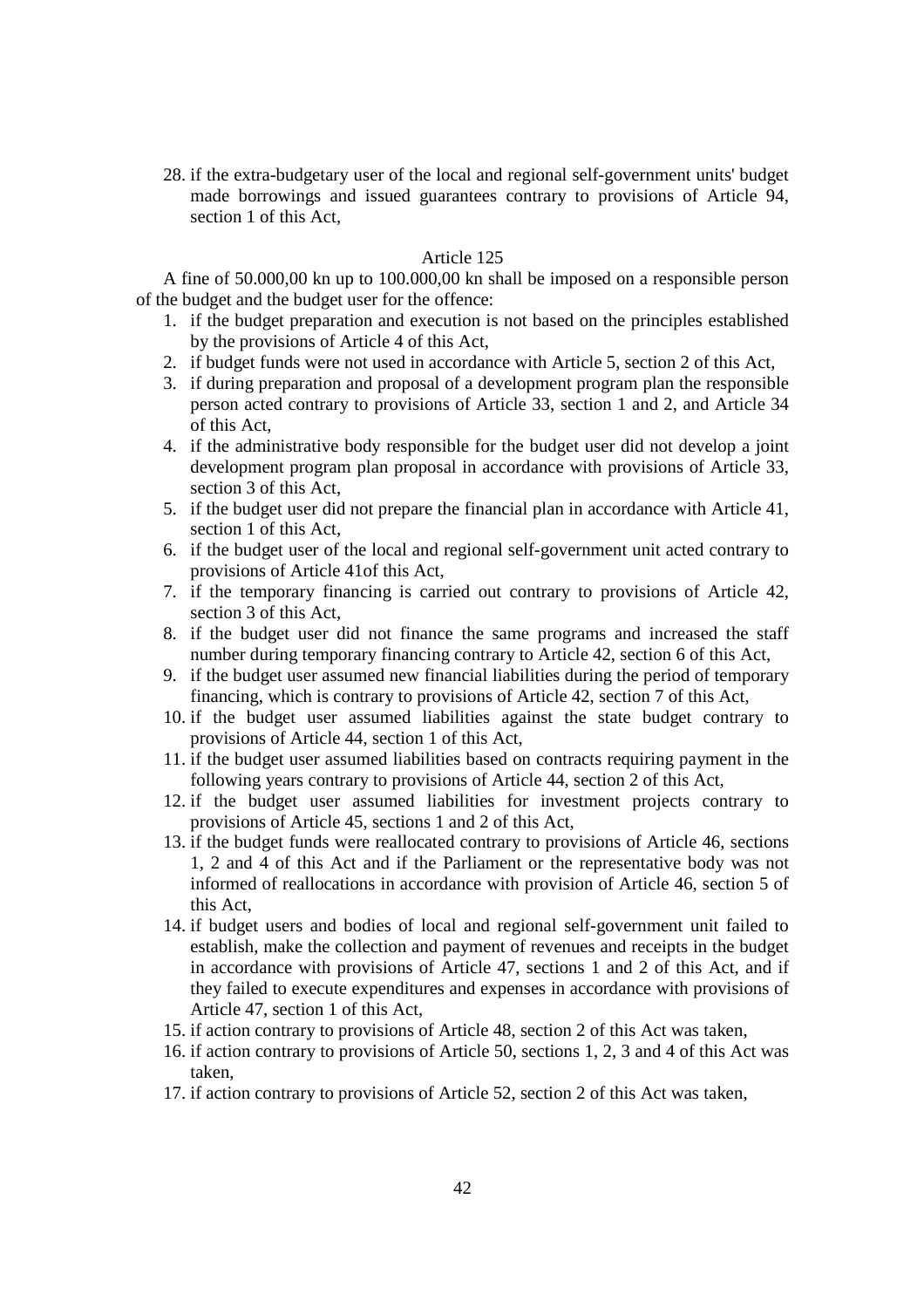- 18. if, while paying in advance, action contrary to provisions of Article 53 of this Act was taken,
- 19. if budget expenditure and expense is not based on a credible bookkeeping document by which the obligation of payment is evidenced in accordance with provisions of Article 54, section 1 of this Act,
- 20. if, prior to the payment, the responsible person failed to check and sign the legal basis and the amount of liability resulting from the bookkeeping document in accordance with provisions of Article 54, section 2 of this Act,
- 21. if the budget user, upon establishing that the payment from the budget was made unlawfully and/or unjustifiably, failed to act in accordance with provisions of Article 59, section 1 of this Act,
- 22. if the budget user acted contrary to provisions of Article 60, section 3 of this Act,
- 23. if monetary funds were invested contrary to provisions of Article 62, section 4, of this Act,
- 24. if the amount from the sale of stocks and equity shares was used contrary to provisions of Article 65, section 1 of this Act,
- 25. if the funds obtained by the sale of stocks and equity shares were used contrary to provisions of Article 65, section 2 of this Act,
- 26. if non-financial fixed assets were not acquired in accordance with provisions of Article 69, sections 1 and 2, of this Act,
- 27. if the funds from the sale and replacement of non-financial fixed assets of the state or of local and regional self-government units and from compensations on the basis of insurance were used in a manner contrary to provisions of Article 70 of this Act,
- 28. if the local and regional self-government unit made borrowings contrary to provisions of Article 87, section 1 of this Act,
- 29. if the total annual obligation of local and regional self-government units referred to in Article 86 of this Act is contrary to provisions of Article 88, section 1 of this Act,
- 30. if a legal person with a controlling direct or indirect ownership of the local and regional self-government unit and an institution whose founder is a unit of local and regional self-government made borrowings contrary to provisions of Article 90, section 1 of this Act,
- 31. if a regional self-government unit issued guarantee to a local self-government unit in a manner contrary to provisions of Article 91, section 1 of this Act,
- 32. if local and regional self-government unit issued guarantee to a legal person with a controlling direct or indirect ownership of the local and regional selfgovernment unit and an institution, whose founder is the unit, contrary to provisions of Article 91, section 2 of this Act,
- 33. if a decision on the issuing of a guarantee was not made in accordance with provisions of Article 91, section 3 of this Act,
- 34. if a local and regional self-government unit acted contrary to provisions of Article 91, section 4 of this Act,
- 35. if the newly organized unit of the local and regional self-government made borrowings and issued consent and guarantee for borrowing contrary to provisions of Article 92, section 1 of this Act,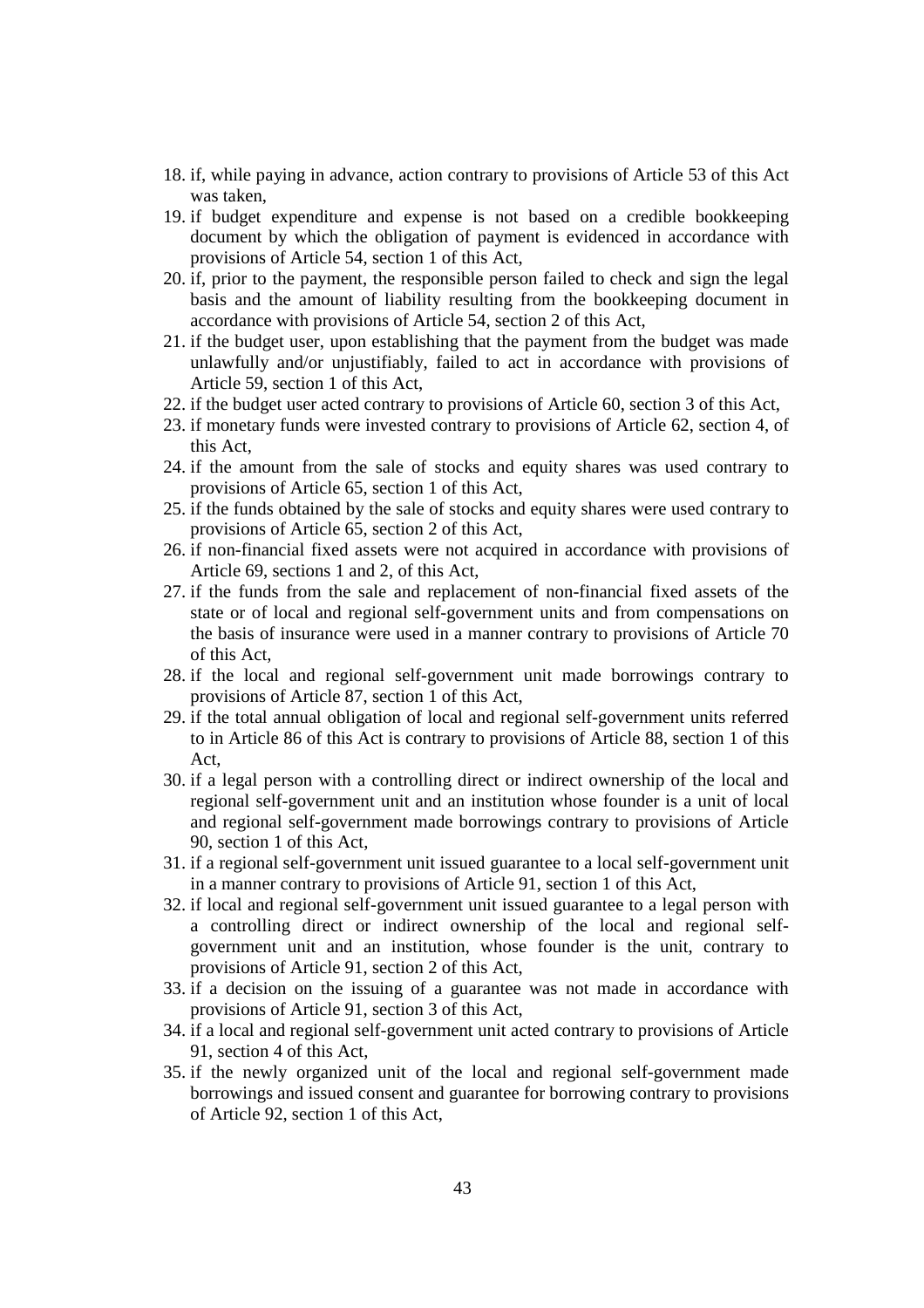- 36. if the local and regional self-government unit made borrowings and issued guarantees contrary to provisions of Article 92, section 2 of this Act,
- 37. if it failed to act in accordance with the responsibilities established in the provisions of Article 95, sections 1 and 3 of this Act,
- 38. if it failed to separate the responsibilities between in accordance with the provisions of Article 96 of this Act,
- 39. if it failed to organize and carry out budgetary accounting in accordance with provisions of Article 101, sections 1 and 2 of this Act,
- 40. if it failed to prepare, sign and submit financial statements in accordance with provisions of Article 101, sections 3 and 4 of this Act,
- 41. if it failed to keep business books in accordance with provisions of Article 102, section 1 of this Act,
- 42. if it failed to act in accordance with provisions of Article 103 of this Act with regards to bookkeeping documents,
- 43. if financial statements were not prepared in accordance with provisions of Article 105, sections 1, 2 and 3 of this Act,
- 44. if the financial statements were not kept in accordance with provisions of Article 105, section 4 of this Act,
- 45. if budget users failed to prepare and deliver the financial statements in accordance with provisions of Article 105, section 5 of this Act,
- 46. if they failed to consolidate and deliver the financial statements in accordance with provisions of Article 107, sections 1 and 2 of this Act,
- 47. if the content of the semi-annual report on budget execution and annual report on budget execution is not in conformity with provisions of Article 108, sections 1, 2 and 3 of this Act,
- 48. if the annual report on execution of local and regional self-government unit's budget was not delivered in accordance with provisions of Article 112 of this Act,
- 49. if it did not participate in the procedures of budget control and did not allow insight into the documentation in accordance with Article 120, section 1 of this Act,
- 50. if it failed to ensure an uninfluenced performance of budget control contrary to provisions of Article 120, section 2 of this Act.

### Article 126

A fine of 50.000,00 kn up to 100.000,00 kn shall be imposed on the responsible person of the extra-budgetary user for the offence:

- 1. if extra-budgetary user of the state budget made borrowings and issued guarantees contrary to provisions of Article 93, sections 1 and 2 of this Act,
- 2. if extra-budgetary user of the local and regional self-government unit's budget made borrowings and issued guarantees contrary to provisions of Article 94, sections 1 and 2 of this Act,
- 3. if the extra-budgetary user failed to prepare and deliver the annual and semiannual report on execution of the financial plan in accordance with provisions of Article 111, sections 1 of this Act.

# Article 127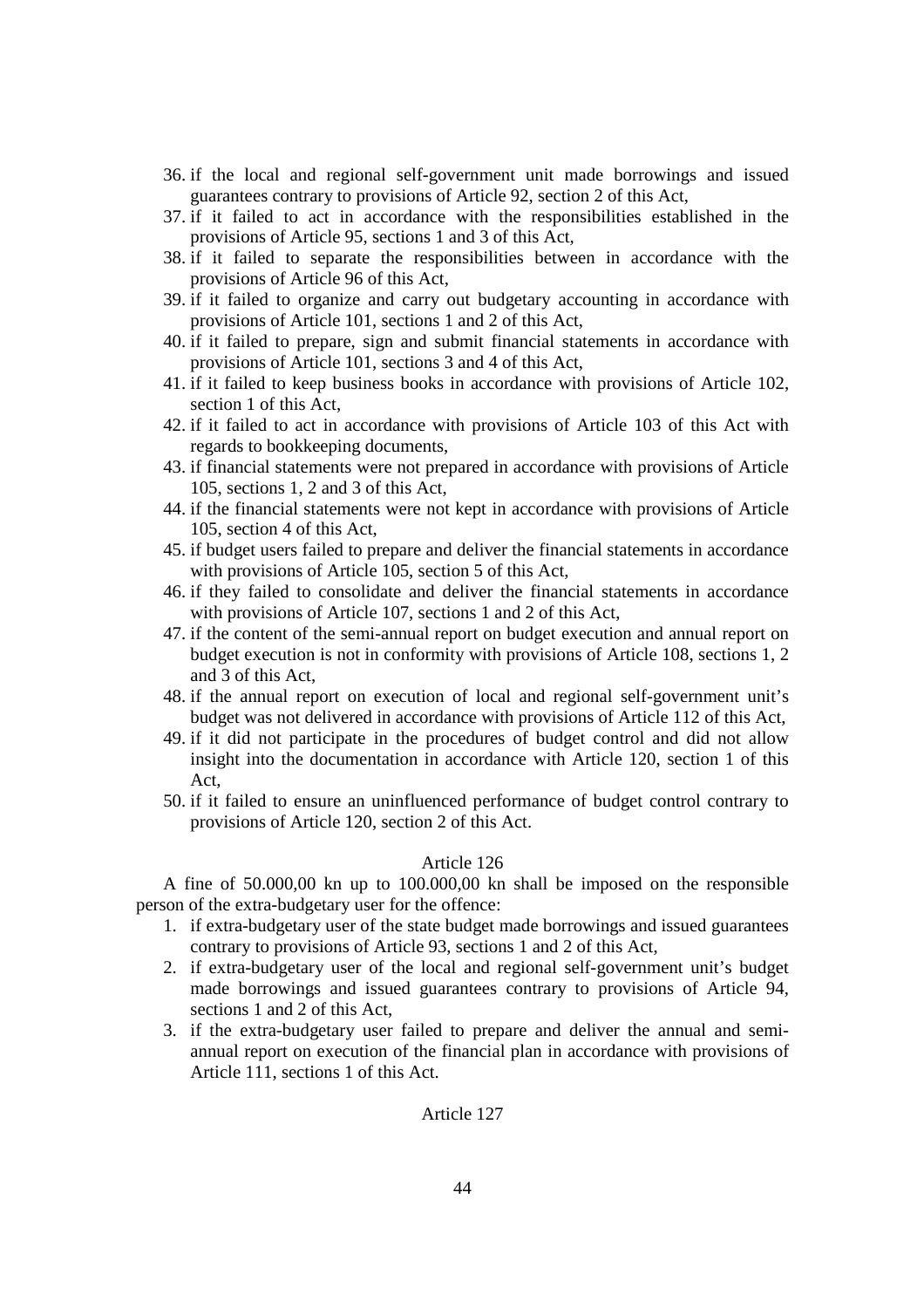A fine of 50.000,00 kn up to 100.000,00 kn shall be imposed on the responsible person of the public partner for the offence:

- if he/she acted contrary to provisions of Article 89 of this Act.

#### Article 128

A fine of 20.000,00 kn up to 50.000,00 kn shall be imposed on the financial controller of the of the budget user for the offence:

- if he acted contrary to provisions of Article 122 of this Act,

### Article 129

A fine of 10.000,00 kn up to 20.000,00 kn shall be imposed on the responsible person of the budget and the budget user for an offence:

- 1. if revenues, receipts, expenditures and expenses were not presented in accordance with the provisions of Article 21, sections 1 and 2 of this Act,
- 2. if the local and regional self-government unit failed to notify the Ministry of Finance in accordance with provisions of Article 87, sections 8 and 9 of this Act,
- 3. if the local and regional self-government unit failed to notify the Ministry of Finance in accordance with provisions of Article 90, sections 4 and 5 of this Act,
- 4. if the local and regional self-government unit failed to notify the Ministry of Finance in accordance with provisions of Article 91, sections 6 and 7 of this Act.

### **XIII. TRANSITIONAL AND FINAL PROVISIONS**

#### Article 130

With the day of coming into force of the Law on amendments to the Law on Local and Regional Self-Government (National Official Gazette, No. 109/07):

- in Article 3 item 19 of this Act words: "the executive body of the municipality, City of Zagreb, town and county (hereinafter referred to as: local and regional executive body)" shall be replaced with the words:" in municipality municipal prefect, in town mayor and in county county prefect (hereinafter referred to as: municipal prefect, mayor county prefect)",

- in Article 14 section 2 of this Act words «or the president of the local and regional executive body" shall be deleted,

- in Article 57 section 1 of this Act words:" or the president of local and regional executive body" shall be deleted,

- in Article 57 section 3 of this Act words:" and the president of local and regional executive body shall notify the local and regional executive body" shall be replaced by the words:" and municipal prefect, mayor, county prefect shall notify the representative body",

- in the entire body of this Act word:" local and regional executive body" and words:" the president of local and regional executive body" in adequate case shall be replaced with the words:" municipal prefect, mayor, county prefect" in adequate case.

### Atricle 131

(1) Decree from Article 45 section 3, Article 68 section 7 and Article 123 section 4 of this Act the Government shall pass within 120 days from the day of coming into force of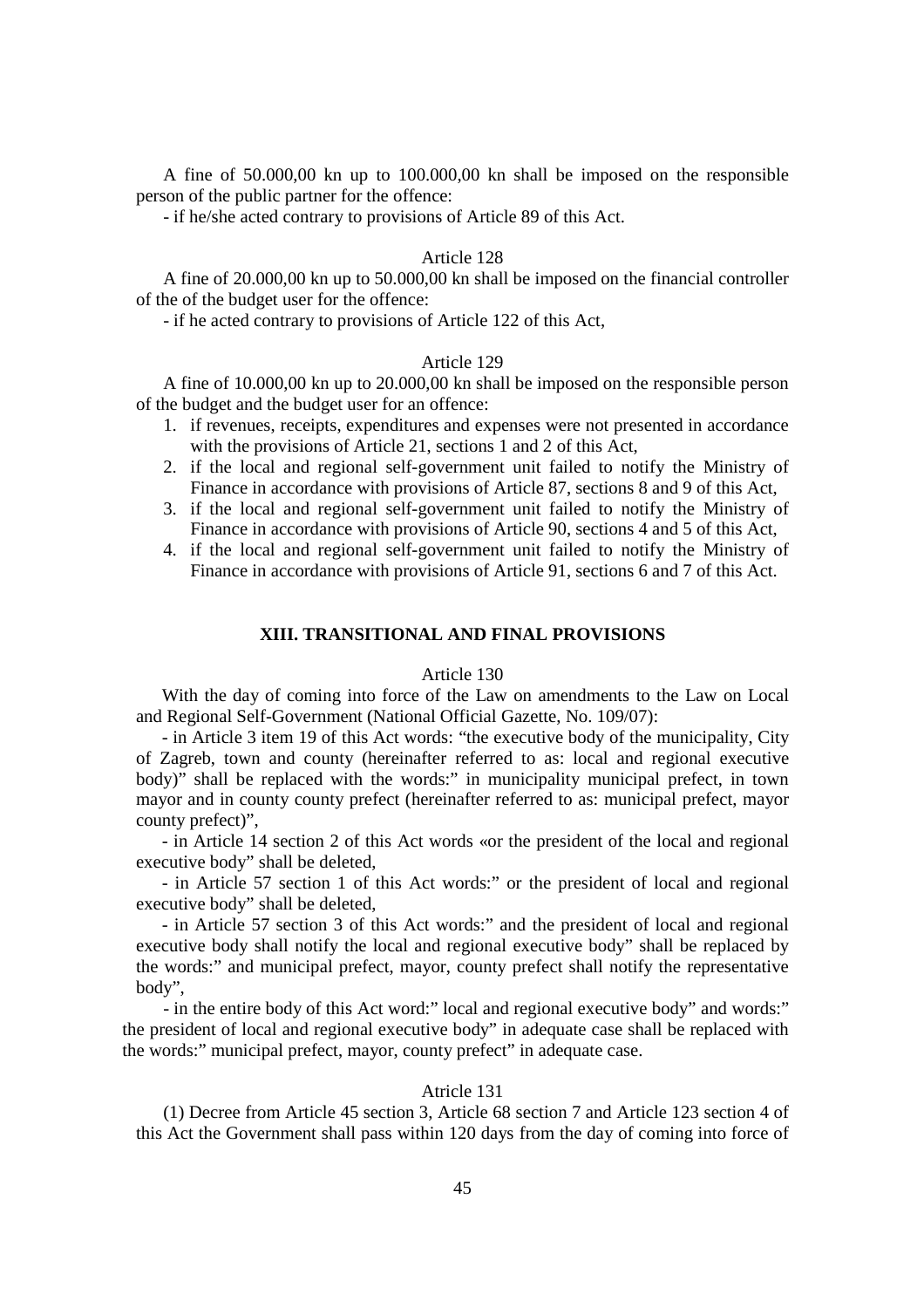#### this Act.

(2) Book of Rules from Article 55 section 4, Article 80 section 4 and Article 108 section 4 of this Act the Minister of Finance shall pass within 60 days from the day of coming into force of this Act.

(3) Book of Rules from Article 2 section 3, Article 21 section 3, Article 87 section 6, Article 100 sections 1 and 2, Article 115 section 4, Article 121 section 3 of this Act the Minister of Finance shall pass within 30 days from the day of coming into force of this Act.

#### Article 132

Until the day of coming into force of regulations from Articles 131 sections 2 and 3 of this Act, if not contrary to the provisions of this Act, the provisions of the following regulations shall apply:

1. Book of Rules on identifying budget users and of keeping the register of budget users (National Official Gazette, No. 80/04),

2. Book of Rules on Budget Classifications (National Official Gazette, No. 94/07),

3. Instruction on the budget execution from the Single Treasury Account (National Official Gazette, No. 4/01),

4. Book of Rules on the borrowing procedure of local and regional self-government units and of issuing guarantees of local and regional self-government units (National Official Gazette, No. 55/04),

5. Book of Rules on Budget Accounting and Chart of Accounts (National Official Gazette, No. 27/05 and 127/07),

6 Book of Rules on Financial Reporting in the Budget Accounting (National Official Gazette, No. 27/05 and 2/07),

7. Book of Rules on Budget Supervision (National Official Gazette, No. 42/04 and 6/06),

8. Book of Rules on official card of budget supervision inspector (National Official Gazette, No. 42/04).

#### **Article 133**

# **On budgetary funds founded by the day of coming into force of this Act, up to their closure the provisions of Article 57 section 2, Articles 58, 59, 60, 61 and 140 items 31, 32 and 33 of the Budget Act (National Official Gazette, No. 96/03) shall apply.**

### Article 134

With the day of coming into force of this Act the following regulations shall become invalid:

1. Budget Act (National Official Gazette, No. 96/03)

2. Decree on Budget Accounting (National Official Gazette No. 96/94, 108/96, 119/01 and 74/02),

3. Decree on the Treasury general ledger system and manner of keeping the Single Treasury Account (National Official Gazette, No. 97/95),

4. Book of Rules on criteria for the use of budget users revenues realized in the market by performing their core and other activities (National Official Gazette, No. 146/98).